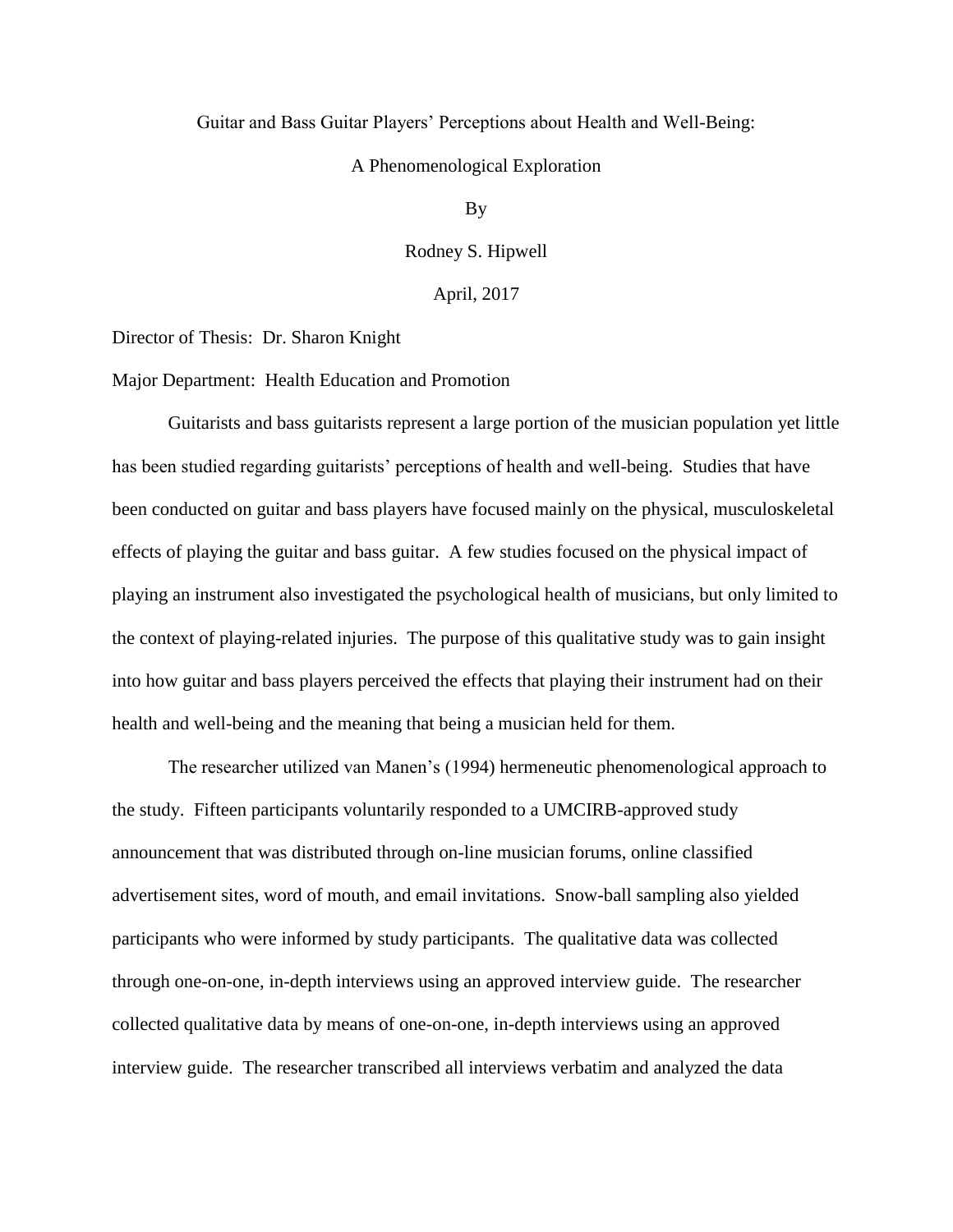through a system of reading of transcripts, coding data, concept map, and a thematic exploration of data as well as an analysis of data using van Manen's lifeworld existentials. The researcher also engaged in phenomenological reduction, including reflexivity, and maintained a multifaceted audit trail throughout the study. The perspectives of the study participants revealed an overarching theme of Music as Connectedness and four sub-themes: View of Self as Musician, Social Connection Through Playing Music, Communicating Through Playing Music, and Promoting Wellness Through Playing Music.

Findings from this study revealed participants' perceptions that playing the guitar or bass guitar was beneficial to their health and well-being, primarily through a process of connectiveness to self; musicians, including those with whom they played; and audiences with whom they shared their music. Perceived health benefits ranged from increased socialization which speaks to social connection, wellness promotion benefits through an increased sense of confidence, increased coping and stress-release skills, enhanced communication avenues as a result of playing music with and for other people, and an over-all sense of well-being.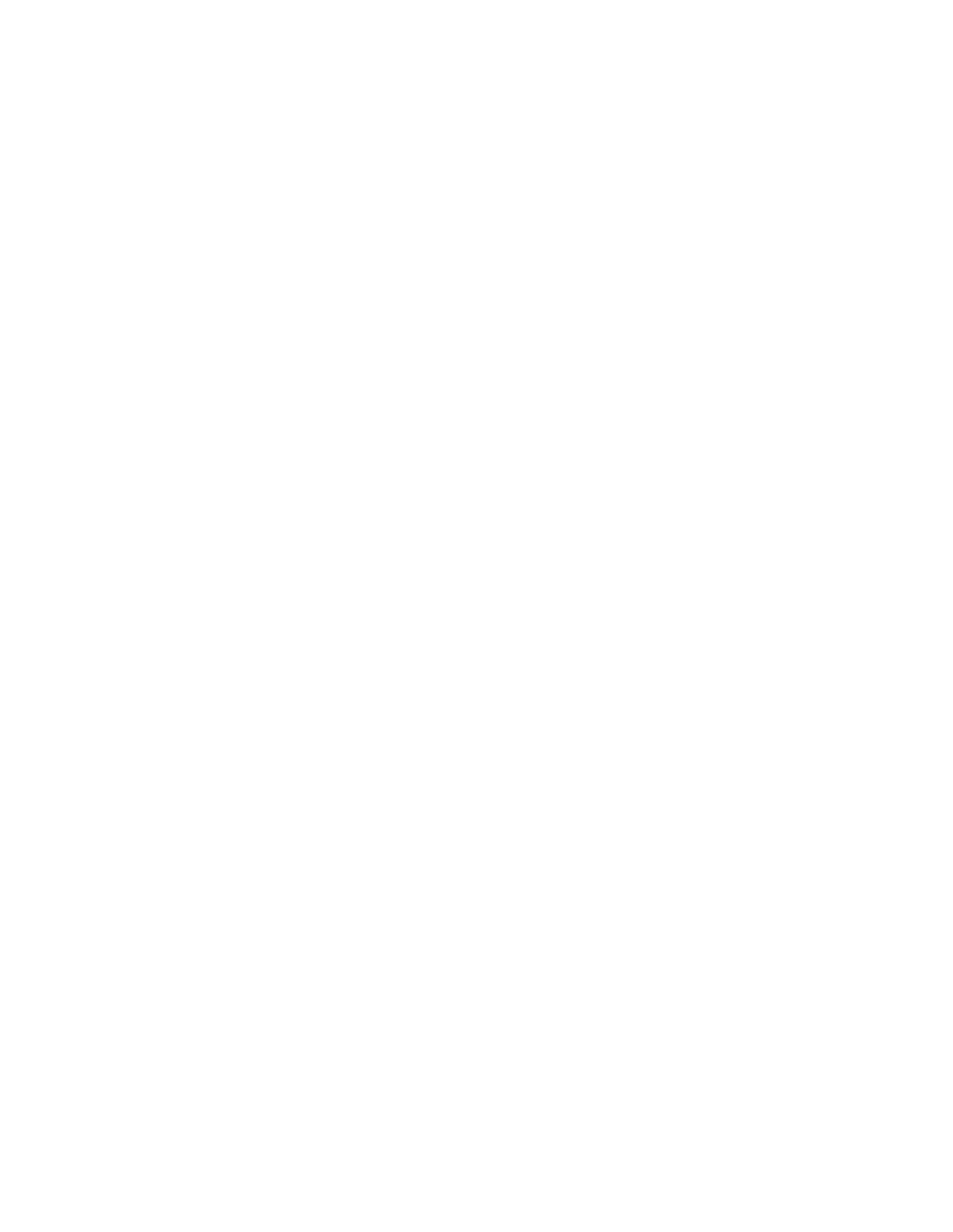Guitar and Bass Guitar Players' Perceptions about Health and Well-Being:

A Phenomenological Exploration

A Thesis

Presented to the Faculty of the Department of Health Education and Promotion

East Carolina University

In Partial Fulfillment of the Requirements for the Degree

Master of Arts in Health Education

By

Rodney S. Hipwell

April, 2017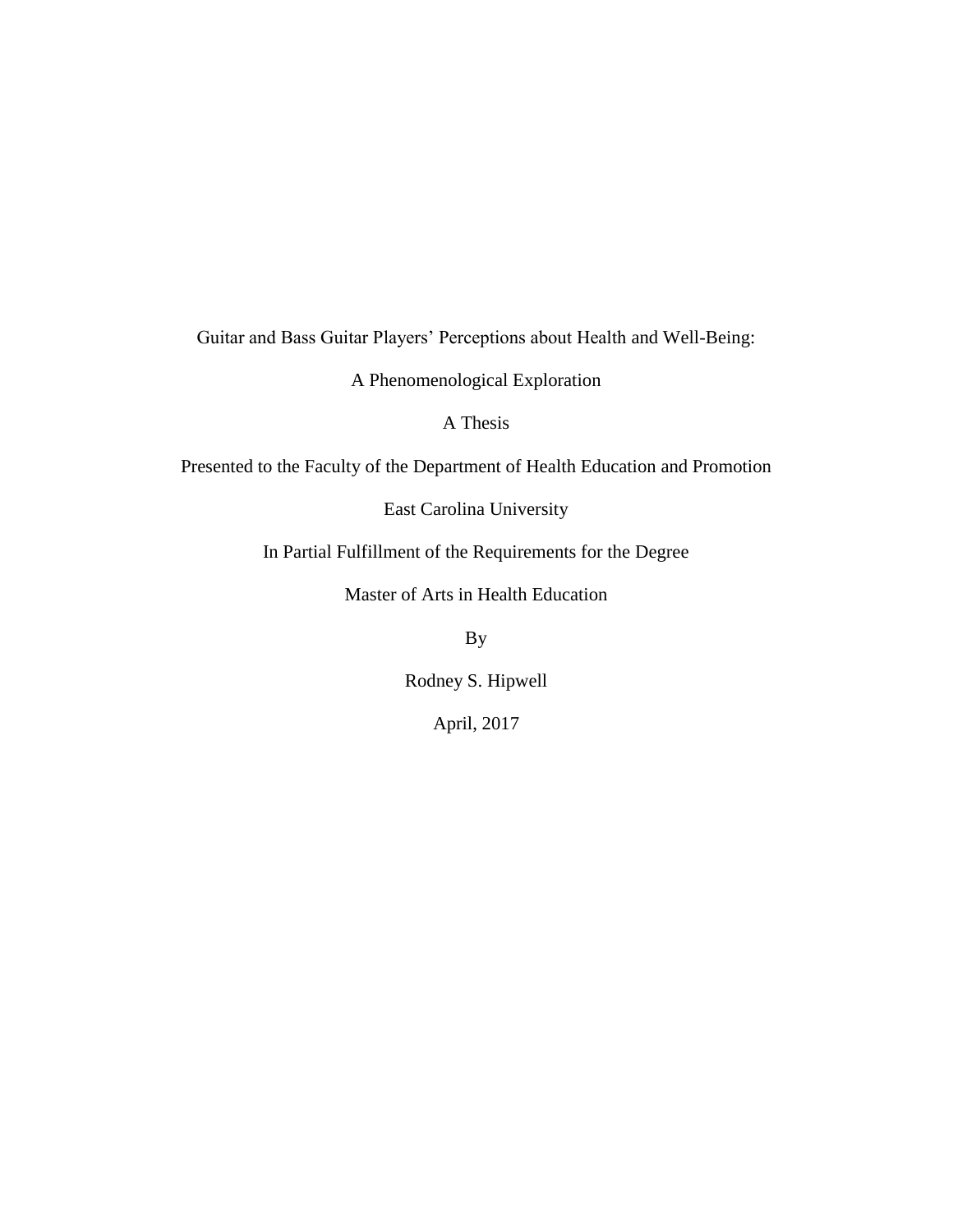© 2017, Rodney Hipwell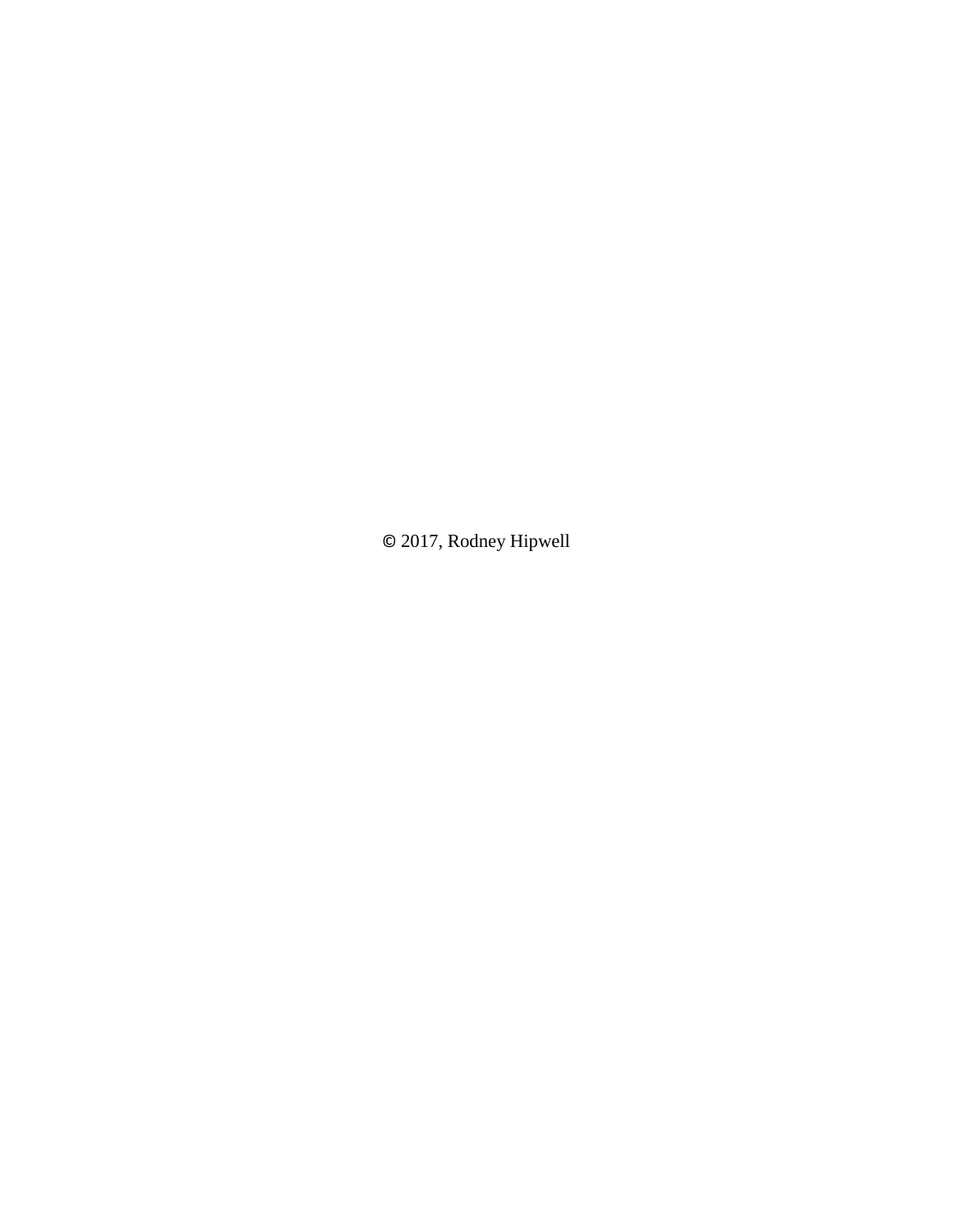Guitar and Bass Guitar Players' Perceptions about Health and Well-Being:

A Phenomenological Exploration

by

Rodney Hipwell

APPROVED BY:

DIRECTOR OF THESIS: \_\_\_\_\_\_\_\_\_\_\_\_\_\_\_\_\_\_\_\_\_\_\_\_\_\_\_\_\_\_\_\_\_\_\_\_\_\_\_\_\_\_\_\_\_\_\_\_\_\_\_\_\_\_\_\_\_\_\_\_

Sharon M. Knight, PhD, RN

COMMITTEE MEMBER:

Michele Wallen, PhD, MPH

COMMITTEE MEMBER: \_\_\_\_\_\_\_\_\_\_\_\_\_\_\_\_\_\_\_\_\_\_\_\_\_\_\_\_\_\_\_\_\_\_\_\_\_\_\_\_\_\_\_\_\_\_

Jennifer C. Matthews, PhD

CHAIR OF THE DEPARTMENT OF HEALTH EDUCATION AND PROMOTION: \_\_\_\_\_\_\_\_\_\_\_\_\_\_\_\_\_\_\_\_\_\_\_\_\_\_\_\_\_\_\_\_\_\_\_\_\_\_\_\_\_\_\_\_\_\_\_\_\_\_\_\_\_\_\_\_

J. Don Chaney, PhD

DEAN OF THE GRADUATE SCHOOL: \_\_\_\_\_\_\_\_\_\_\_\_\_\_\_\_\_\_\_\_\_\_\_\_\_\_\_\_\_\_\_\_\_\_\_\_\_\_\_\_\_\_\_\_\_\_\_\_

Paul J. Gemperline, PhD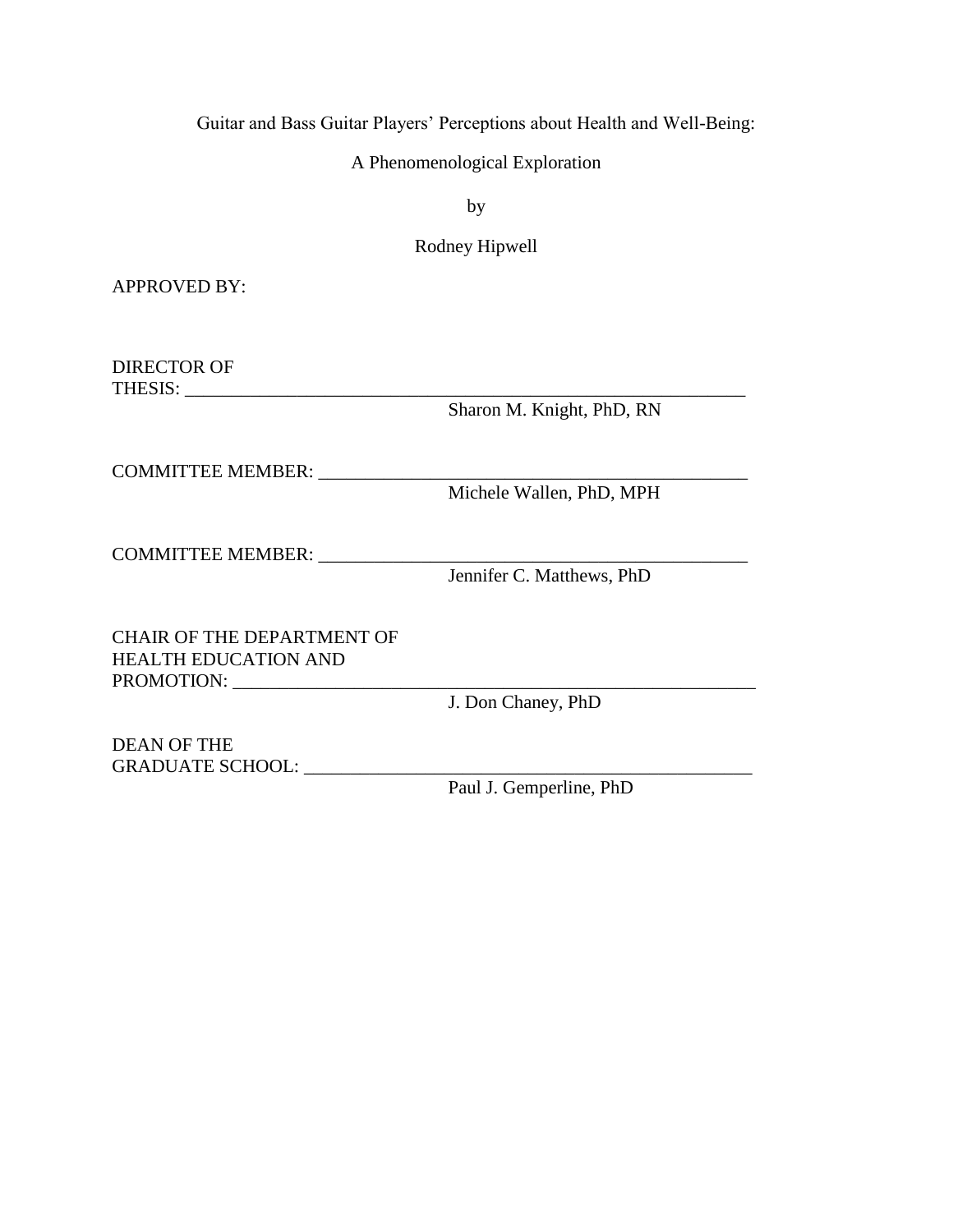#### ACKNOWLEDGEMENTS

To the guitar and bass players who took time out of their busy schedules to provide the data for this study, I thank you. The stories that provided the backdrop for this research went far beyond the work represented here and inspired me as not only a student but as a musician. Throughout this process I was consistently reminded of why I love playing the bass guitar and the special bond that musicians have with each other and with music. To anyone who may read this study who is considering picking up the guitar or bass and giving it a whirl, I say…do it! You will be amazed at where these stringed instruments can take you, if you let them.

To the faculty who served on my thesis committee, Dr. Wallen and Dr. Matthews, thank you for your contributions, your encouragement, and for helping me realize that a non-traditional student can also be a researcher. Who would have thought that a middle-aged bass player could actually pull this off? You both did. Dr. Knight, from our initial phone call in which you encouraged me to consider writing a thesis, to the many subsequent weekly phone calls we shared, you have been a blessing. You challenged me in ways that I could not have imagined while providing me the tools to figure it out and make this project a reality. We laughed, I stressed, you set my mind at ease, and because of your guidance this study exists. I can't explain in words how powerful this journey has been and the impact this experience has had on me, a journey that would not have happened without your encouragement and wisdom. From the bottom of my heart I offer you a deeply felt, no way could I express fully in words; thank you.

To both my California and North Carolina families, the support I received throughout this study was welcomed and needed as I navigated the waters of research. To my biggest non-ECU supporters, Dr. English, and Dr. Rich, I am so thankful for our friendship, and your encouraging words have meant the world to me. I keep good company and you both inspire me to be a better person, thank you.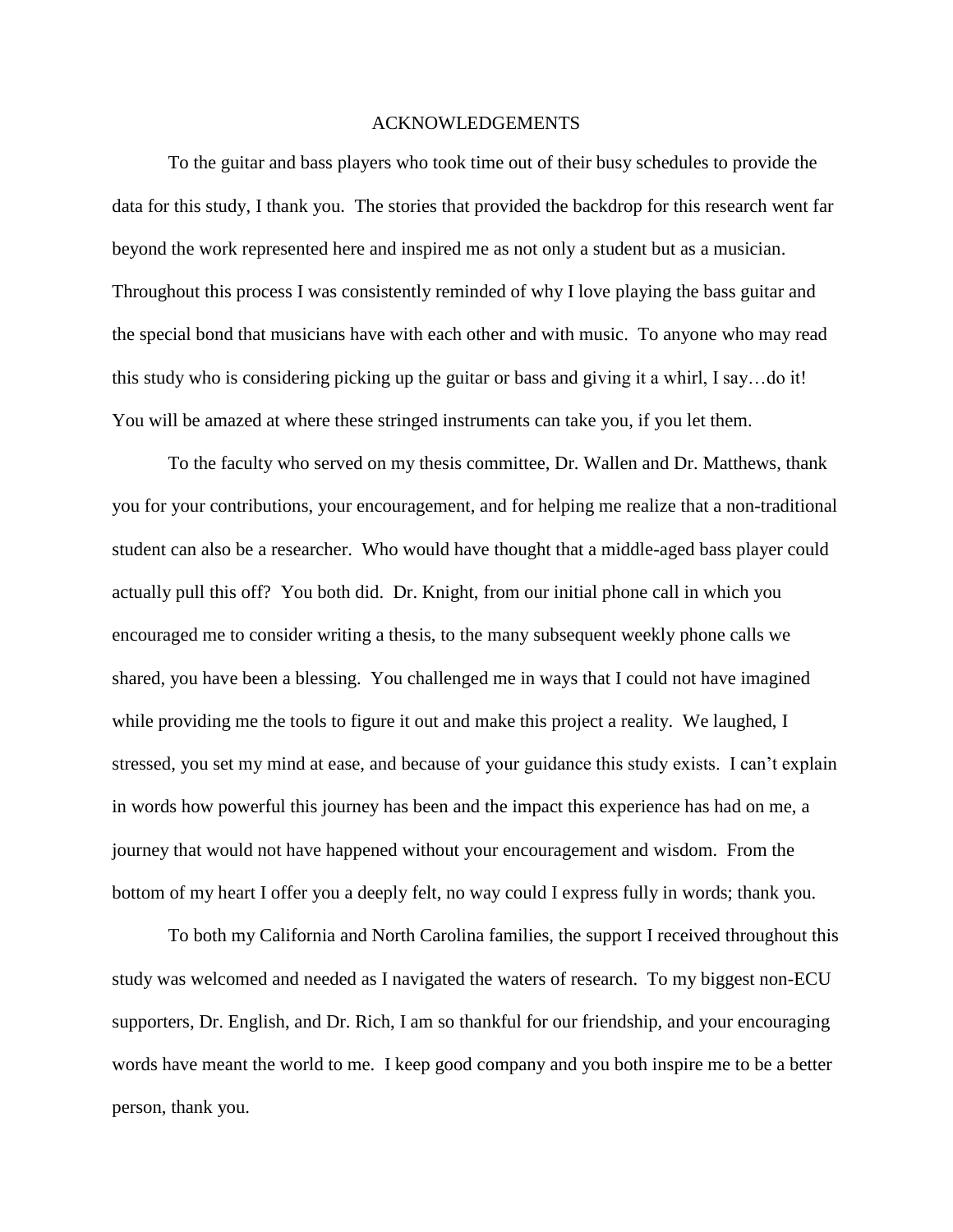# **TABLE OF CONTENTS**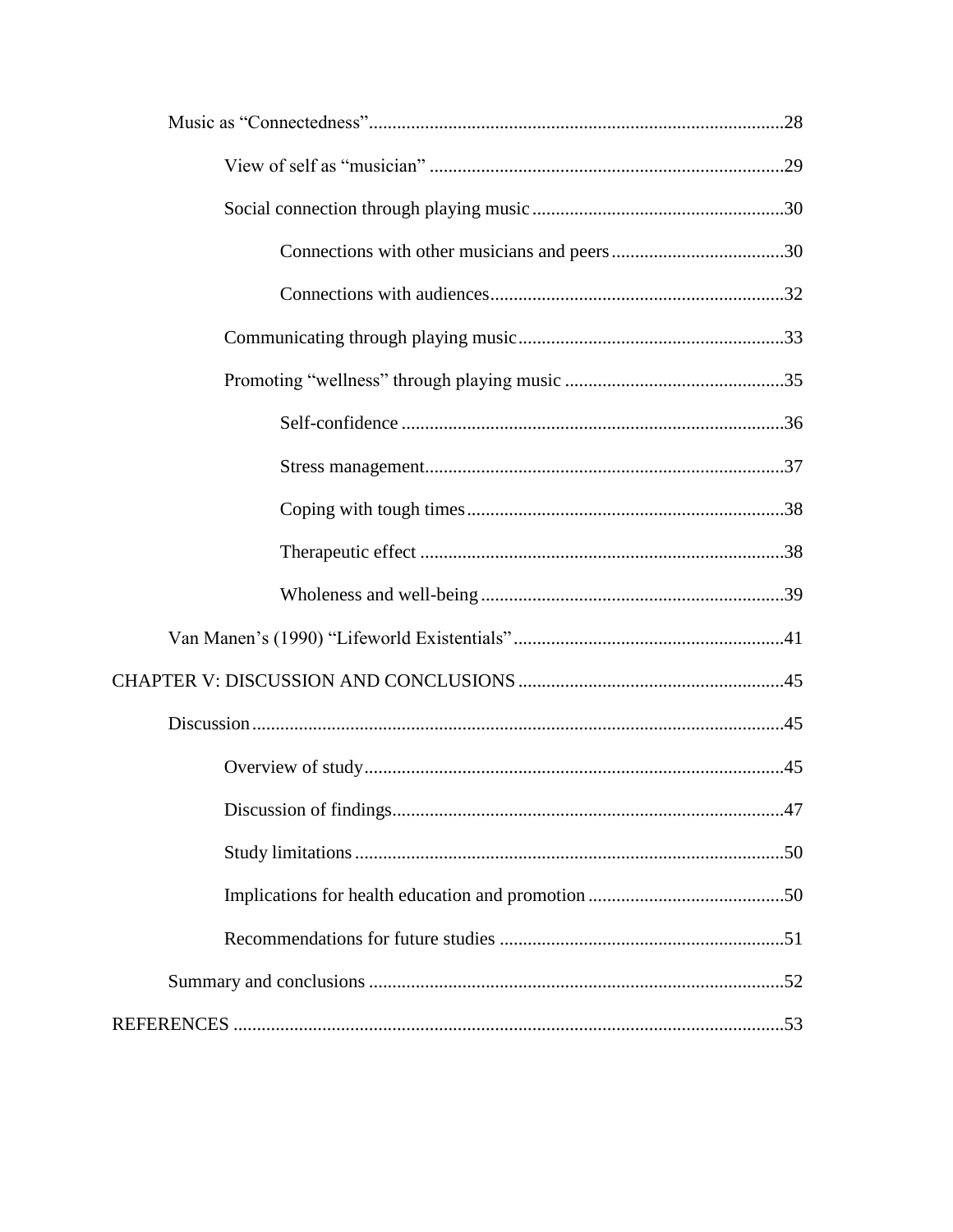| Appendix F: INFORMED CONSENT TO PARTICIPATE IN RESEARCH 69 |  |
|------------------------------------------------------------|--|
|                                                            |  |
|                                                            |  |
| Appendix I: RESEARCHER'S REFLEXIVITY JOURNAL EXCERPTS 76   |  |
|                                                            |  |
|                                                            |  |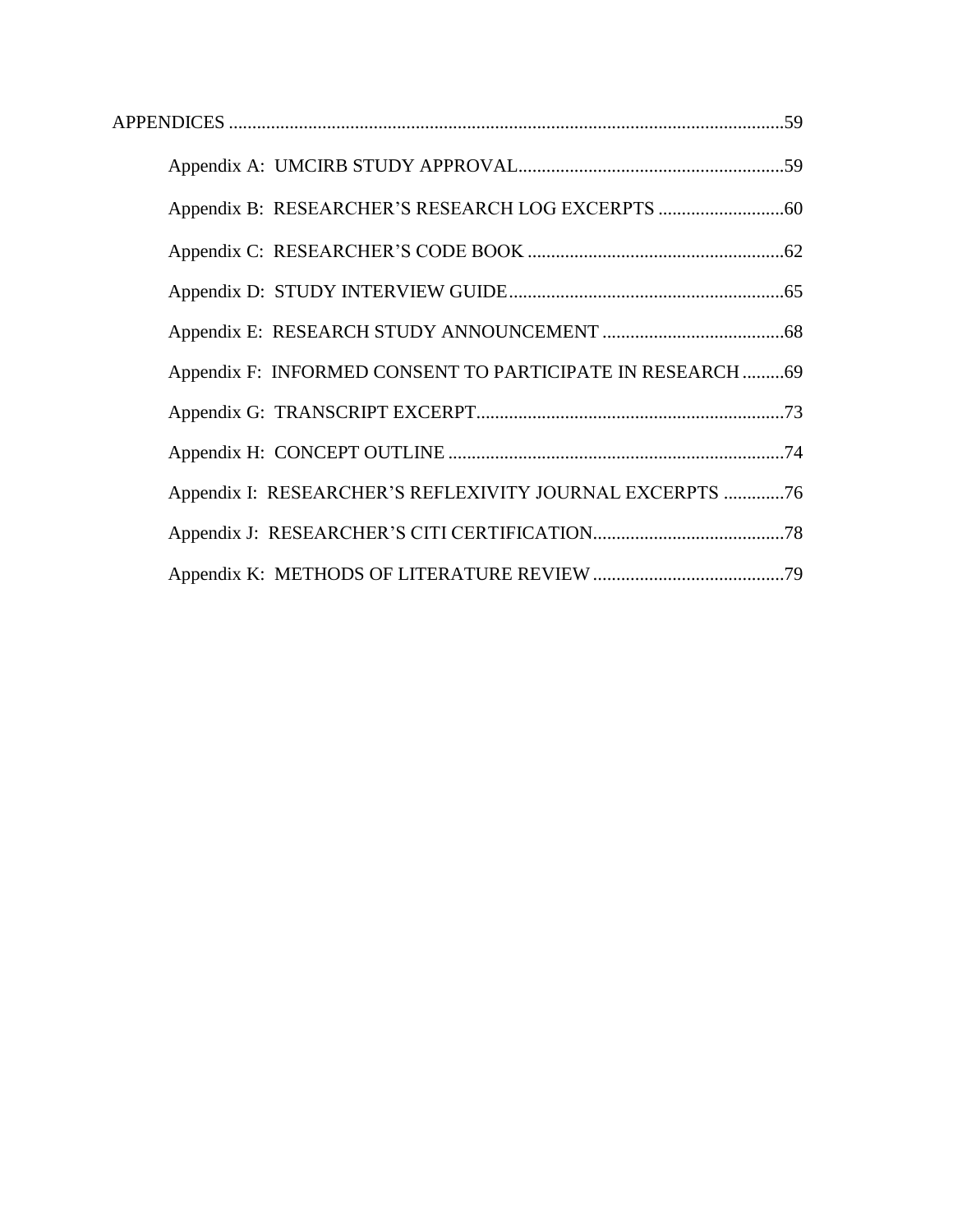# CHAPTER I: INTRODUCTION

Guitarists comprise a large and growing group of musicians who, like all musicians, are prone to musculoskeletal and other physical injuries related to playing their instrument as well as mental health issues related to being a musician (Fjellman-Wiklund & Chesky, 2006). Few research studies provide insight into the perspectives and experiences of non-professional but actively playing guitarists and bassists related to multi-dimensional health and well-being and the meaning that being a musician holds for them. Gaining such insight has implications for tailoring health education and promotion efforts to address non-professional guitarists' and bass guitarists' needs, to anticipate issues for those guitarists who become unable to play, and to provide support or, when necessary, to advocate for and serve as a resource for clinical treatment.

The purpose of this phenomenological study was to examine the lived experience of nonprofessional musicians who were guitar and bass players and the meaning that health and wellbeing as well as being a musician held for them. This qualitative study was informed by hermeneutic phenomenology, described by van Manen as a means of better understanding and more enriching insight into lived experiences through the exploration of what the phenomenon being examined means to those that experience it (van Manen,1990). A systematic review of the refereed literature on musicians' health, including the limited literature related specifically to guitar and bass player's health, revealed research that largely focused on the physical health implications of playing musical instruments. This study sought to expand insights into health and well-being from the perspective of guitarists and bass guitarists who were actively engaged non-professional musicians who played music with other musicians.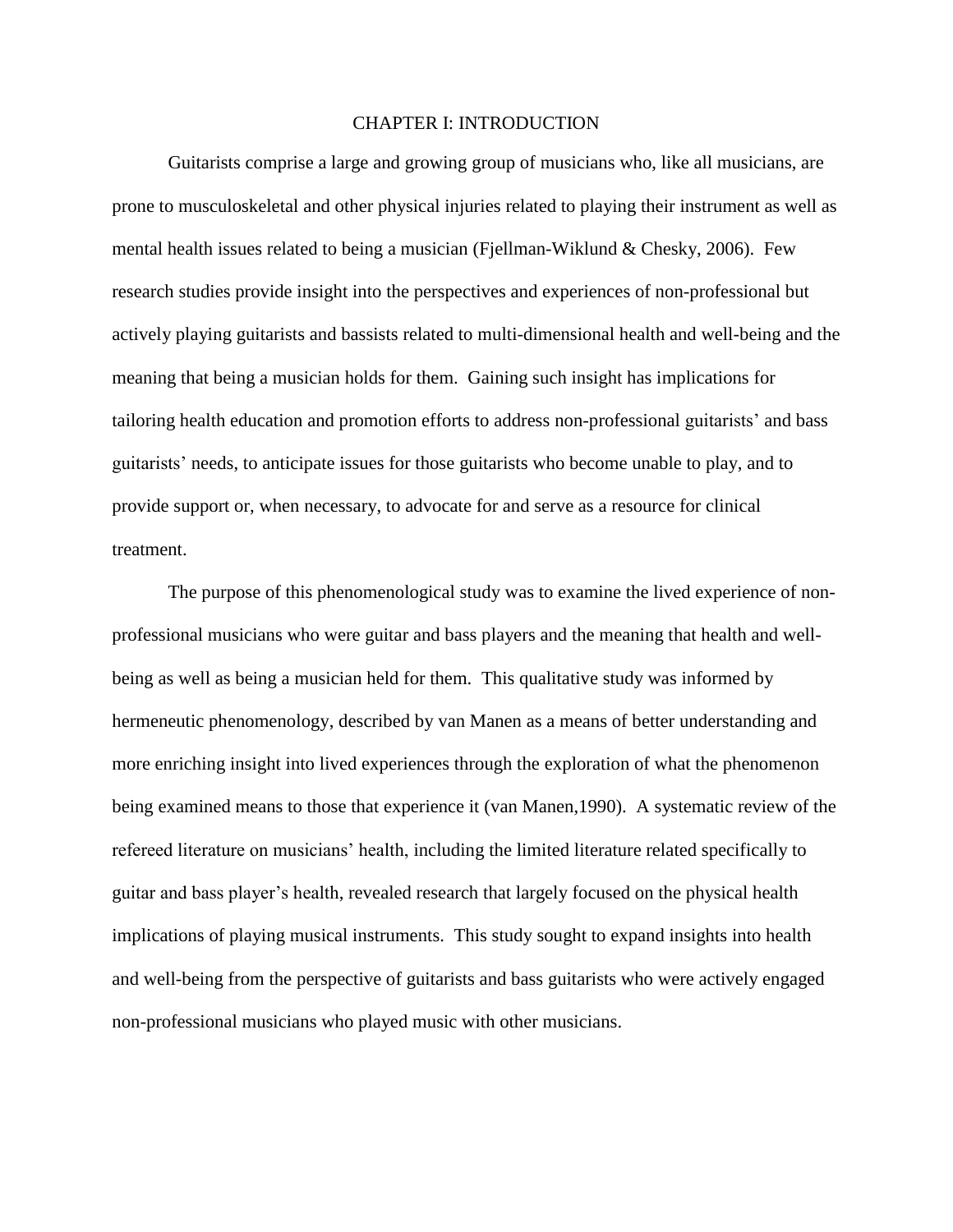## **Background**

Although mixed methods studies have investigated the experiences of musicians, few have focused on eliciting perspectives about musicians' health and well-being, particularly those musicians who were guitarists and bass guitarists. Moreover, the meaning that being a nonprofessional musician holds for guitar and bass guitar players, including those who played with other musicians, has received scant attention. A review of related studies revealed limited insight into the holistic effects that music and being a musician had on health and well-being. A number of studies have focused on the physical aspects as well as mental health consequences of playing an instrument, particularly for professional musicians or music students, but have not addressed the experiences of musicians who played non-professionally.

#### **Significance of the Study**

Guitar and bass players represent one of the fastest growing segments of musicians with over 1.6 million guitars sold in the year 2000 (Fjellman-Wiklund & Chesky, 2006). A 2006 University of North Texas Musician Health Survey by Fjellman-Wklund and Chesky of 520 professional and non-professional guitar, bass guitar and banjo players revealed that high percentages of these musicians reported musculoskeletal problems related to playing their instruments. Of these self-identified musicians, 80% of guitar players and 77% percent of bass guitar players reported having one or more playing-related musculoskeletal problems. The respondents also reported issues related to fatigue, depression, headache, and eye strain that the researchers who conducted the study indicated were stress-related problems that posed a concern for the guitar community in general.

At the time of the current study, few qualitative studies had specifically investigated nonprofessional guitar and bass guitar players' perceptions about what being a musician meant to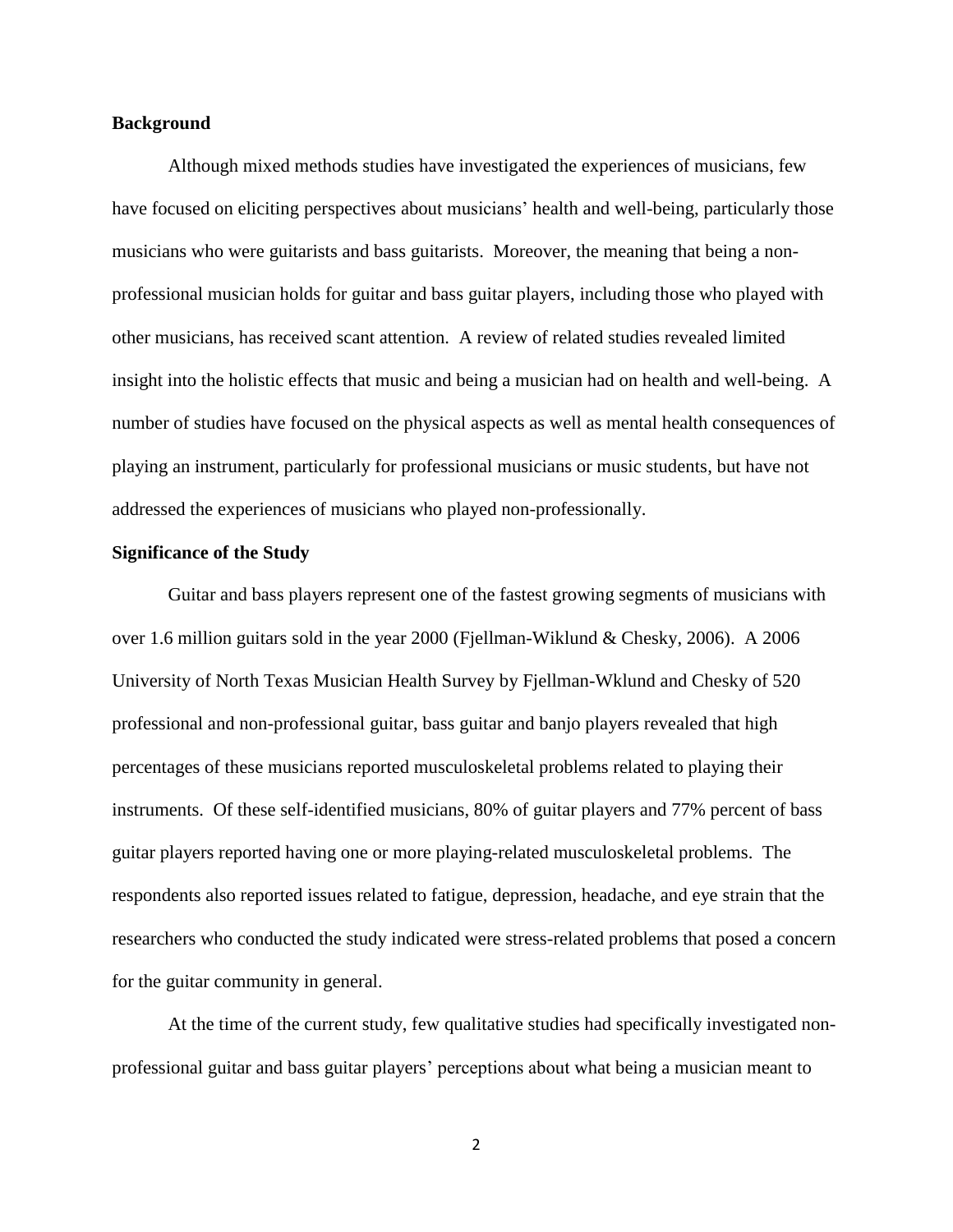them and how they perceived and experienced health and well-being. This study will be helpful to health educators and other health-related professionals in gaining insight about this population, including the risks and benefits guitarists perceived were associated with the avocational but active engagement in being a guitar or bass guitar player who played with other musicians.

The World Health Organization (WHO) defines health as "a state of complete physical, mental and social well-being and not merely the absence of disease or infirmity" (World Health Organization, 1946). Consistent with a qualitative research approach, the current study explored health and well-being with an openness to a diversity of perspectives. Zander, Voltmer, & Sphan (2010), for example, investigated the integration of health promotion and prevention into an undergraduate music education curriculum. Their study revealed multiple views about what health and well-being meant to this particular group of musicians, with the physical effects of playing music accounting for only a part of the overall health picture. Schoeb and Zosso (2012) concluded that more knowledge was needed about how musicians understood their health as well as their bodies (Schoeb & Zosso, 2012). This study aimed to address this need.

In this study, the researcher sought to discover what being healthy and achieving wellbeing meant to guitar and bass players, while also gaining an understanding of how pro-health attributes could be encouraged in musicians by helping professionals including health educators. Consistent with Patton's (2015) description of qualitative inquiry, the researcher sought to capture and understand participants' diverse perspectives, while searching for patterns of behavior and thoughts and examining themes that arose from those patterns. The data from this study highlight guitar and bass player's perspectives about health and well-being and being a musician, while providing insights for music and health educators regarding the promotion of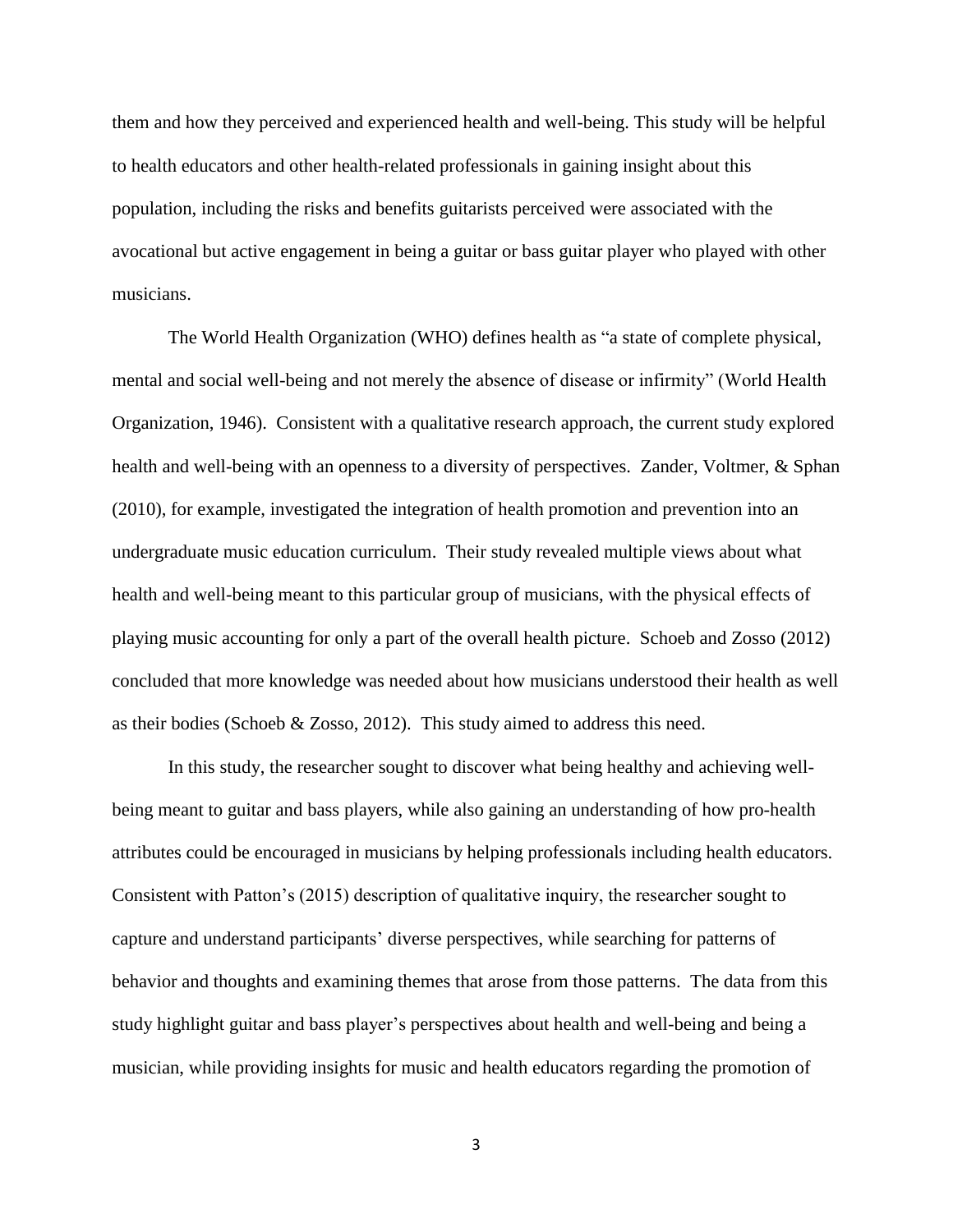health and well-being among musicians. The insights gleaned through this study will also enable educators to tailor health education and promotion activities specifically to non-professional musicians who are active guitar and bass guitar players.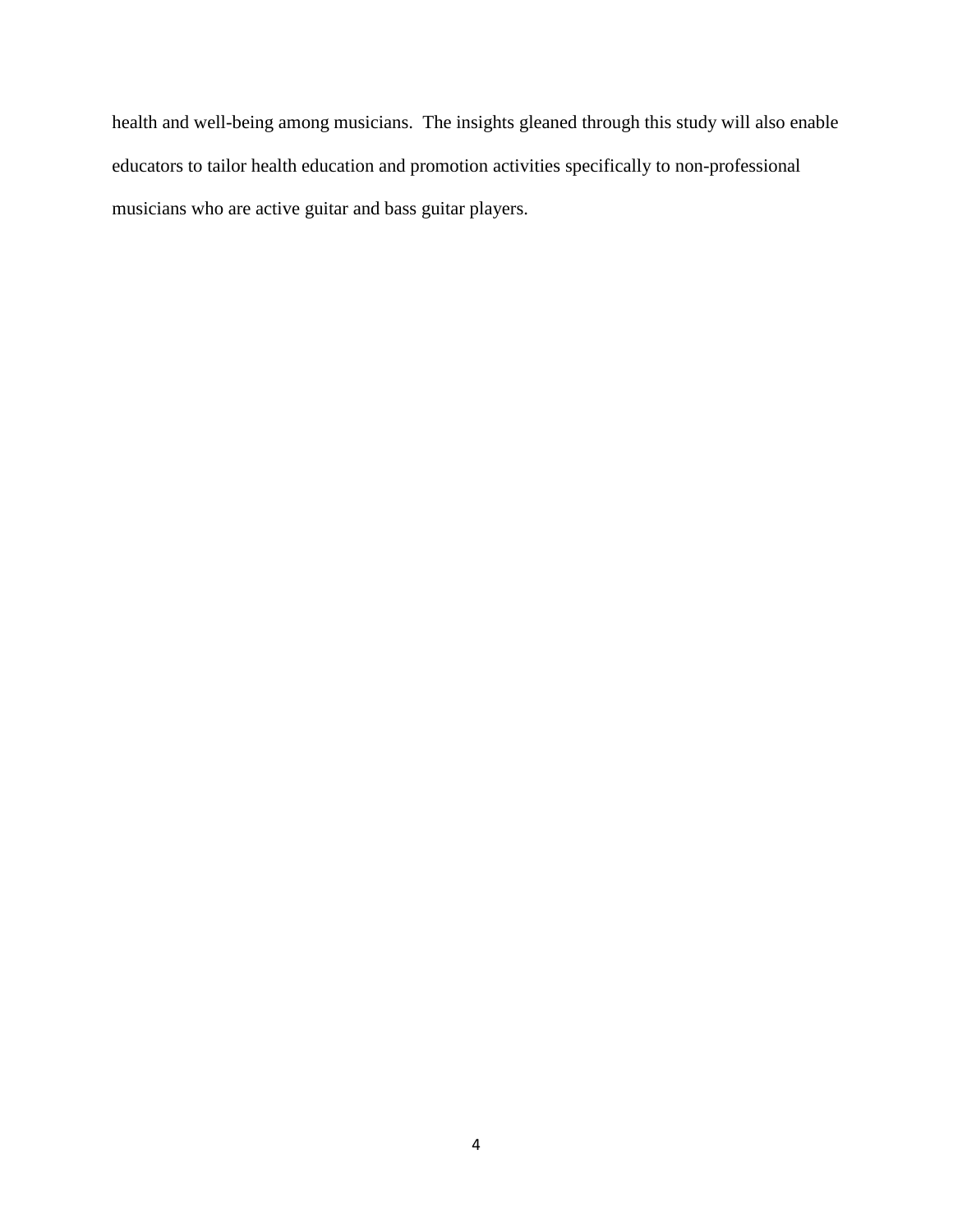#### CHAPTER II: REVIEW OF LITERATURE

Musicians face a variety of health issues ranging from the physical impact of playing their instrument on their bodies, to mental health issues such as stress and performance anxiety that has been associated with playing music professionally. Guitar and bass guitar players have unique circumstances that contribute to their long-term health status, ranging from the impact playing has on their bodies to the mental toll and benefits that can result from playing and performing music (Zosso, & Schoeb, 2012). The purpose of this systematic review was to examine the published referred literature related to actively-playing, non-professional guitar and bass players. The researcher sought to address the meaning that participants derived from being a musician and their music-related perspectives and experiences, with a particular focus on health and well-being.

The most prominent affliction that particularly affected guitar and bass guitar players reported in the literature was focal dystonia, which impacts joint flexibility and can make playing difficult and painful (Lee, Eich, Ioannou, & Altenmüller, 2015). This condition also has psychological implications, which can affect musicians' confidence and level of stress. Guitarists and bass guitarists in particular also suffer from arthritis and tendonitis in their fingers, wrists, and elbows as well as in their upper bodies in terms of their shoulders, necks, and backs (Fjellman-Wiklund & Chesky, 2006). A study of music students concluded that the emotional impact of focal dystonia is greater among musicians than non-musicians (Kok, Vliet Vlieland, Fiocco, Kaptein, & Nelissen, 2013).

Pierce (2012), for example, proposed that, like athletes, musicians faced both physical and psychological health issues specific to their craft and emphasized a greater focus on musicians' wellness during the process of music education. Musicians in the reviewed studies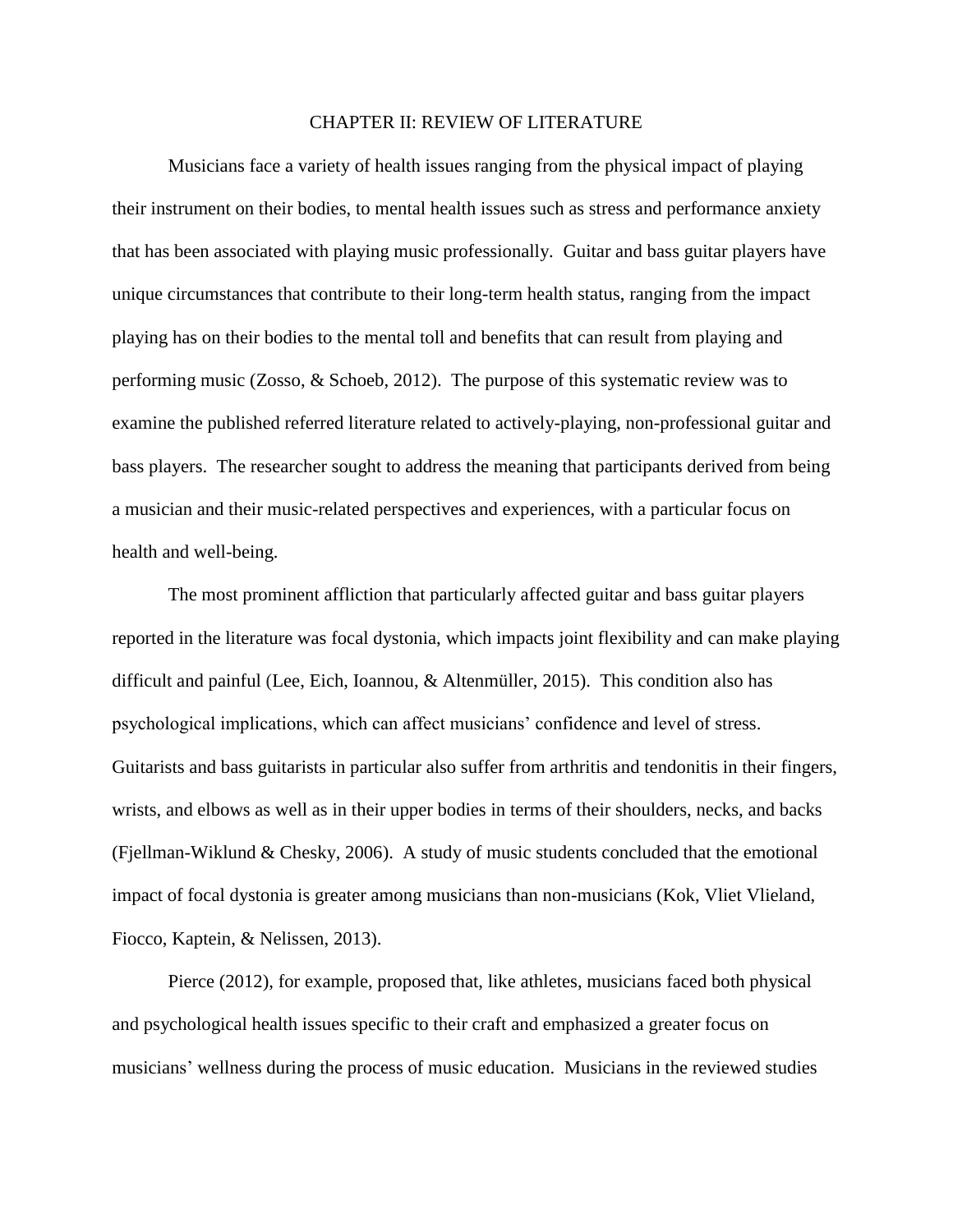primarily experienced the physical impact of playing, such as musculoskeletal discomfort and focal dystonia.

Two studies in particular investigated a population of musicians currently performing in live settings regarding the physical effects of playing instruments (Manchester, 2009; [Raeburn,](http://go.galegroup.com.jproxy.lib.ecu.edu/ps/advancedSearch.do?inputFieldName(0)=AU&prodId=HRCA&userGroupName=gree96177&method=doSearch&inputFieldValue(0)=%22Susan+D.+Raeburn%22&searchType=AdvancedSearchForm) [Hipple,](http://go.galegroup.com.jproxy.lib.ecu.edu/ps/advancedSearch.do?inputFieldName(0)=AU&prodId=HRCA&userGroupName=gree96177&method=doSearch&inputFieldValue(0)=%22John+Hipple%22&searchType=AdvancedSearchForm) [Delaney](http://go.galegroup.com.jproxy.lib.ecu.edu/ps/advancedSearch.do?inputFieldName(0)=AU&prodId=HRCA&userGroupName=gree96177&method=doSearch&inputFieldValue(0)=%22William+Delaney%22&searchType=AdvancedSearchForm) & [Chesky,](http://go.galegroup.com.jproxy.lib.ecu.edu/ps/advancedSearch.do?inputFieldName(0)=AU&prodId=HRCA&userGroupName=gree96177&method=doSearch&inputFieldValue(0)=%22Kris+Chesky%22&searchType=AdvancedSearchForm) 2003). Findings from these cross-sectional (Raeburn et al.,2003) and mixed methods studies (Manchester, 2009) revealed that musicians experienced the physical consequences of playing music which increased with time playing their instrument. In addition, Manchester (2009) observed no correlation between age at which the individual started playing an instrument and onset of physical complications related to playing (Manchester, 2009).

In terms of physical aspects of playing music, research findings identified focal dystonia as a commonly experienced, task-specific movement disorder that caused a loss of voluntary motor control that was associated with psychological consequence (Lee, Park, Yoon, Kim, Chun, Aminata & Jeon, 2013). A study that examined professional musicians who had been seen by a physical therapist due to focal dystonia concluded that it is crucial that physical therapists understand the emotional needs of their musician patients as well as their physical needs during the treatment process for the disorder (Schoeb & Zosso, 2012).

A study conducted with 41 bass guitarists examined the association between posture and musculoskeletal complaints in professional bassists (Woldendorp, Boonstra, Tijsma, Arendzen, & Reneman, 2016). Results from this study indicated that professional bassists were likely to experience high levels of pain due to the physical demands of playing, but concluded that playing the bass guitar was not linked to poor posture.

A study of diseases or disorders suffered by musicians in general concluded that string players were prone to calluses on the tips of their fingers and rheumatologic symptoms due to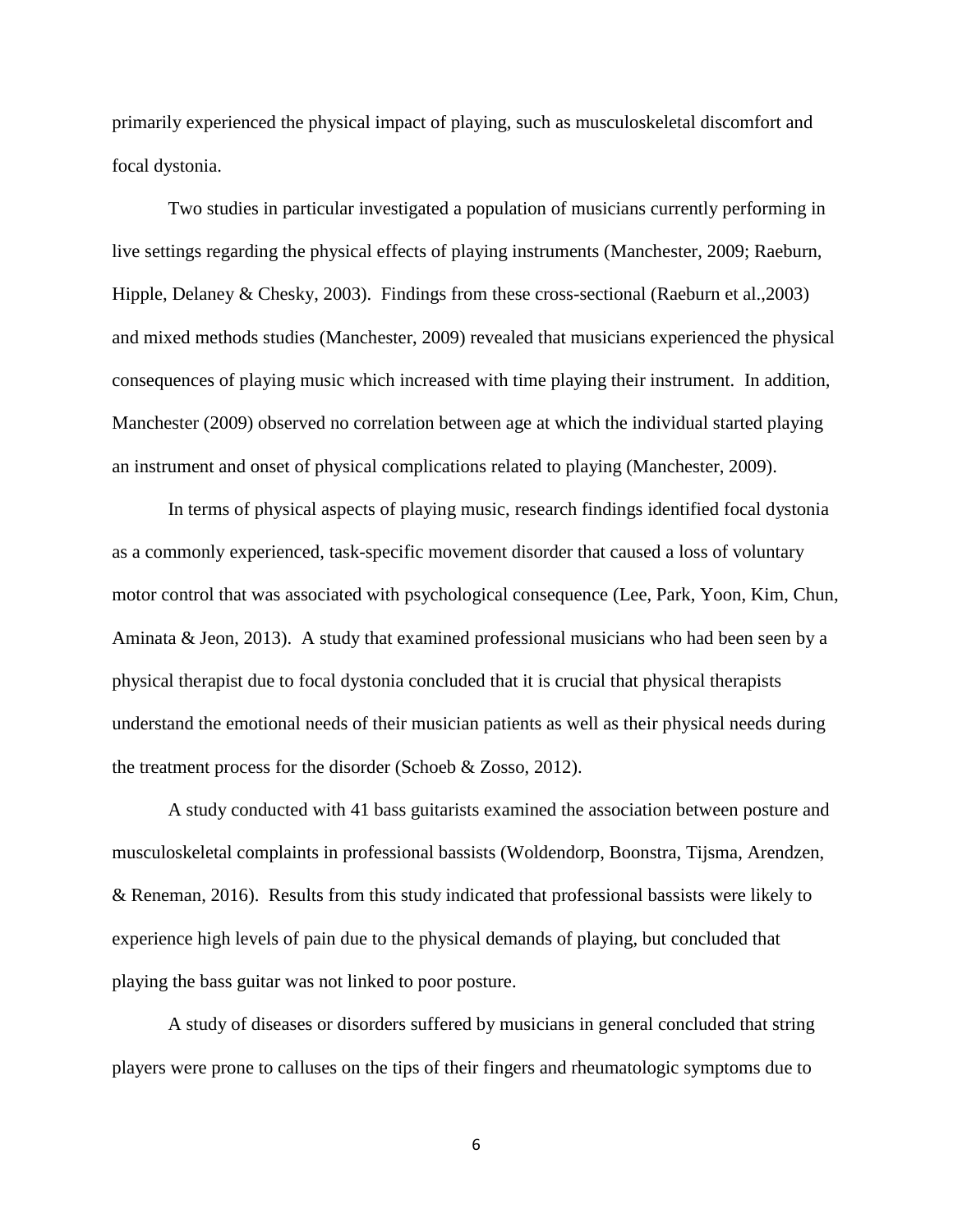repetitive motion issues (Liu, & Hayden, 2002). Liu and Hayden also concluded that focal dystonia impacted musicians' ability to perform when they were well into their careers, with the left hand most likely to be affected (2002).

Another study conducted with 57 healthy musicians revealed that musicians were likely to cope with focal dystonia effectively and that having this neurological condition caused no measurable dissatisfaction with life even though playing caused them to experience pain (Lee, Eich, Ioannou, & Altenmüller. 2015). In addition, researchers found that participating musicians adjusted their professional goals and demands to cope with the condition of focal dystonia. Musicians in this study stated that the pain they experienced as a result of playing was not enough to cause them to stop playing their instrument and that they continued to play regardless of any discomfort.

In a qualitative study on focal dystonia, the researchers interviewed two musicians in an effort to investigate the professional, sociological, social, psychological and medical impacts of the condition from musicians' point of view. The researchers concluded that when the two study participants, a 26-year-old pianist, and a 27-year-old guitar player, understood the psychological effect that focal dystonia caused, they addressed these issues with healthcare providers specializing in both physical and mental health (Schoeb & Zosso, 2012).

In a research study that examined music students who played stringed instruments, including the violin, viola, cello, and contrabass, researchers reported a high prevalence of musculoskeletal disorders that ranged from 73.4% to 87.7% (Lee, Park, Yoon, Kim, Chun Aminata, Jeon, 2013). The researchers also evaluated diagnoses from 617 string instrument players who had visited a hand surgery center and found that 19% of the patients experienced mental and emotional consequences such as stress and anxiety from their injuries.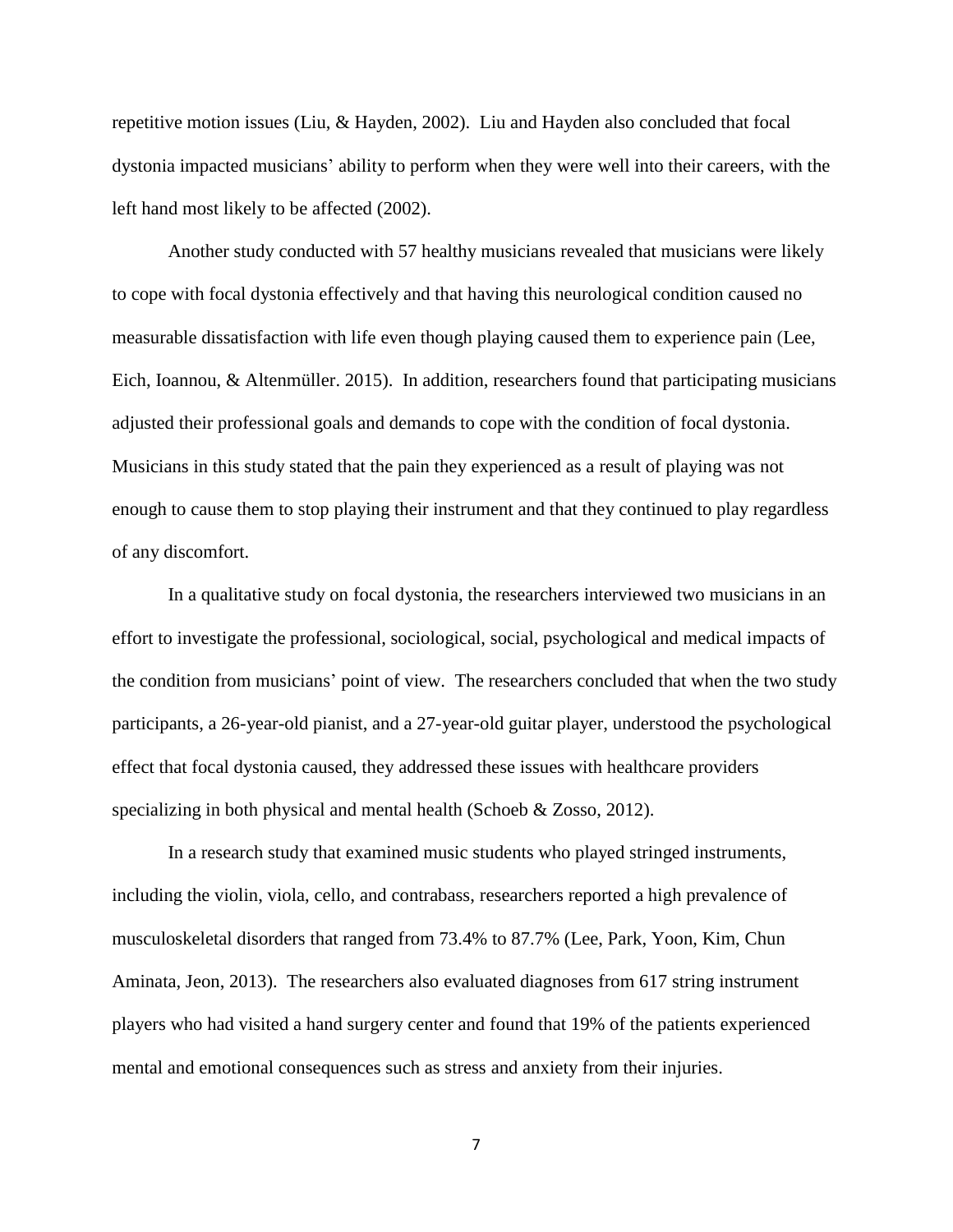A cross-sectional study comparing illness perceptions between music academy students and a university medical center patients revealed that illness, injury and emotional concerns were significantly higher among musicians (Kok et al., 2013). The researchers stated that many musicians believed that pain was inherent in the level of performance they tried to achieve and attributed experiencing injuries to having inferior talent. They, therefore, viewed injury as being directly related to failure as a performer. The researchers concluded that musicians were more emotionally affected by their musculoskeletal complaints compared to non-musicians in the study.

The literature review revealed two studies that were specific to the health of guitar and bass guitar players. These studies focused on respondents' musculoskeletal health, general health, and playing-related injuries. Research utilizing a 15-question survey questionnaire completed by 261 professional, amateur, and student guitarists examined the musicians' primary anatomic location of pain (Rigg, Marrinan, & Thomas, 2003). The researchers determined that participants, regardless of professional or amateur status, all of whom played popular genres of music such as rock, blues, jazz and folk music, most commonly experienced pain in the fretting hand, followed by pain in their backs and necks.

Research conducted on professional musicians who performed for live audiences examined their perceived connection with audiences and how that connection colored their opinions of their performance experience (Geeves, McIlwain, & Sutton, 2016). This study included 10 Australian musicians ranging in age from 21 to 30 years, with three female and seven male participants. The musicians performed live music for an average of between two and five times per month. Their perceptions of audience connection were related not only to the relationship between themselves and the audience, but also to other musicians. This connection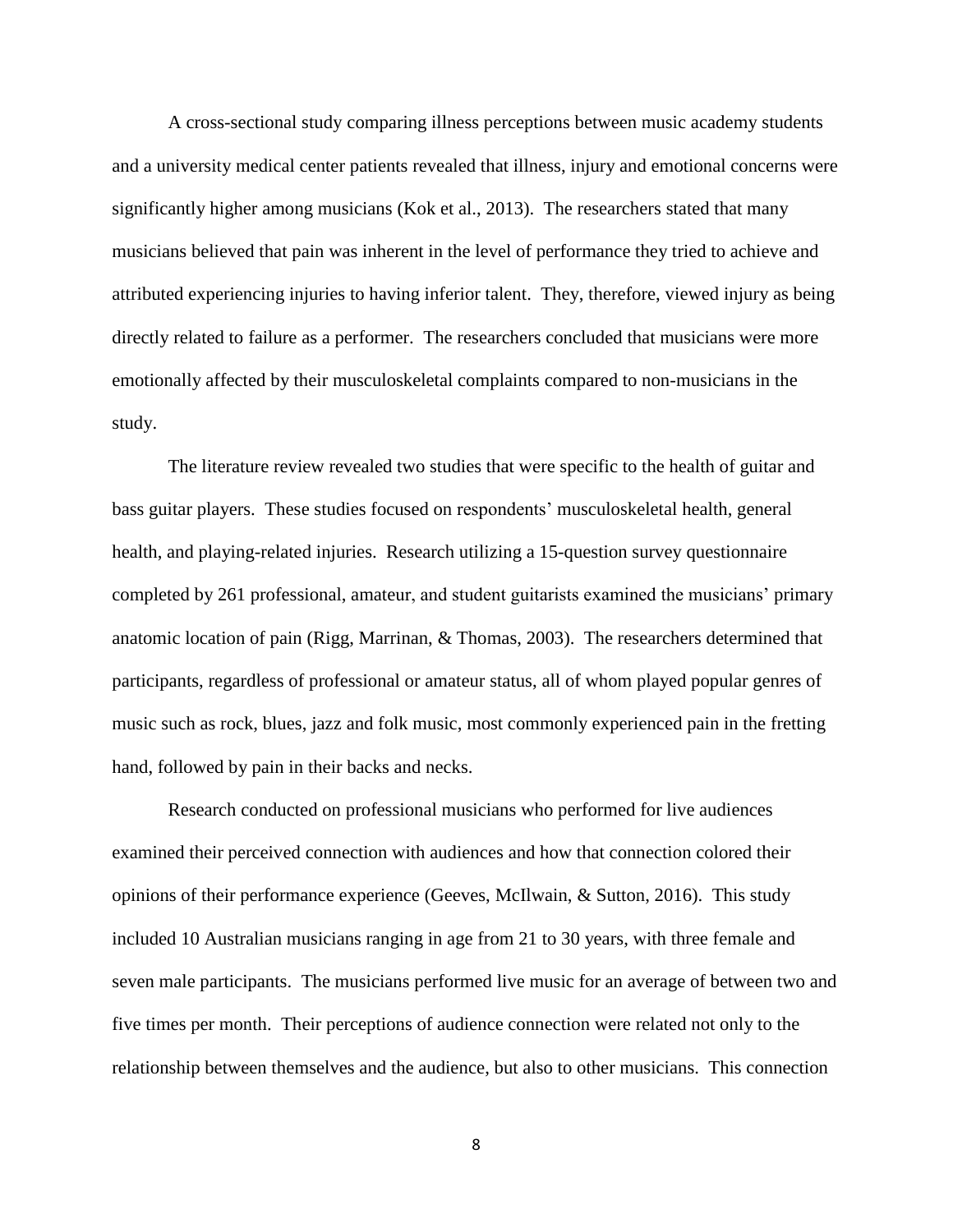was directly related to how well the musicians perceived their performances, thus influencing their perceptions of health after the performances. When these musicians felt connected to the audience and other musicians they were more likely to view their performance as successful. Their perceptions of connection then translated into a more positive post-performance state of mind.

Research that compared the mental health of orchestral musicians to that of physicians and aircraft manufacturers revealed that the mental health scores of musicians were significantly higher than both physicians and aircraft workers (Voltmer, Zander, Fischer, Kudielka, Richter, & Spahn 2012). A study of 320 musicians from a music academy, professional orchestra, bands and choirs utilized a questionnaire to examine the musician-instrument relationship. The results showed that the participants, regardless of what instrument they played or level of playing proficiency, overwhelmingly felt a direct connection with their instrument and that they were as one. As a result of this connection with their instrument, the participants in this study had lower levels of social phobia, performance anxiety, and felt more comfortable performing in front of audiences (Simoens & Tervaniemi 2013).

A self-report survey study on mental health utilizing a cross-section of 377 musicians in Australia's professional symphonic and pit orchestras examined social anxiety, performance anxiety, stress, depression and psychosocial well-being (Driscoll & Ackermann, 2014). The study compared age, gender, and the setting where they played their instruments to determine any connections between being a musician and anxiety-levels of the participants. The researchers identified a direct relationship between performing as a professional symphonic and pit orchestra musician with high levels of anxiety, substance use, and depression.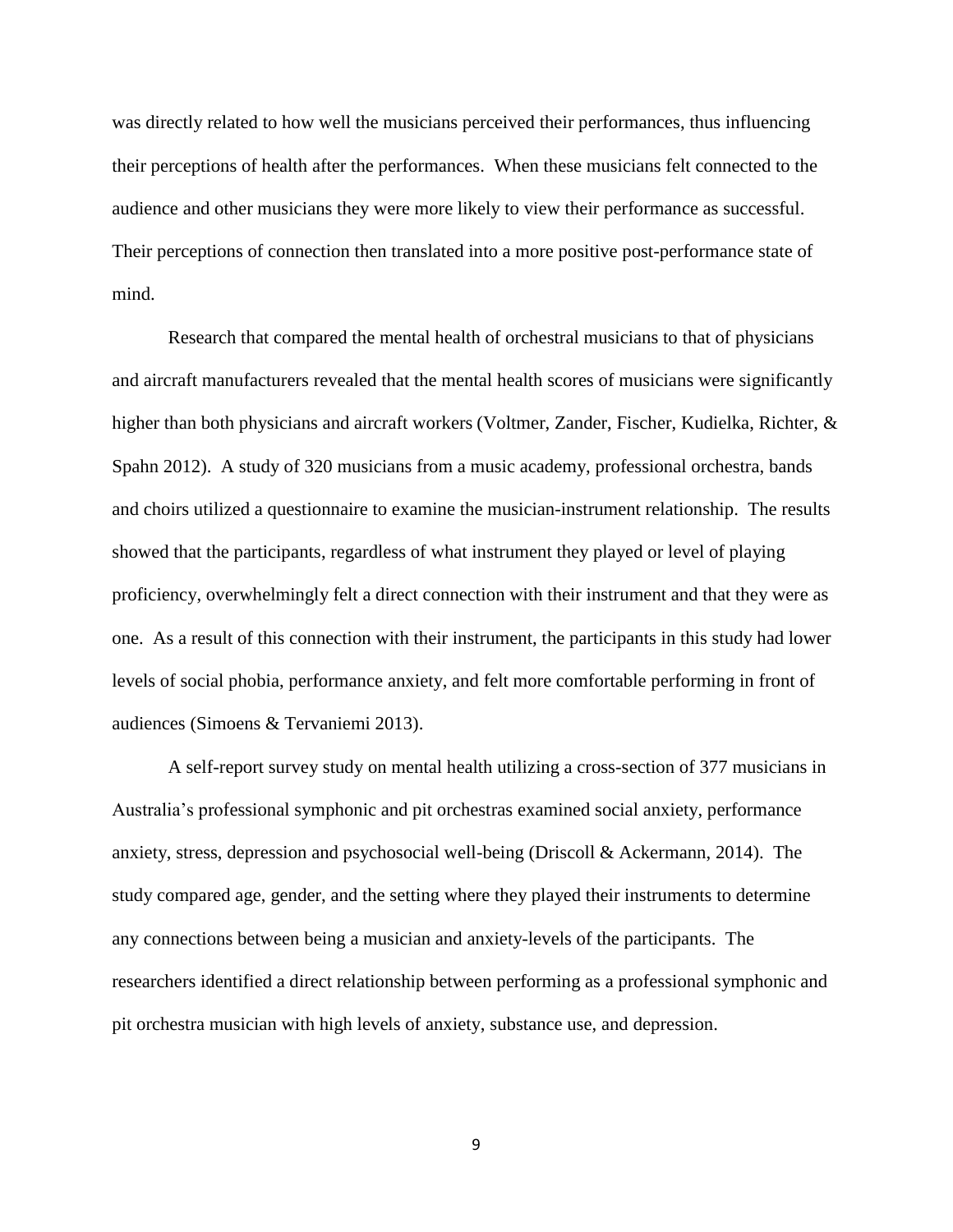This literature review identified studies that investigated the health-related implications of being a musician. The studies focused primarily on musicians in general; few studies focused on the health and well-being of guitarists or bass guitarists. For musicians in general and guitarists and bass guitarists in particular, much of the literature focused on the physical health consequences of playing music, with implications of injury and the impact on mental health status. The findings of this review suggested a need for research that explored musicians' perceptions about their health and well-being and the meaning that being a musician holds for them. Studies that focus on guitar and bass guitar players specifically are warranted, particularly those that regularly play their instrument with other musicians but do so as an avocation.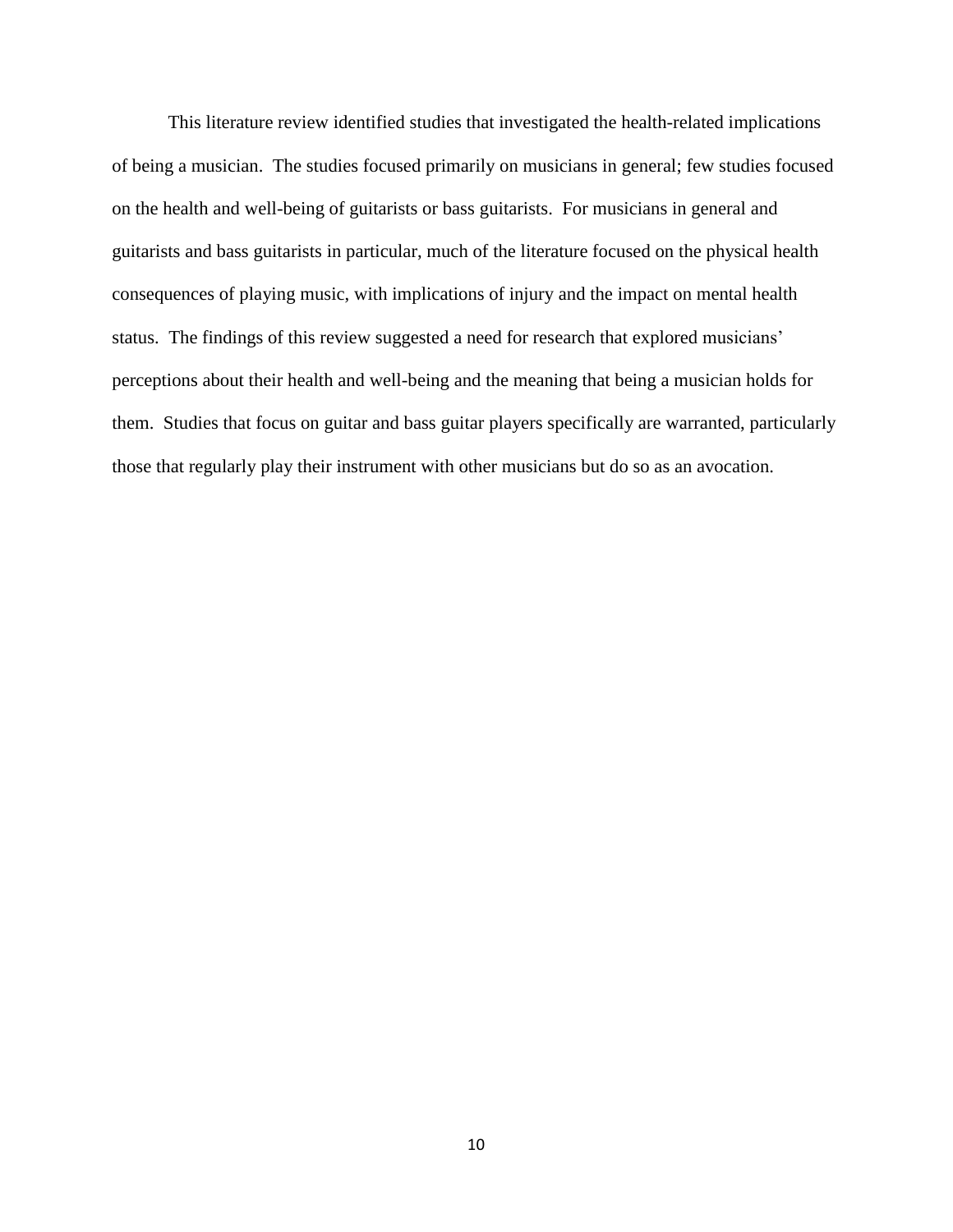#### CHAPTER III: RESEARCH METHODS AND DESIGN

The purpose of the study was to describe the perceptions and experiences of nonprofessional guitarists regarding being a musician and the meaning that being a musician holds for them. The researcher utilized a qualitative approach to explore the meaning and lived experience of musicians who play guitar or bass guitar. Phenomenology served as the theoretical approach for this study that was approved by the East Carolina University Medical and Institutional Review Board (UMCIRB) (Appendix A).

In keeping with the tenants of hermeneutic phenomenology, the researcher and participants served as collaborators in the study. A hermeneutic approach to phenomenology aligns well with this study since the researcher himself was a guitar and bass guitar player. The researcher was thus able to interpret data through a lens of shared experience, while also maintaining a nonjudgmental stance of empathetic neutrality and actively engaging in phenomenological reduction and bracketing. Bracketing, according to Patton (2015, p. 117), requires the researcher to set aside *"personal past knowledge, so that full attention can be given to the instance of phenomenon that is currently appearing in their consciousness."* 

## **Theoretical Description**

**Qualitative Research.** Qualitative research is personal, illuminates meaning, studies how people and groups construct meaning, is interpretive, and seeks to find substantively meaningful patterns and themes (Patton, 2015). The researcher chose the qualitative approach of phenomenology and in-depth, one-on-one interviews to delve into the perceptions and real world experiences of the participants. This study aligned well with qualitative inquiry because it aimed to investigate the lived experiences of guitar and bass guitar players and sought to interpret meaning and gain insight into guitarists' perspectives about health and well-being.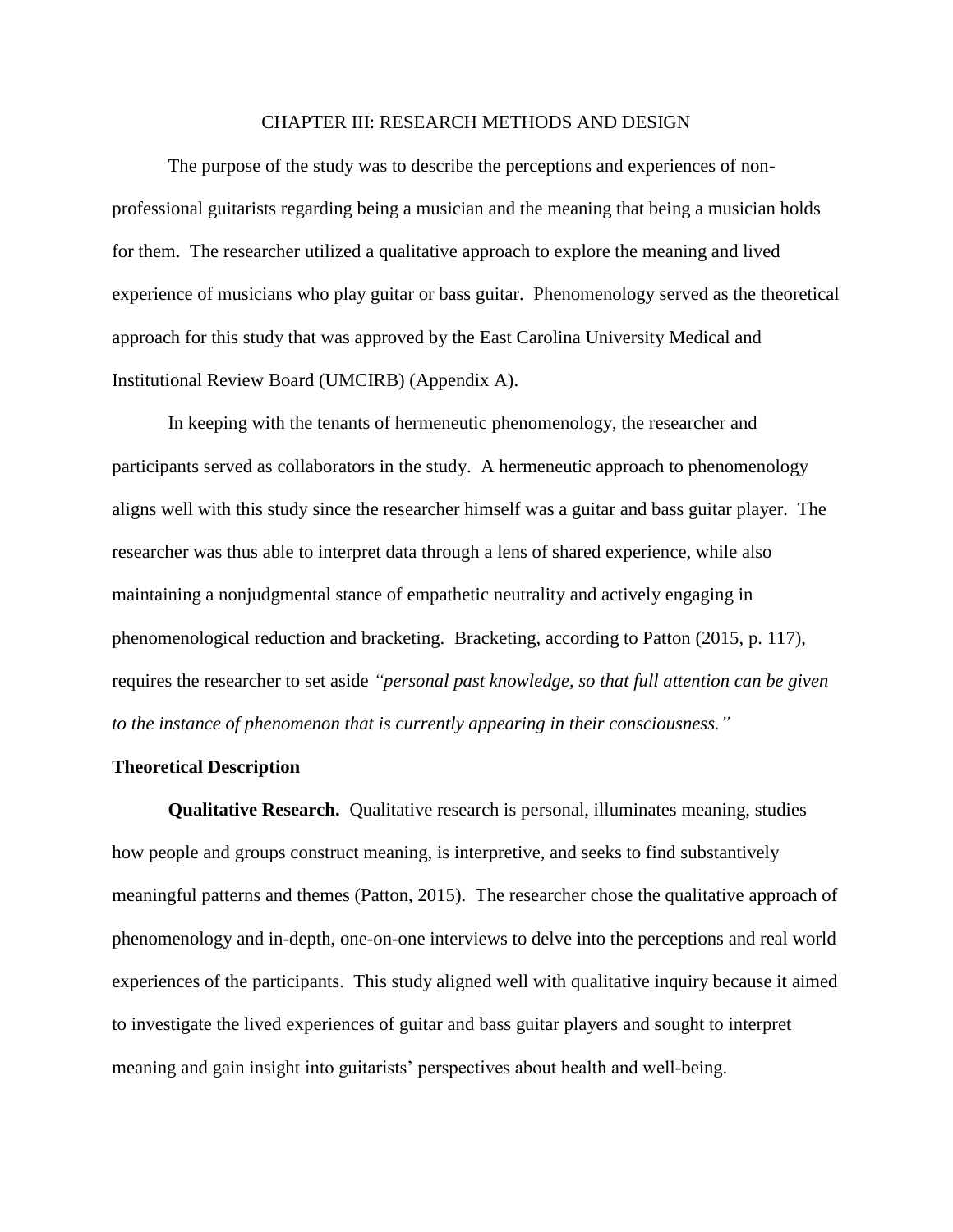The researcher posed open-ended questions to participants, thus enabling him to uncover unanticipated data during the process of interviewing (Patton, 2015). He strived to get inside the phenomenon of interest in order to obtain detailed, descriptive data and perceptions about the variations in what goes on, and the implications of those variations for the people and processes involved (Patton, 2015) in being a non-professional guitarist. This was accomplished in this study through the researcher's total immersion in the data through interviewing each participant, transcribing each interview first-hand, and repeatedly reviewing the transcribed data. The researcher used an open-minded approach in conducting this study, while following where the data would lead.

**Phenomenology.** According to Swanson and Wojnar (2007), hermeneutic phenomenology is interpretive in nature and involves researchers in reflecting on their own past experiences, preconceptions and biases. An ongoing process of reflection and reflexivity, reflecting a process of becoming increasingly self-aware, enabled the researcher to more clearly access the understandings held by study participants. The researcher engaged in a photoreflexivity process focused on his experience as a bassist and guitarist as preliminary preparation for conducting this phenomenological study. He continued to participate in reflexivity throughout the study via weekly journaling in a research log (Appendix B). In addition to participating in a photo-reflexivity process, prior to the study he was interviewed by a peer trained in qualitative research who used the interview guide prepared for the study. This experience provided the researcher with an increased awareness of his biases and assumptions, and enabled him to evaluate the format and effectiveness of the interview questions. Patton (2015) described qualitative research using the theoretical approach of phenomenology as a process of carefully and thoroughly documenting and describing how people directly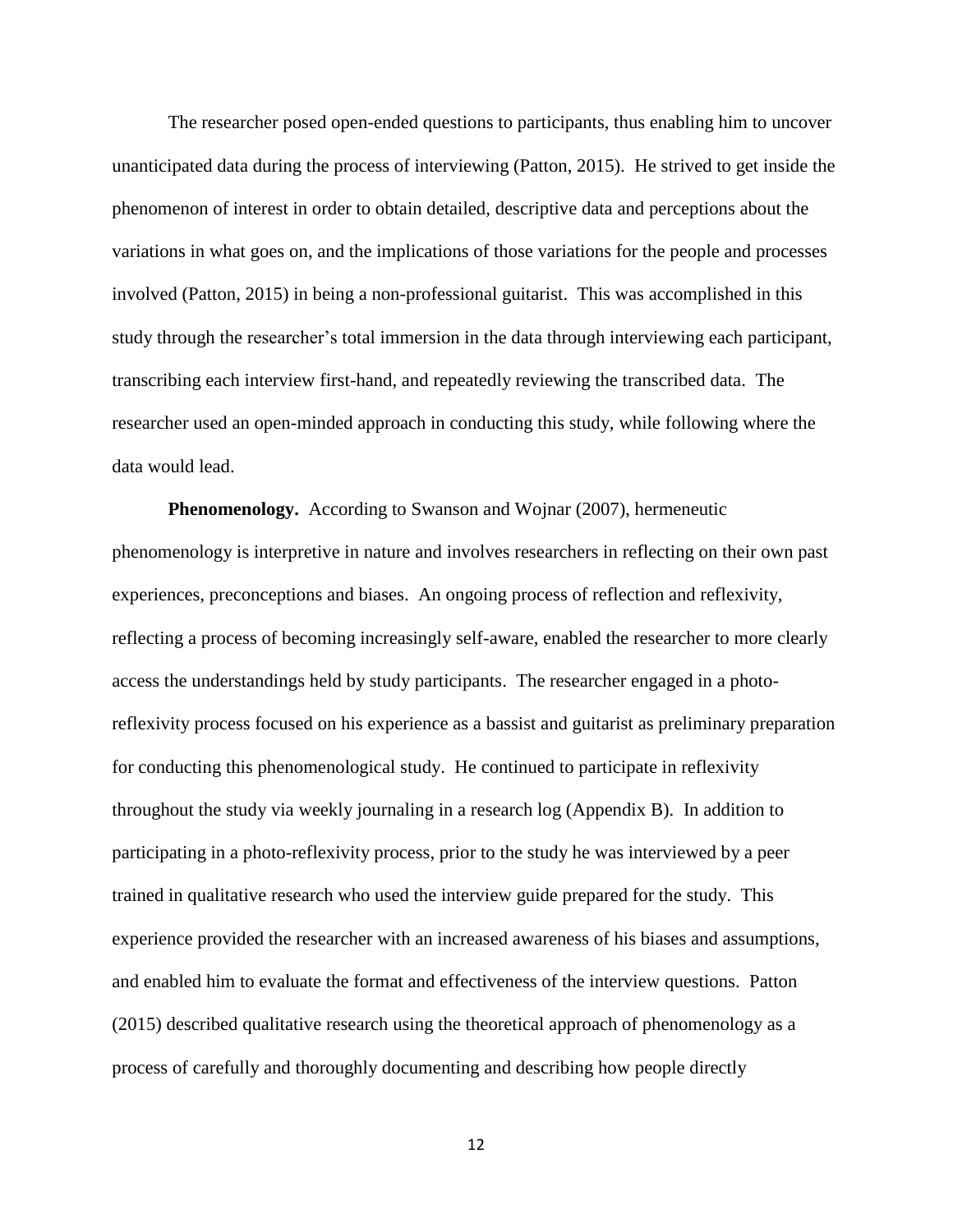experienced a phenomenon such as, in this case, being a guitarist or bass guitarist. This study focused on how non-professional guitarists and bass guitarists perceived, described, felt about, and talked about being a musician (Patton, 2015). According to van Manen (1990) phenomenology involves participants' reflection on the lived experience of some phenomenon.

The researcher used van Manen's perspective on phenomenology as a guide for this study. Data collection focused on learning how participants described the meaning they associated with their lived experiences as musicians. Consistent with van Manen's perspective on hermeneutic phenomenology, the point of this phenomenological research study was to "borrow" guitarists' and bass guitarists' experiences, and reflections on their experiences to achieve an understanding of the deeper meaning or significance of an aspect of human experience (van Manen, 1990), that of being an avocational musician who played guitar or bass guitar with other musicians.

The researcher engaged in a thematic analysis of data that was consistent van Manen's (1990) guidance for identifying themes related to the research topic. The researcher repeatedly read the study participants' transcripts with an open mind to get a sense of 'what was going on' (van Manen 1990; 2006). The researcher transcribed the data, coded it, sorted the data according to codes, and created a code book (Appendix C). Ultimately, he analyzed the data with the aim of uncovering meaning. He analyzed and interpreted the data by constantly referencing the original and coded data and searching for meaning within the interview transcripts. In due course, he identified an over-arching theme and sub-themes that captured the meaning of the phenomenon he investigated (van Manen, 1990).

According to Patton (2015) gathering phenomenological data involved the researcher in undertaking in-depth interviews with people who had directly experienced the phenomenon of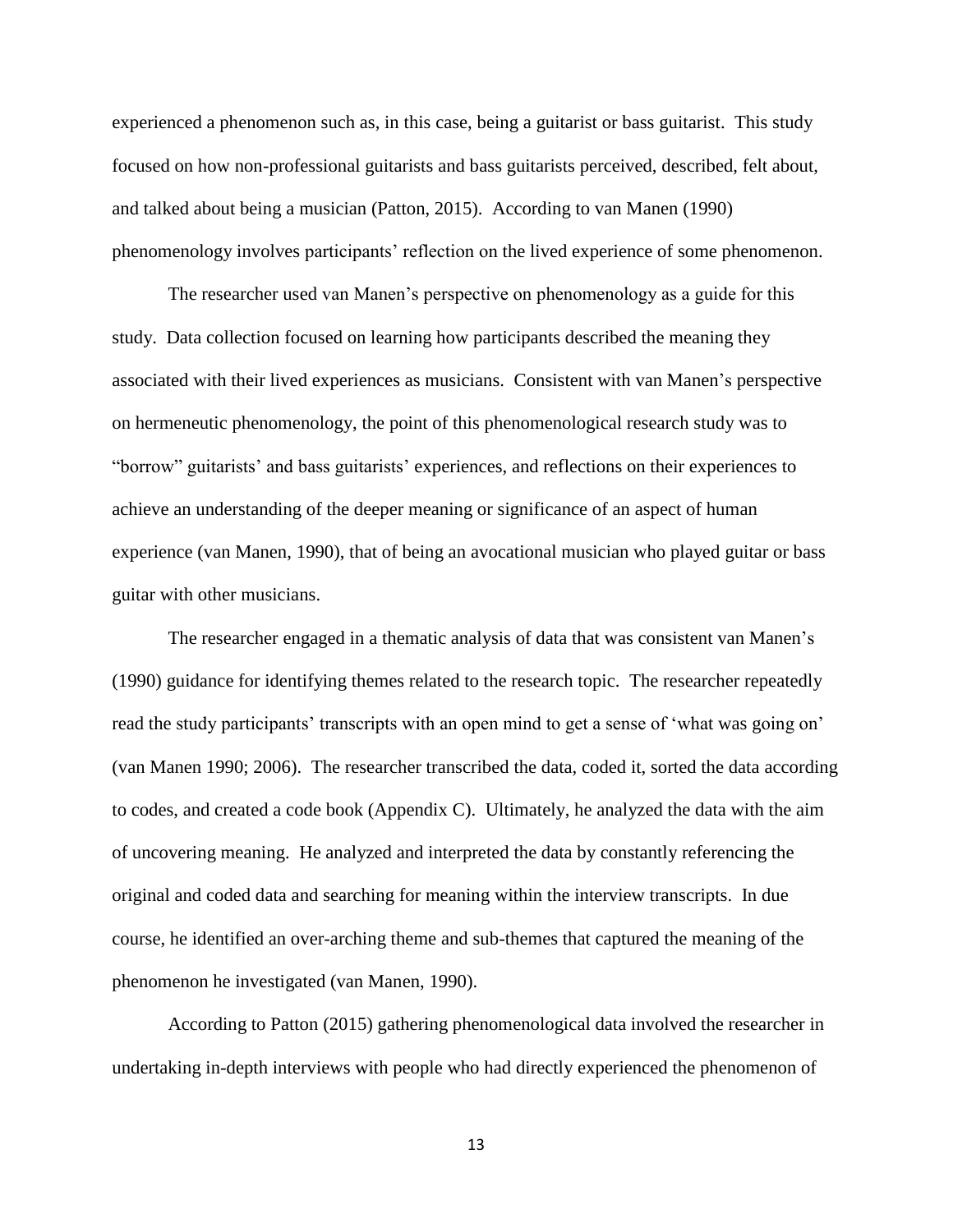being a guitar or bass player, and thus had lived experience with the phenomenon. The researcher conducted fifteen audio-recorded, in-depth individual interviews using an interview guide (Appendix D) that the researcher developed, guided by the following: the research question, the use of a phenomenological lens, and input from his thesis advisor and committee members. Each individual interview was conducted face-to-face, in a private, neutral setting with few distractions in order to ensure that the participant was comfortable and able to focus on the phenomenon of interest. The researcher pilot tested the interview guide by interviewing a guitar and bass player personally known to him. This process of developing and pilot-testing the interview guide served as a means of gaining insight into the effectiveness of questions included in the interview guide. Based on pilot test feedback and input from the thesis committee members, the researcher modified questions on the interview guide.

According to Patton (2015), qualitative inquiry depends on, uses, and enhances the researcher's direct experiences in the world and insights about those experiences while immersing oneself in another's world by listening deeply and attentively. The researcher practiced the art of active listening when interviewing participants, while also being aware of his biases. A process of active listening and a background as a musician allowed the researcher to quickly build rapport with participants.

The participants served as collaborators for this study by contributing their perspectives and experiences while they immersed themselves in reflection on the phenomenon of being a guitarist or bassist. The researcher's open-ended questions that were posed in a conversational manner and his prompts for further or more in-depth information sometimes led participants to offer unanticipated insights during the course of the interview. The dialogue that took place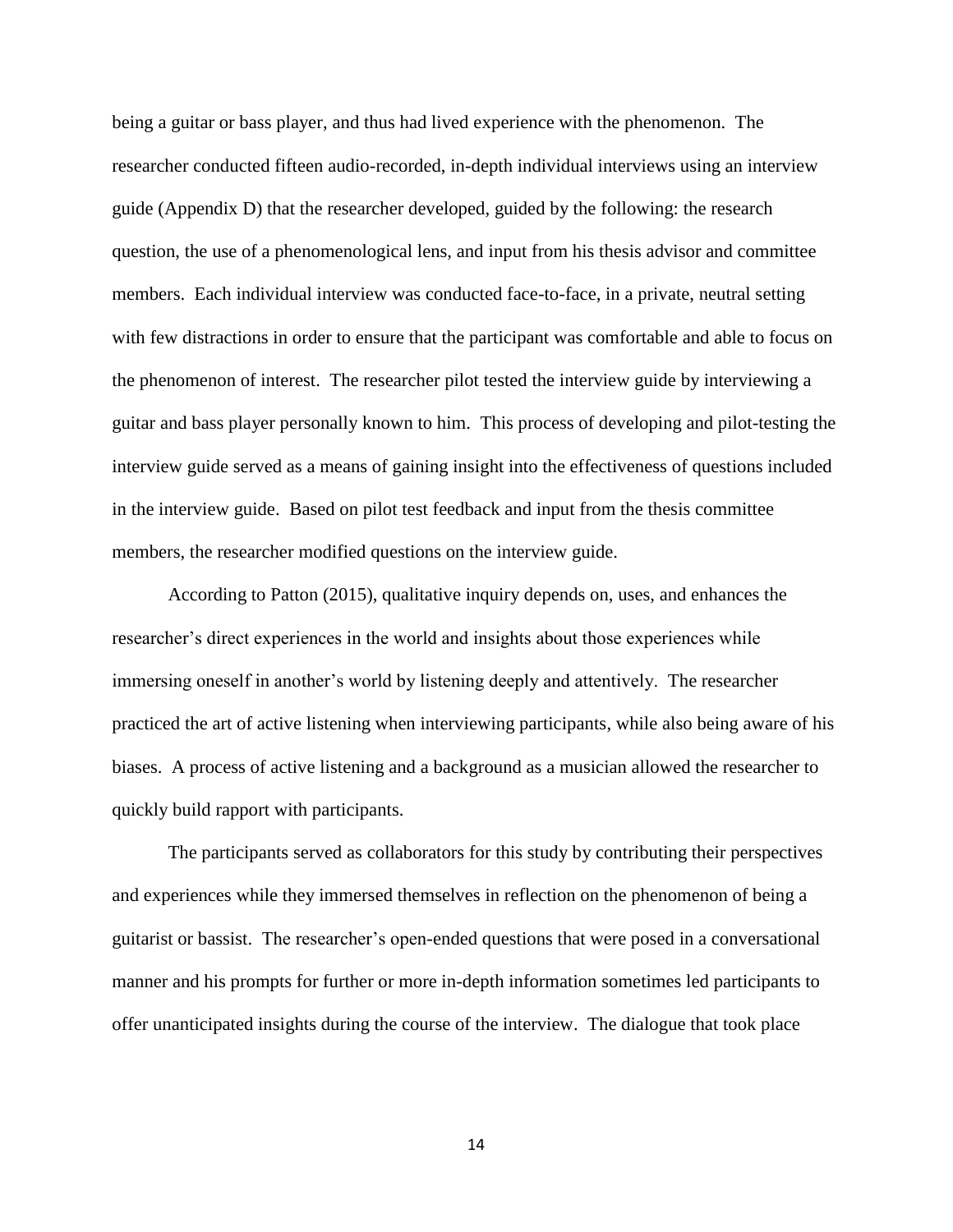between the participant and researcher was integral to the researcher extracting the meaning that being a guitarist or bassist held for the participants.

**Credibility of the Study.** Consistent with Patton's (2015) strategies for addressing the credibility of this study, the researcher employed techniques of triangulation, searching for disconfirming evidence, engaging in reflexivity, utilizing methods that were congruent with the research question and other elements of the study, and maintaining a detailed audit trail. The following procedures and processes contributed to the rigor of this research.

Triangulation was addressed through the inclusion of multiple participants: 15 guitar and bass guitar players from a wide variety of backgrounds. The different experiences that each of these musicians brought to the study was a product of purposeful sampling and resulted in a diverse cohort of participants, and participant perspectives. The researcher was diligent in his pursuit of self-awareness. During his thorough reading and re-reading of the transcripts, he kept an open mind towards patterns and trends that stood out as different or unique. His openness to disconfirming evidence was pursued throughout the entirety of this study.

A detailed audit trail was maintained by the researcher throughout this study with documentation of all steps, decisions, actions, and contacts made during the study. In addition to interview transcripts and informed consent documents, the researcher kept timely and detailed records of the following within a research log: thesis advisor and committee correspondence, reflexivity journal entries, and study timeline. The audit trail also consisted of a code book, concept outline, transcriptions, and the researchers' memorandums about the study. This audit trail helped to maintain consistency when recording data, enabled an external audit of the study process, and further added to the rigor of this study.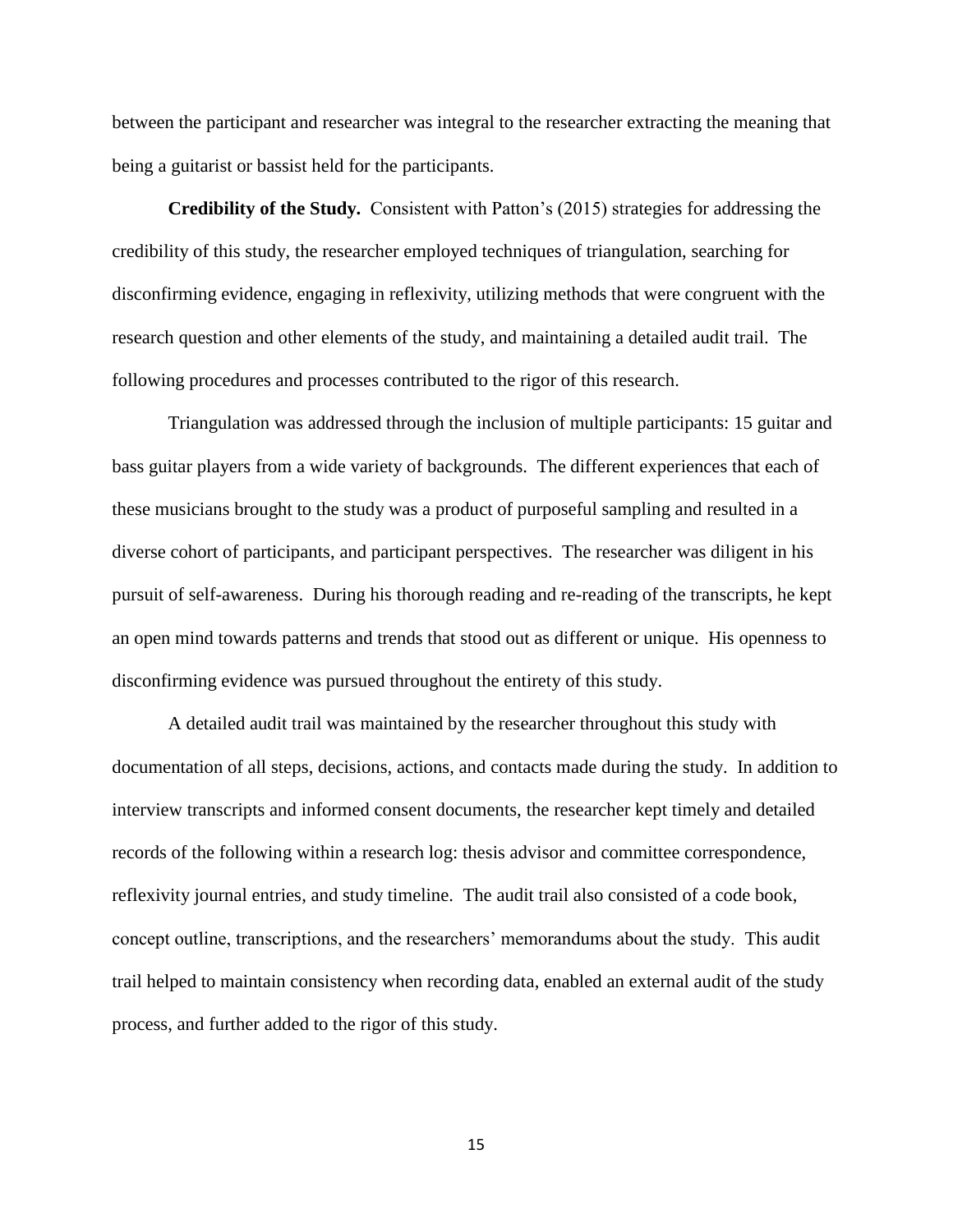The researcher engaged in reflexivity from the conception of this study through to its completion. This was conducted through consistent entries into a research log which tracked the date of entry, topic of entry, thoughts and reflections on the entry, action items, and follow-up items. The breadth of information detailed in this research log helped the researcher to stay vigilant in his quest for self-awareness which included being mindful of his preconceptions, biases, and experiences as a musician who played the bass guitar.

## **Sampling**

**Sample recruitment.** The researcher developed a study invitation to be used to recruit study participants. The approved invitation (Appendix E) was distributed online by means of email, postings on online message boards, and on an online classified advertisement website. Participants were also recruited through word of mouth and by snow-ball sampling which consisted of approved participants informing other potential volunteers about the study.

Participants were recruited for the study by means of word of mouth, snowball sampling, an online classified advertisement, and an announcement on an online bass guitar player forum. For the purpose of this study, snowball sampling refers to a participant who contacted the researcher after hearing about the study from a fellow musician who was selected as a study participant. Participants were encouraged to share the researchers' phone number and email address with fellow guitar and bass guitar players who indicated an interest in the study.

Of the 21 individuals who contacted the researcher about the study, the researcher planned to select the first 15 respondents who met the study criteria for participation in the study. When each potential participant initiated contact with the researcher by phone or email, the researcher then scheduled a date and time for a phone call to discuss the study expectations with the individual and to determine if the person met eligibility criteria for participation. If a phone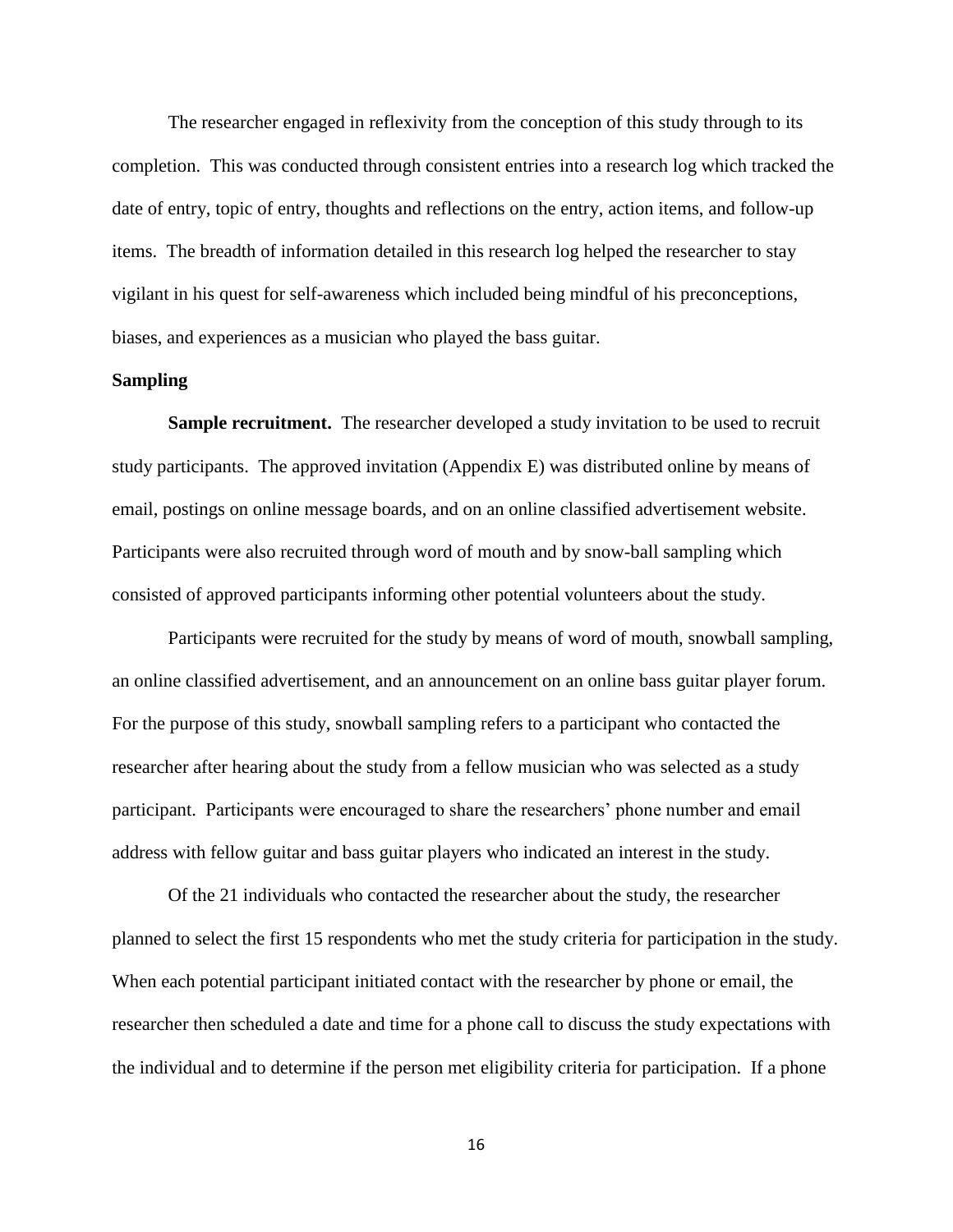call could not be arranged, the researcher shared information about the study with the potential participant via email.

**Sampling strategy.** During the initial telephone or email contact with the researcher, potential participants were briefed about the nature of the study and encouraged to ask questions regarding participation. In order to ensure that the potential participants were well informed about the study, the researcher provided them with a brief overview of the study before the scheduled interview date and afforded them an opportunity to ask questions before they committed to participate. In the brief study overview, the researcher described the goal of the study, informed consent, identity protection, and confidentiality measures, the structure of the interview, details about participation, and researcher contact information, but did not include the actual interview guide.

The researcher pre-screened individuals interested in volunteering for study participation who contacted the researcher in order to affirm that they met established criteria for study participation. The following criteria was used to identify and purposively sample volunteers for study participation: a) English-speaking adults aged 18 years or older: b) self-identification as a guitar or bass guitar player: c) non-professional experience playing guitar or bass guitar with other musicians: and, d) residence within a 50-mile radius of a large metropolitan area in the state of North Carolina.

**Sample size.** As Patton (2015) acknowledged, no firm guidance existed for sample size in qualitative inquiry at the time of this study. Sample size depends on the purpose of the inquiry, what is at stake, what will be useful, what will have credibility, and what can be done with available time and resources (Patton, 2015). Data saturation can be explained as bringing in new participants into the study until the data set is complete, as indicated by data replication,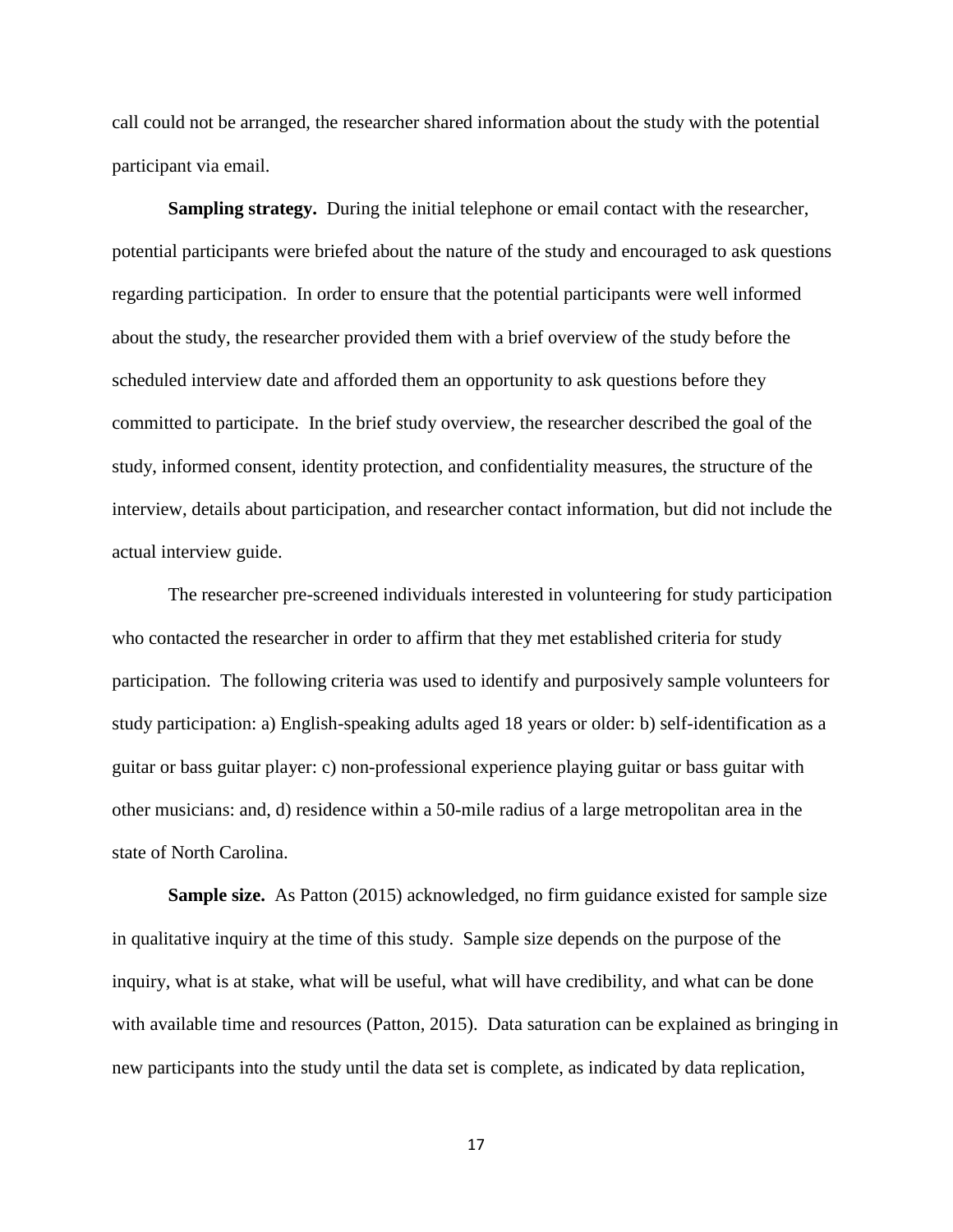redundancy, or when no new data are being added (Marshall, Cardon, Poddar, & Fontenot, 2013).

In terms of sample size, a review of qualitative, phenomenological studies confirmed that 12 to 15 interviews were typically sufficient to produce meaningful, redundant data. In a commentary on the logic of small samples in interview-based qualitative research, Crouch and McKenzie (2006) stated that a researcher's close relationship with study participants occurred in less than 20 interviews. The researchers concluded that the primary goal of in-depth interviewing was to gain authentic insight into people's experiences, and that the labor-intensive nature of the interview process, justifies a small sample size. Similarly, in a study that investigated sample size and data saturation in qualitative studies conducted by doctoral students, Mason (2010) revealed that data saturation occurred with as few as 10 participants. In a qualitative study using a hermeneutic phenomenological approach that examined the lived experiences of nursing students, the researchers achieved saturation after interviewing 10 participants (Pollock, & Biles, 2016).

The researcher in the current study observed saturation after conducting 12 face-to-face interviews with participants. He assessed evidence of saturation during data collection, transcription of interviews, data coding, and theme discovery. Data saturation was confirmed by the researcher conducting three additional interviews in which no new data were elicited, thus affirming the existence of data saturation.

**Setting.** Consistent with the phenomenological literature, data collection for this study took place in a setting that was mutually comfortable and familiar to participants and which supported participant safety and the confidentiality of participants' data. Locations were determined through dialogue between the researcher and each participant to ensure the agreed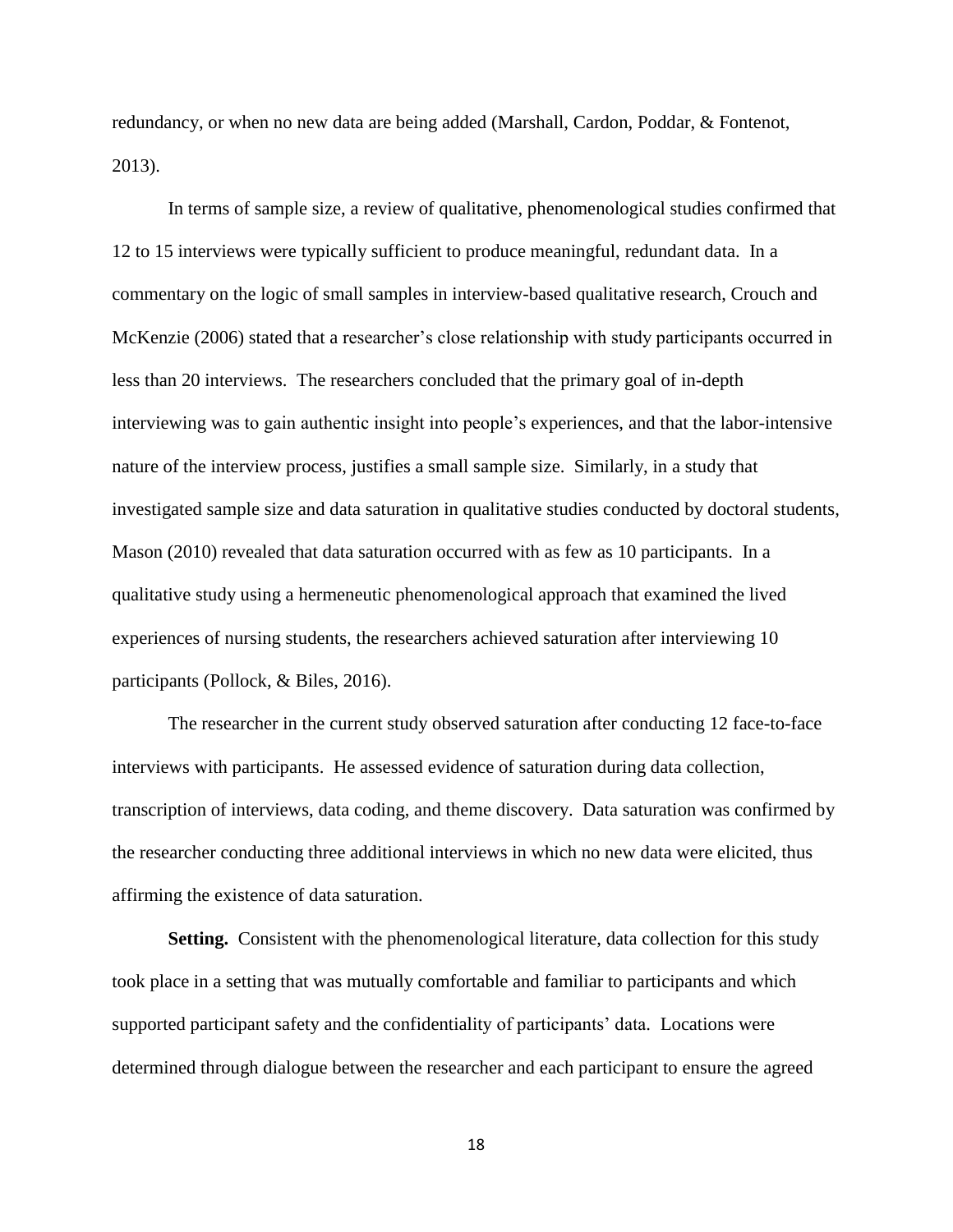upon location met these criteria. The researcher conducted face-to-face in-depth interviews with all participants, with the interview process taking between 45 minutes to one hour in length. The interview duration afforded the researcher opportunities to ask follow-up or probing questions and to request that the participant elaborate further when needed.

**Data collection.** The researcher conducted all interviews for this study. The researcher's stance during the interviews was that of empathetic neutrality, an attitude of openness to participant's perspectives, an intention to actively listen (Patton, 2015), and interest in and respect for each participant's views (Heinonen, 2014). In keeping with the adoption of a phenomenological attitude of reduction, the researcher engaged in reflection and reflexivity in order to recognize and try to bracket or set aside his personal knowledge, experience, and preconceptions as a musician in general and bass guitarist in particular. He strived to "see" and gain insight into the phenomenon of interest from the participants' viewpoints while also being attentive to the potential influence of his own pre-existing knowledge and experience on participants and the research environment.

Prior to conducting an interview, the researcher reiterated the purpose and process of the interview with each participant and addressed the ethics of the study. He reviewed strategies to protect the identity of study participants, including removing all identifying information from the transcripts and written findings and the replacement of all real names with pseudonyms. After each participant read the study-specific informed consent document (Appendix F), the researcher addressed each participant's questions and concerns prior to the participant signing the document.

Immediately before initiating an interview, the researcher again affirmed the participant's permission for him to audio-record the interview and take hand-written notes, and reiterated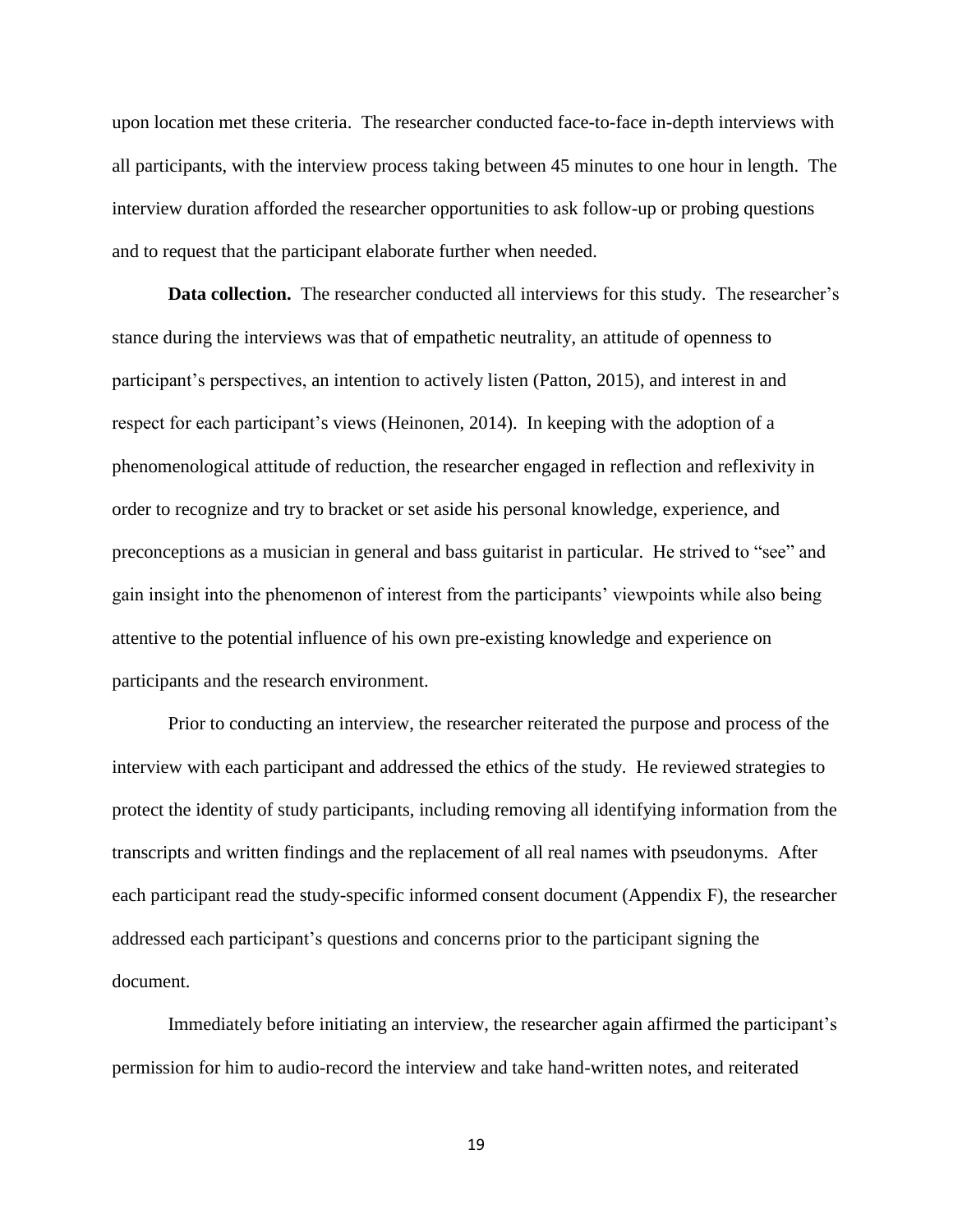strategies to protect participants' identity and ensure the confidentiality of data. The researcher invited participants to honestly share their perspectives and reminded them that he sought to learn from them about the phenomenon of interest in the study. He shared with each participant that he had questions to ask of them, but also invited them to share information that they believed was important in addressing the focus of the study.

The pre-interview information that the researcher shared involved: a) thanking the participants for their involvement; b) describing the format of the interview and the nature and importance of open-ended questions; c) disclosing the approximate time required for interview participation; d) asking permission to audio record the interview and take hand written notes; e) informing the interviewee that audio files would be archived for three years in keeping with University guidelines, and f) informing participants that their responses were confidential and that their identity would remain anonymous.

The researcher used an interview guide that enabled him to address the research question. He engaged in active listening, including responding to participants' comments with prompts and probes intended to encourage more in-depth responses. Examples of prompts were; "can you elaborate on that?", "can you clarify what you mean by that term?", and "please tell me more about that." At the conclusion of each interview, the researcher summarized the key messages the participant had shared and invited participants to add or change information in order to more accurately reflect their point of view.

**Transcription.** The researcher personally transcribed the audio-recorded interview data verbatim within a 24-hour period after each interview was conducted. This process allowed the researcher to fully absorb the data and enabled his active listening during the interviews without the distraction of taking overly detailed notes. The verbatim transcriptions (Appendix G)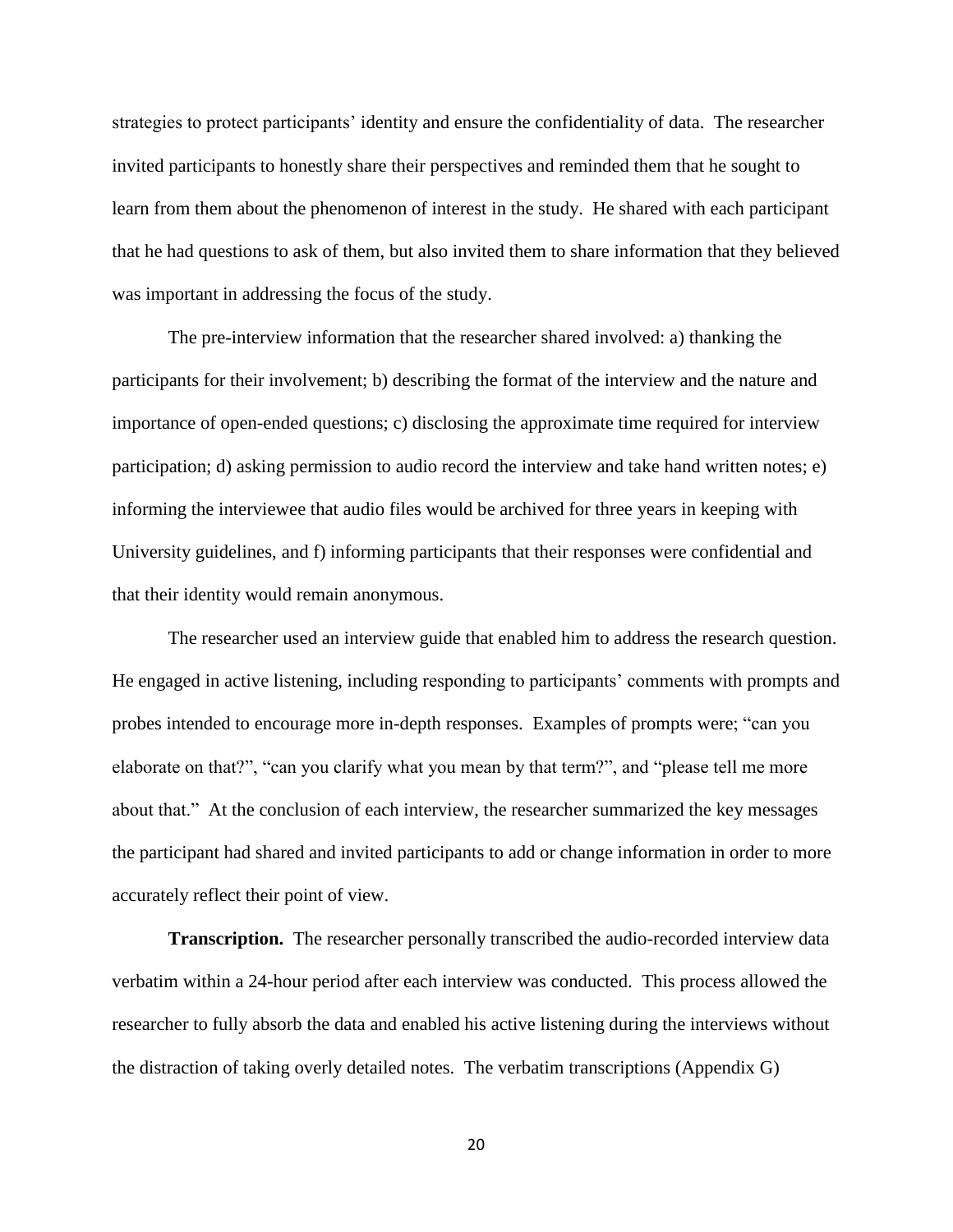included all forms of participants' dialogue such as slang and pauses in cadence. Terms unique to the participant's vernacular were addressed by probing for clarification during the interview. Pauses, laughter, or other emotions were noted in the transcript; for example, he bracketed terms such as "laughs," "heavy-sigh," or "took a deep breath." The goal of the transcription was to accurately document the interview, while also creating a form of narrative data that was useful for detailed analysis.

## **Analysis of Data**

The researcher wrote analytical memorandums to himself as he engaged in on-going data analysis during the process of data collection, transcription, and the more focused analysis process itself. In brief, the analytical process after transcribing the data involved checking the transcripts against the audio-recording, creating a codebook and coding the transcribed data using the codes that emerged from the data. After all interviews were completed, the researcher reviewed, categorized, and revised codes and sorted and retrieved the data by code. Ultimately, he identified categories, patterns, concepts, and themes that emerged from the data (Patton, 2002). A more detailed description of the analysis process follows.

Repeatedly reading each verbatim transcription enabled the researcher to become familiar with the data and to initially explore the meaning that the participants derived from being a musician who played guitar or bass guitar player. After reading the transcribed data, the researcher identified codes and developed a code book that enabled a consistent application of codes to the data. The researcher then sorted the data according to code and repeatedly reviewed the data within and across codes and reassessed and re-categorized codes. The researcher developed a concept outline (Appendix H) as part of the analytical process that illustrated data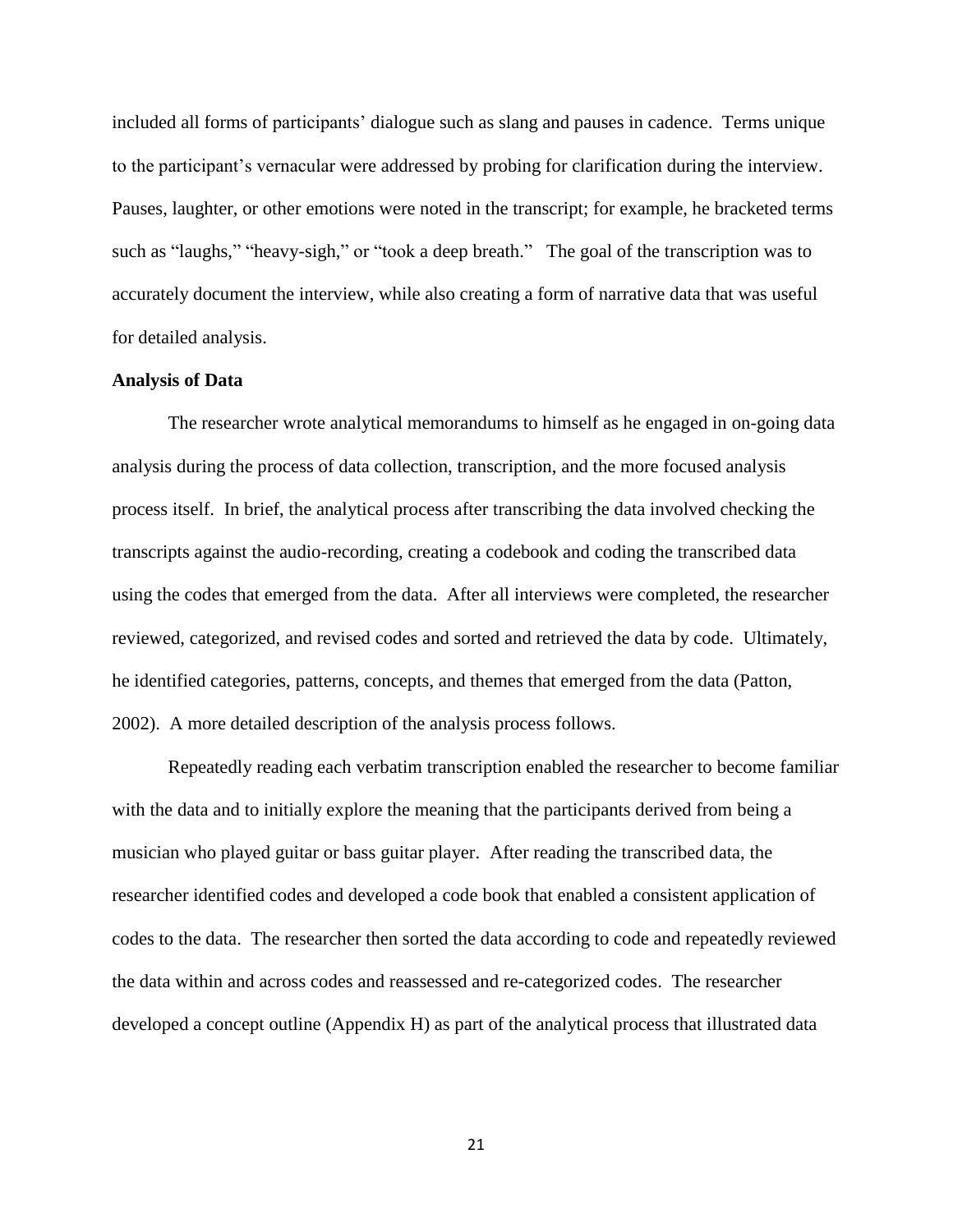patterns and connections and ultimately, after working extensively with the data, identified themes.

He examined the participants' data by utilizing hermeneutic phenomenological reflection, which ultimately provided insight into the essence of the phenomenon explored in this study. Van Manen's (1990, p. 77) process of phenomenological reflection involved the researcher in *"reflectively appropriating, clarifying, and making explicit the structure of meaning associated with the study participants' lived experience."* In the case of this study, the lived experience was that of musicians involved in the avocational engagement of playing guitar or bass guitar as a member of a group of musicians who regularly played together. Consistent with van Manen's (1990) views about how to find the structure of the meaning found in the transcribed data, it was helpful to the researcher to think of the phenomenon described in the text as approachable. This was accomplished by the researcher engaging in reflexivity and analyzing the data through the lens of a musician as described by the participants. The process of identifying meaning was further facilitated through the thoughtful design of the interview guide and participant requirements, which were purposely designed to capture the lived experience of being a guitar or bass player. The purposeful reflexivity and multiple data touch points in the form of transcriptions, code book, and concept outline were built into this study with the researcher's intent to become fully immersed in the lived experience of the participants. It was through this immersion that the researcher was able to draw meaning from the data (van Manen, 1990).

The researcher employed a thematic analysis of the interview transcripts in the analysis of the data. Participants' structures of experience comprised the themes in this study. Van Manen (1990, p. 88) described themes as *"the needfulness or desire to make sense, the sense we are to make of something, the openness to something, and the process of insightful invention,*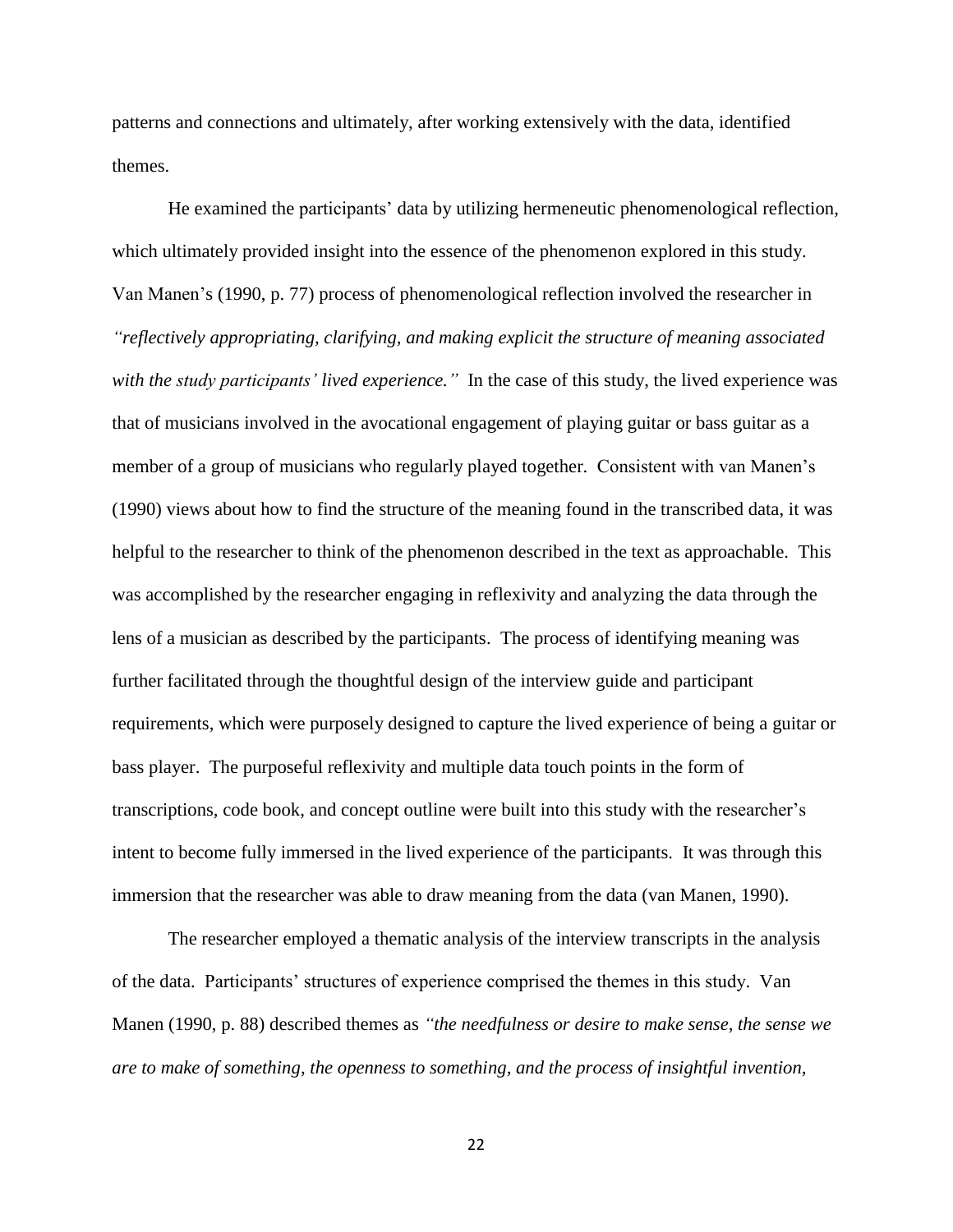*discovery, and disclosure."* He asserted that a theme was the means to get a notion (idea), give shape to the shapeless, describe the content of a notion, and was always a reduction of a notion.

The researcher developed initial themes and refined them. In particular, the researcher's interest was in the meaning that participants derived from the connection of playing their instruments and their health and well-being. It is through the lens of musician that the researcher examined the themes that emerged from this study.

Consistent with van Manen's (1990) selective approach for isolating thematic statements, the researcher re-read the interview transcriptions looking for statements or phrases that seemed particularly essential or revealing about the phenomenon of being a guitar or bass guitar player. As these statements and phrases revealed themselves within each interview transcription, the researcher highlighted, coded, and later compiled them into documents comprised of all similarly coded data. This step of the process was then repeated for each transcribed interview and across transcribed interviews until themes emerged. To decide if a theme had a universal or essential quality, the researcher relied on van Manen's guidance for determining incidental and essential themes. In determining the universal or essential quality of a theme, the researcher's concern was to discover aspects or qualities that made a phenomenon what it is and without which the phenomenon could not be what it is (van Manen, 1990).

Consistent with van Manen (1990), the researcher actively engaged in a process of free imaginative variation in which he sought to determine if a theme was integral to the phenomenon by asking the following question suggested by van Manen: "Is the phenomenon still the same if we change or delete this theme from the phenomenon?" Throughout the process of data analysis, the researcher actively compared emerging themes to its relevance to the lived experience of being a guitar or bass player. The researcher sought to determine if the themes were integral to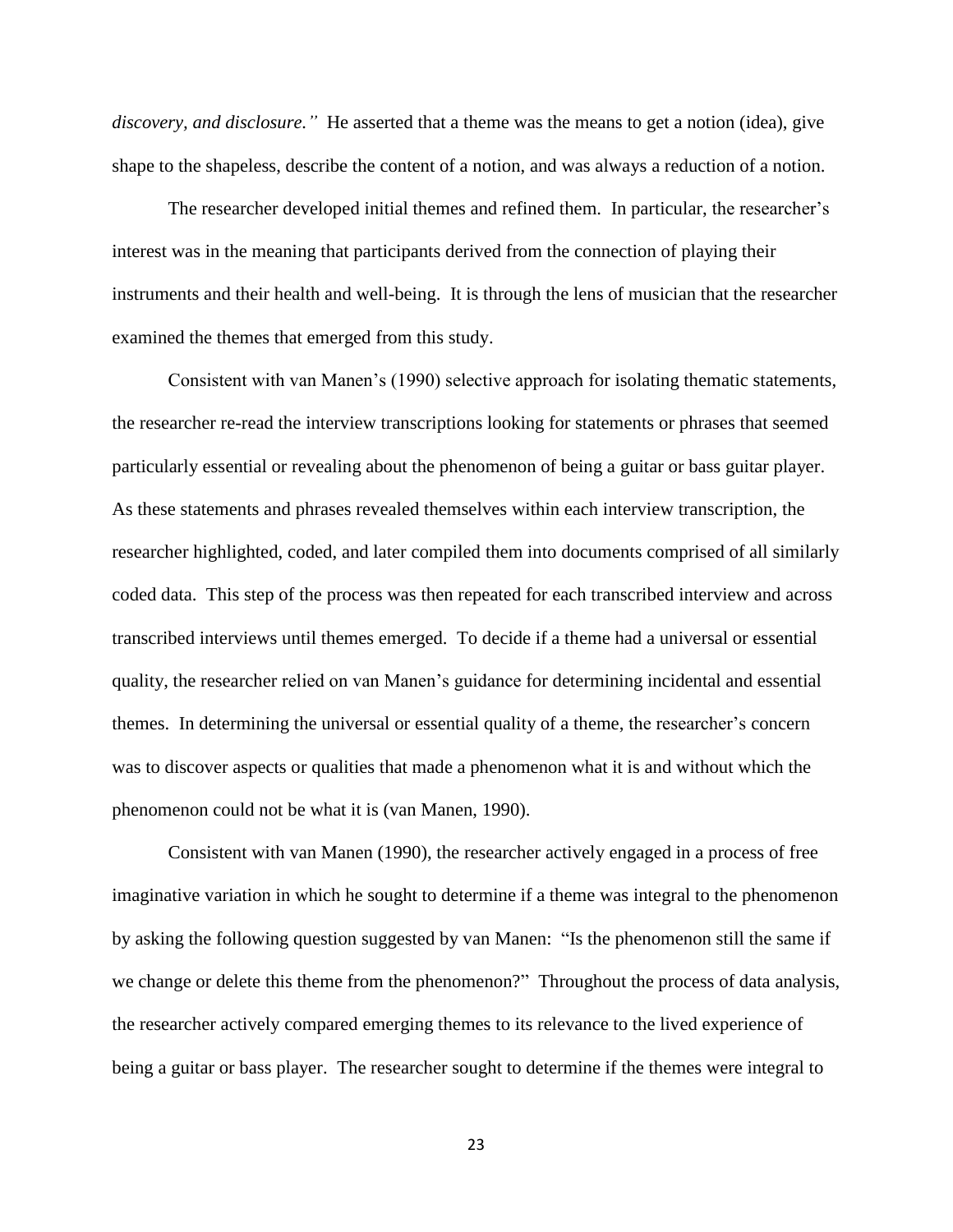being a guitar or bass player and examined what the phenomenon would look like if a theme was taken out of understanding the phenomenon. In other words, the researcher consistently examined the possibility that the meaning of being a guitar or bass player would be perceived differently by the participants if the theme was not present.

## **Researchers' Reflexivity Engagement**

As a long-standing, active bass guitarist who plays in a band as an avocation, the researcher met the criteria for participation in this study. Engagement in a process of reduction/reflexivity was thus a critical undertaking for the researcher in this qualitative study. The researcher's engagement in reduction/reflexivity involved being actively engaged in preparatory activities prior to data collection. Such activities included: a) writing a personal statement that revealed his personal perceptions about the health effects of music in his own life and b) having a colleague who had been trained in qualitative research conduct an interview with him using the interview guide that, with minor modifications, was ultimately used to interview study participants. During the study the researcher continued to engage in reduction/reflexivity by writing entries in a journal (Appendix I) at least weekly. He remained open to being challenged regarding his biases and assumptions by thesis committee members during the data analysis and writing process. Through these measures, the researcher sought to actively and persistently strive to become aware of his personal biases, assumptions, values and beliefs related to being a bass guitarist and to the health effects of being a musician.

#### **Researcher Qualifications**

At the time of this study the researcher was a graduate student in the Health Education and Promotion program at East Carolina University and had completed all prerequisite coursework for conducting a thesis. Preparation for the study included his successful completion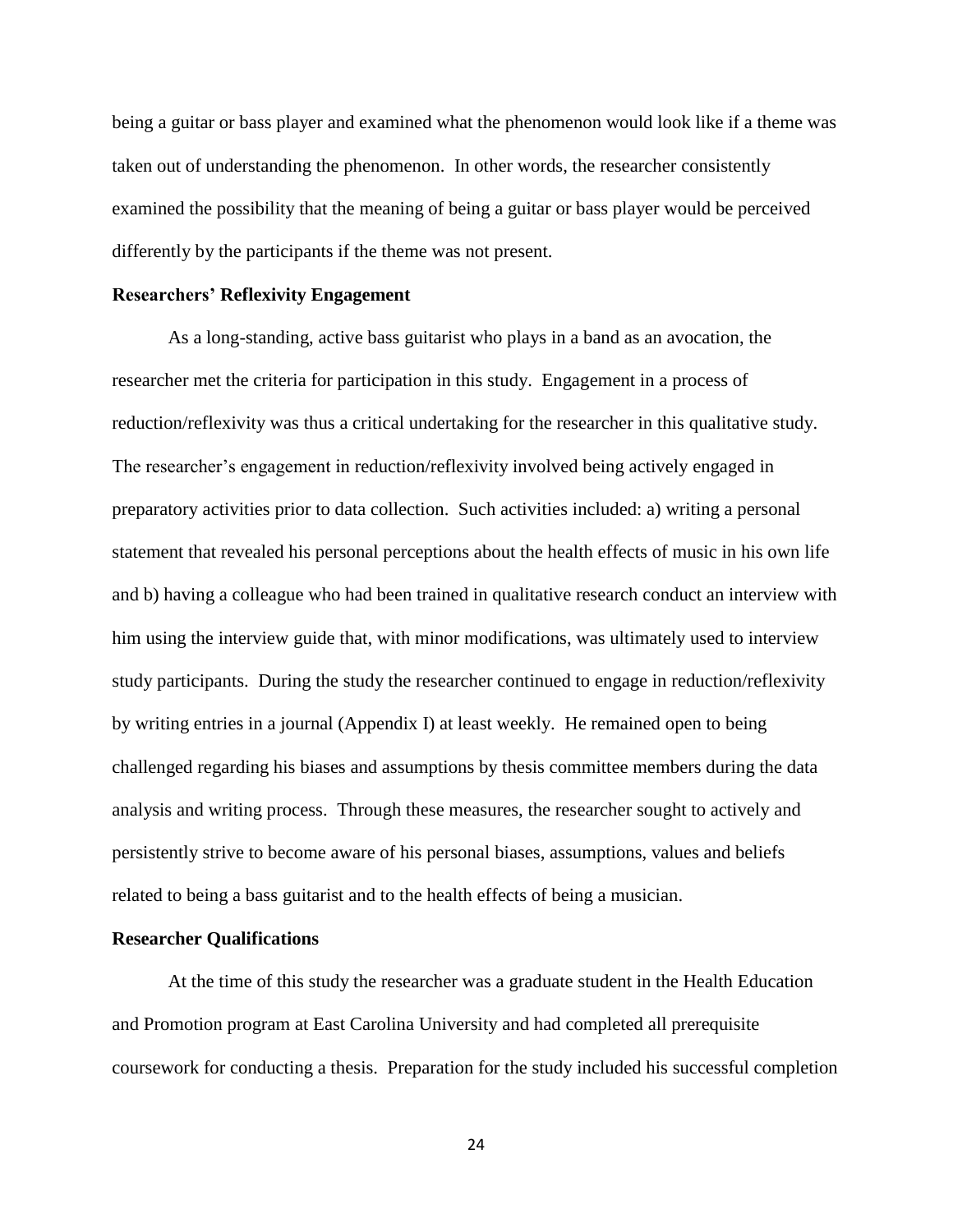of both a qualitative research course and a research methods course prior to the start of this study. The researcher successfully completed the Collaborative Institutional Training Initiative (CITI) in human research for Social/Behavioral Research Investigators and Key Personnel (Appendix J) prior to beginning the study. The researcher's personal experience combined with a phenomenological lens created the foundation for this investigation of lived experience.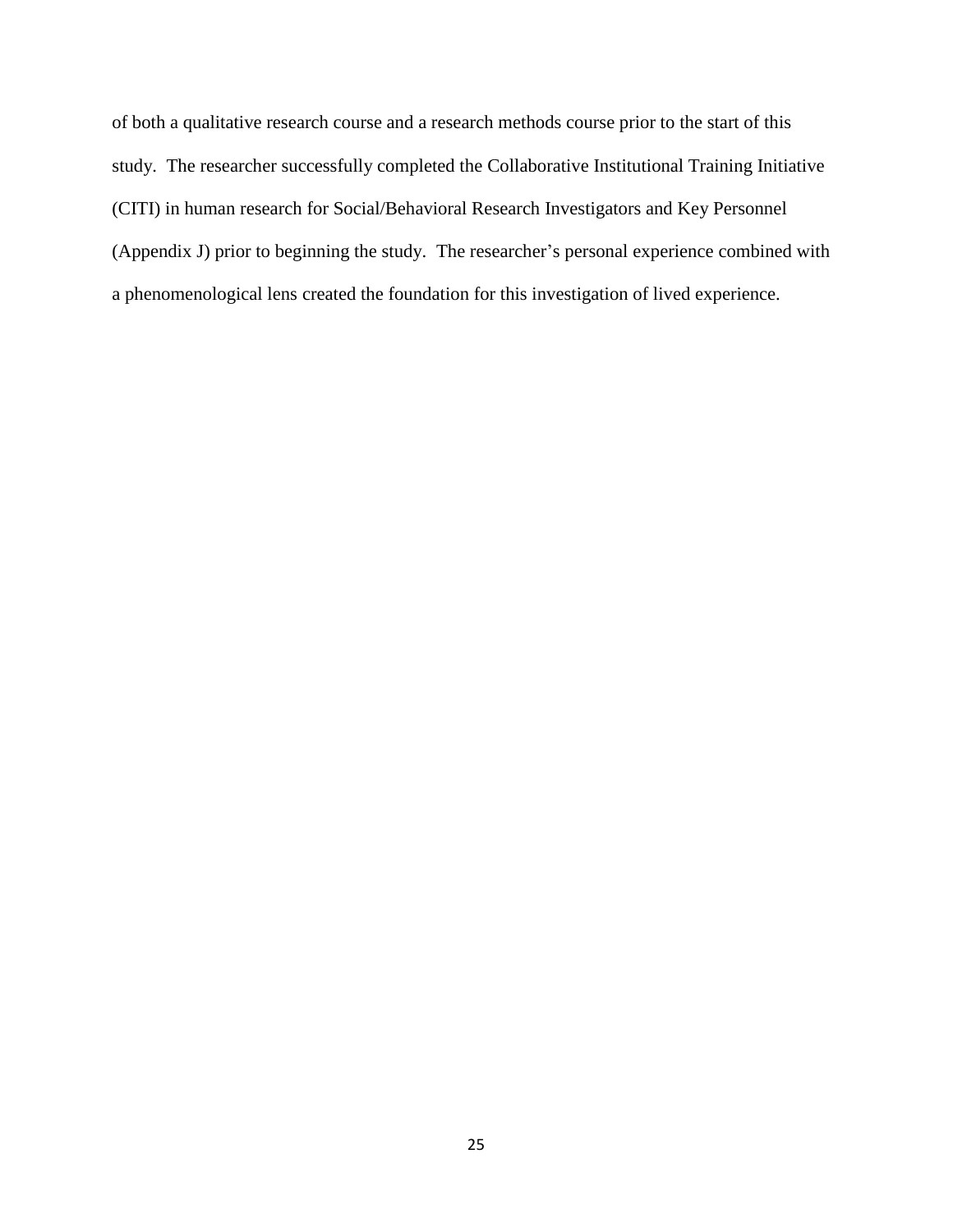# CHAPTER IV: FINDINGS

In this research study the researcher used a qualitative approach to investigate nonprofessional guitar and bass guitar players' perceptions and experiences with a focus on their views about health and well-being and the meanings that playing music held for them. The researcher used a phenomenological approach to explicate the lived experience of 15 purposely sampled guitar and bass guitar players who regularly played music with other musicians as an avocation. Informed by hermeneutic phenomenology, the researcher focused on obtaining deep understanding and rich insight into participants' experiences regarding the nature and meaning of, in this case, playing music, health, and being a musician (van Manen, 1990).

In this chapter, the researcher presents findings from an analysis of verbatim transcriptions of data that he collected by means of 15 audio-recorded, in-depth, face-to-face, semi-structured interviews with study participants. After describing the characteristics of study participants and the settings in which data collection took place, the researcher presents thematically organized study findings with study participants' quotations included as supportive evidence, and findings reflecting van Manen's "lifeworld existentials" of lived space, body, time and human relations.

#### **Description of Participants**

The 15 participants chosen for this study voluntarily initiated contact with the researcher by responding to word-of-mouth or emailed information about the study, announcements on an online musician forum, or study recruitment advertisements on an online classified advertisement website. Seven of the participants responded to online advertisements, seven were reached through word-of-mouth, and 1 participant through snowball sampling. Twenty-one initial potential volunteers met the participant criteria and agreed to take part in the study. They initiated contact with the researcher and were informed by the researcher about the purpose and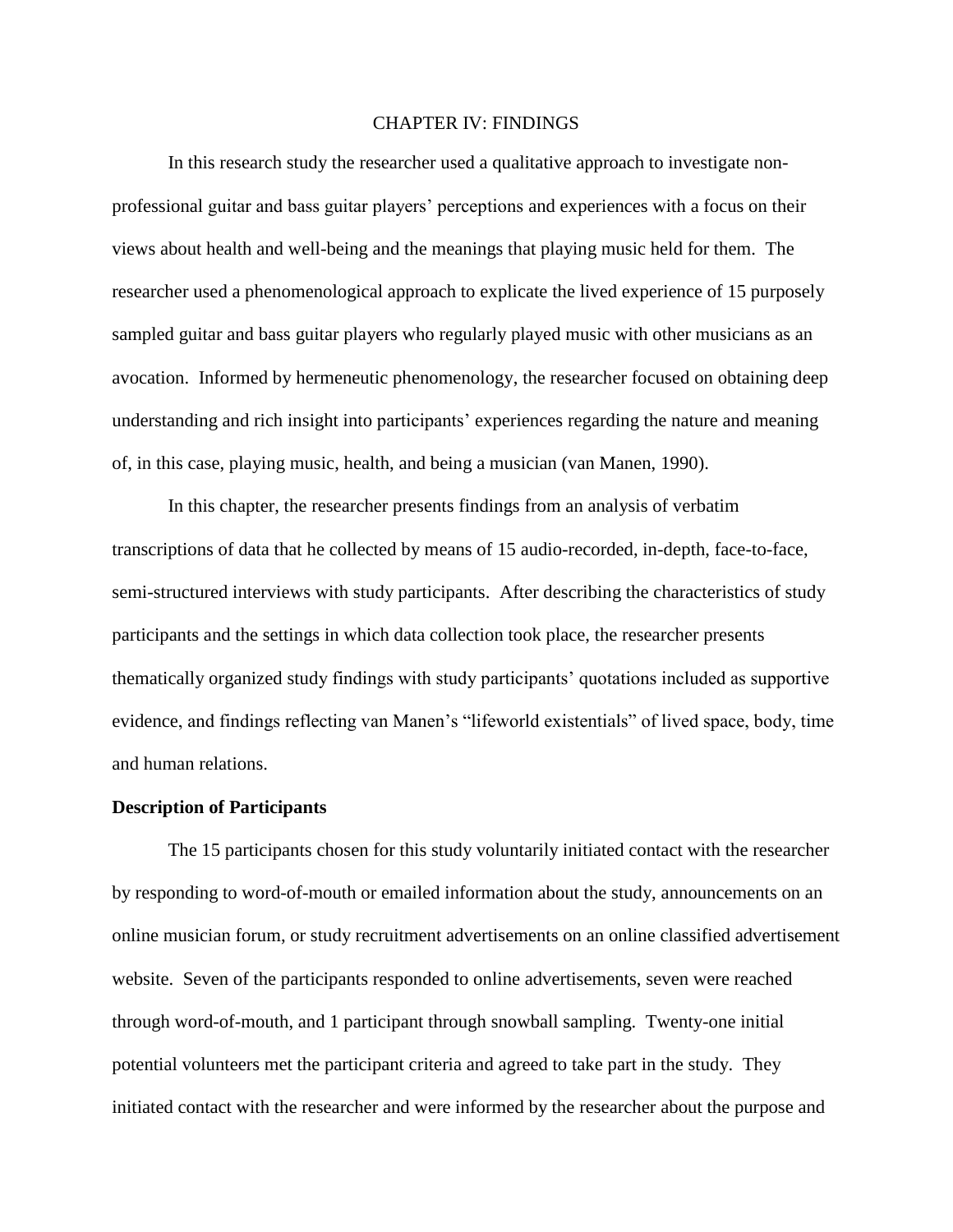nature of the study by means of a phone conversation or a personal email. The researcher selected the first 15 people who met study inclusion criteria, voluntarily agreed to participate in the study, and read and signed the informed consent for study participation prior to initiating data collection. The researcher retained contact information on file about the remaining six potential participants in the event he needed more participants to achieve data saturation.

Study participants were self-described guitarists and bassists who regularly played nonprofessionally with other musicians. Nine participants identified as playing the guitar and six participants identified as playing the bass guitar; three participants reported playing both instruments, but identified one primary instrument that they regularly played. The participants comprised a homogenous sample in terms of male gender and Caucasian race. They were, however, diverse in age and length of time in years that they had played their guitar or bass guitar. The average age of the participants was 42 years, with the youngest being 29 years and the oldest being 71 years. The total length of time that they had played their instrument ranged from five years to 53 years with an average total duration of playing of 24 years. The average age the participants started playing their instrument was 16 years. The youngest age a participant initiated playing the guitar or bass guitar was age 12; the oldest age a participant began to play their instrument was 28 years. Two-thirds of the study participants started playing the guitar or bass guitar during adolescence.

### **Study Setting**

The researcher conducted face-to-face, audio recorded interviews with participants that took place in a variety of public and private settings. Four interviews took place in coffee shops, five in restaurants, five in participants' work offices, and one interview took place in an empty band rehearsal studio. These locations were mutually agreed upon with the researcher's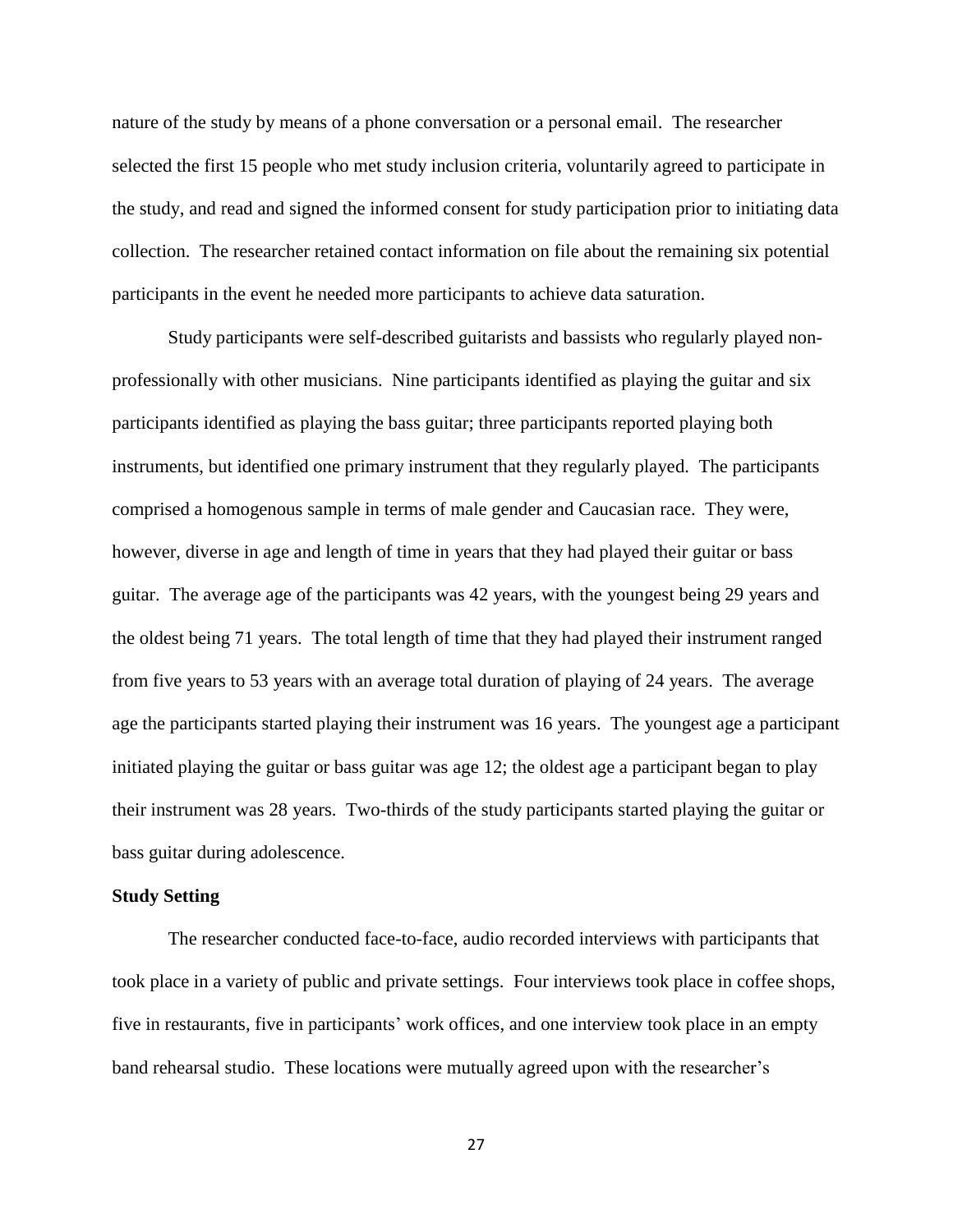stipulation that the location was conducive to having a private, uninterrupted conversation, and the site provided a safe environment for both the participant and the researcher. The ultimate decision of where to meet was each participant's choice.

Consistent with the principles of hermeneutic phenomenology, the researcher's stance of openness to participants' views was facilitated by his engagement in reduction, reflection, and bracketing (epoche) in an effort to become aware of and set aside his preconceptions, biases, and assumptions. A process of continually returning to the original data helped the researcher identify themes drawn from participants' reported lived experiences of being a guitar or bass player. Such themes became apparent while the researcher guarded against any undue influence by his personal assumptions or biases or background as a musician. The tenants of hermeneutic phenomenology were diligently practiced by the researcher throughout the study.

## **Music as "Connectedness"**

The "essence" (van Manen, 1990) or overarching theme that emerged from this study of guitarist and bass guitarist non-professional musicians was that of, *"Music as Connectedness."* These guitarists revealed that playing music and the music itself forged a sense of personal identity as "musician." In addition to connections with self, playing music in groups connected them to one another, to their peers as players or listeners to their music, and to their audiences with whom they shared their music. Greg shared the following insight:

*I think it gives you a sense of connectedness; there is a sense that music is a universal language.* (Greg)

The overarching theme of *"Music as Connectedness"* encompassed four sub-themes*: "View of Self as 'Musician,'" "Playing Music as a Means of Connection," "Communicating Through*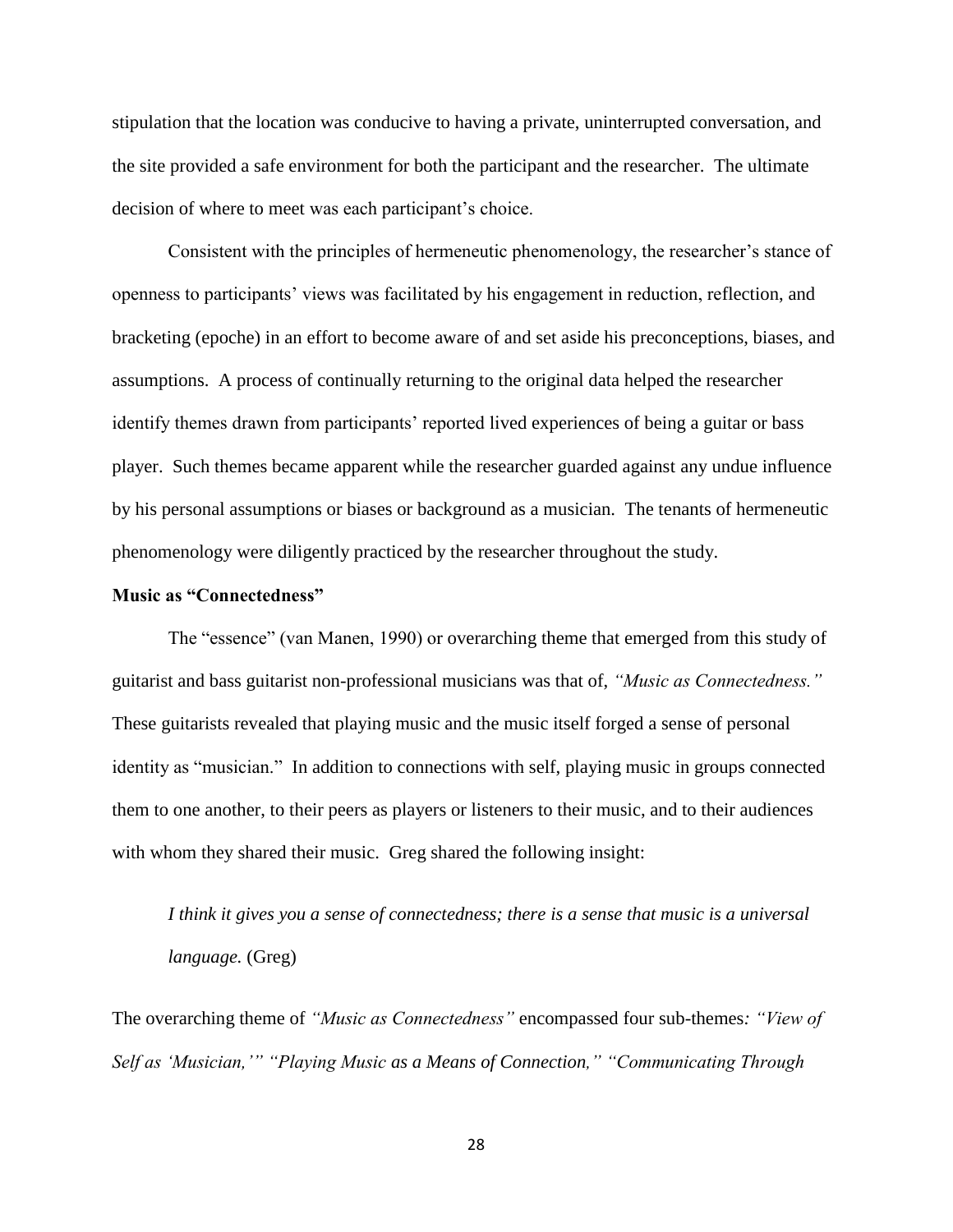*Playing Music,"* and *"Promoting 'Wellness' Through Music,"* each of which will be discussed below.

**View of self as "musician."**Participants experienced playing guitar or bass guitar as a key, decisive experience in their lives and, for several participants, an experience that was connected to their self-identity or that played a crucial role in the personal characteristics they developed in their lives. Wyatt, for example, spoke about learning to play and playing bass guitar as having had a profound influence on his life. Playing guitar was, in his words, *"extremely formative in my development as a person."* He took it a step further as he explained his experience learning to play bass guitar in more detail:

*I absolutely think that it is pivotal to my formative sort of experiences. A lot of things I have done in my life have prepared me to be good at what I do in some ways, and learning to play the bass is one of them. I think it is one of the many things that has built resiliency into my personality.* (Wyatt)

Several participants described playing guitar or bass guitar as a key contributor to their fundamental view of themselves that they referred to as their identity. According to Simon,

*I see it [playing bass guitar] as very sympathetic with my work, both roles are very supportive and I am kind of creating conditions for people to really shine. My personal identity and playing the bass, it is really inseparable.* (Simon)

Daniel, too, described the connection of playing guitar to his identity by saying, *"It just becomes part of you, it becomes part of your personality, part of who you are.*" Wade asserted that playing guitar, *"is absolutely what I am and not what I do."* Thus, some participants shared a view that being a guitarist or bass guitarist was part of their identity, inseparable from how they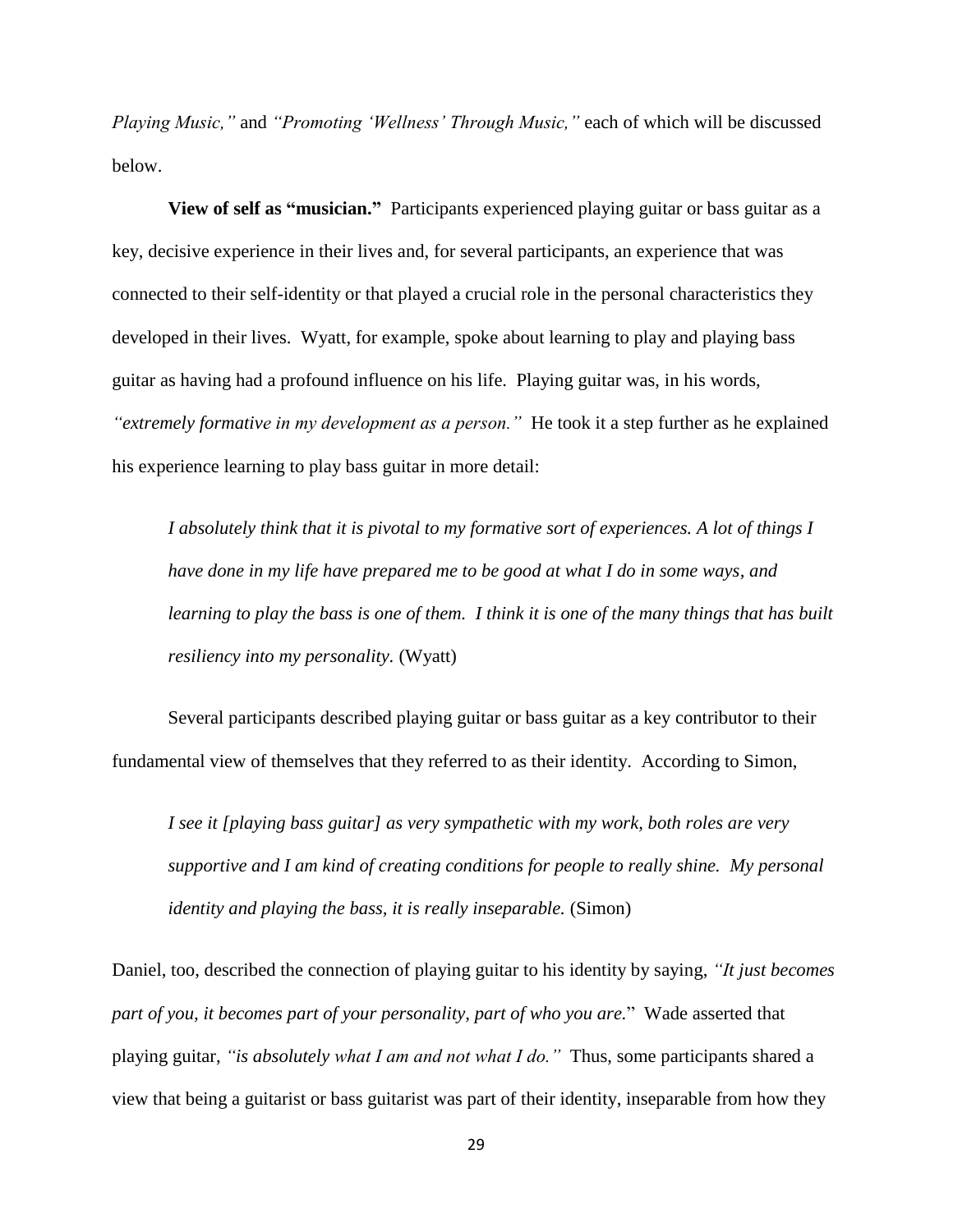saw themselves as an individual, while others attributed certain characteristics they developed in their lives such as resiliency to playing guitar or bass guitar.

**Social connection through playing music.**All of the participants spoke about the social benefits of playing the guitar or bass guitar, including the belief that playing their instruments connected them, not only with themselves, but also to the musicians who played with them, to the larger community of musicians, and to their audiences. Both Simon and Roger reflected on the opportunity to socially connect with others by playing music in a group with other musicians. They stated,

*Ideally for me it's that supportive, building of relationships, and connecting with people, and connecting with the audience.* (Simon)

*Well you know I have met a lot of good people through playing guitar. By nature, being in a band is a collaborative, social event.* (Roger)

*Connections with other musicians and peers.* Socially connecting with others was important to participants regardless of age. Seventy-two-year-old Evan spoke about his high school experiences playing guitar as part of a band and playing guitar at the present time. He acknowledged that playing guitar enabled him to feel connected with peers. He also recognized that the importance of social connections that occurred as a consequence of being a guitarist were even greater in older age.

*In high school I was in an R&B band. My friends and I played in a band and it provided social connections and that's more important now than it used to be for me*. (Evan)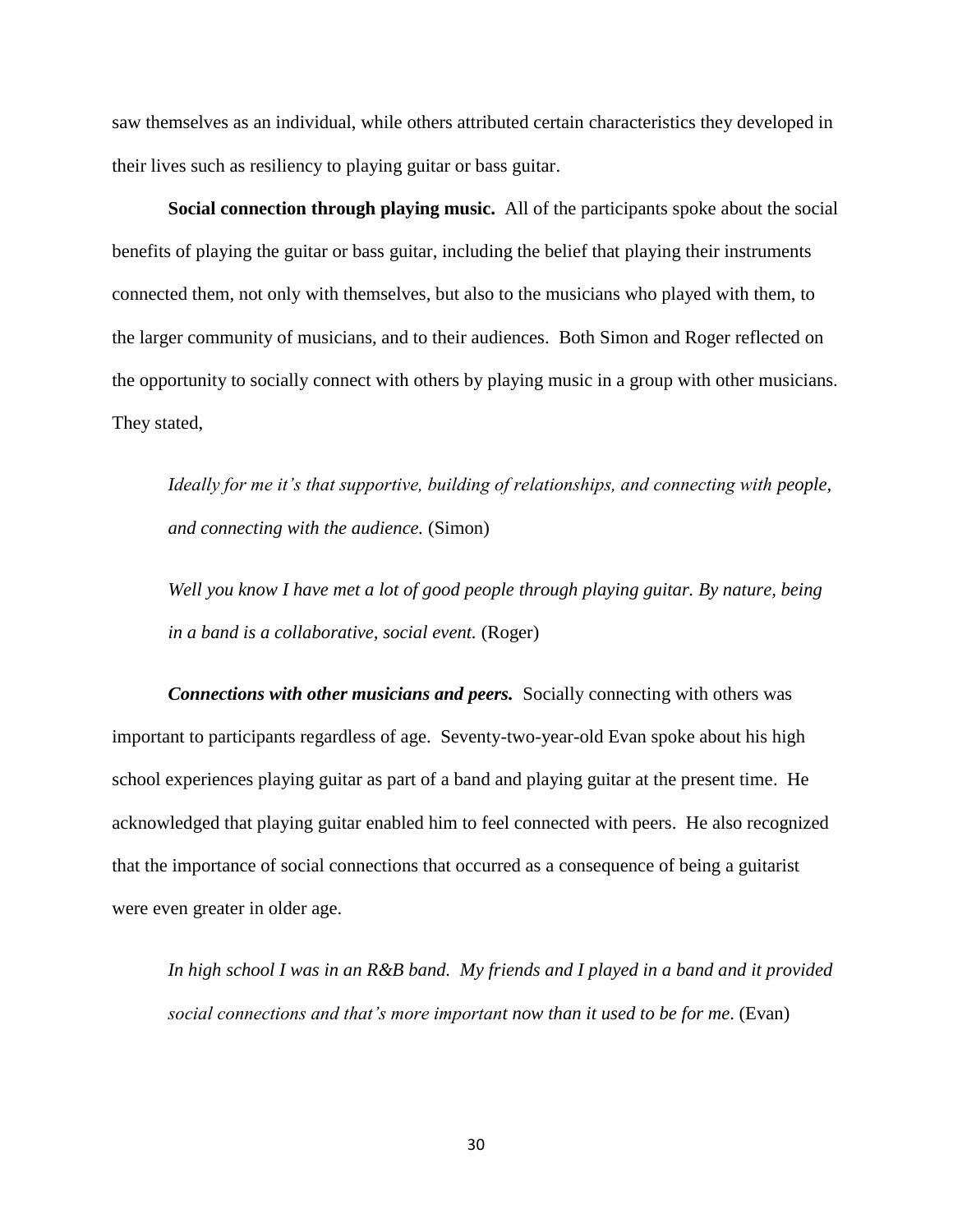For some participants playing guitar afforded them an opportunity to fit into a particular or desirable social group. Wyatt, for example, observed that guitar playing was a common activity among his college peers, thus easing his entry into a peer group since he, too, played guitar.

*Half the people in my suite played guitar and so I started playing with them, I really started playing in the dorm room with folks and playing with friends.* (Wyatt)

Daniel spoke about the social experience that playing guitar provided him, and how being a musician served as a catalyst in forging social relationships, particularly with musicians that he played with in a group.

*It [playing guitar] ties very closely in with me to the relationships with people, not just every person but, to me, it's as much about jamming with other people, there is a big social aspect. I am one of those people you've heard of who has never met a stranger, musically it is the same thing.* (Daniel)

Similarly, Nathan commented about how being a musician had facilitated his social relationships, particularly with people with whom he had music in common.

*A lot of my friends play guitar, a lot of us were musicians, even if it was just noodling musicians or people who just like being around music, and so it is always something that has factored into my relationships with people.* (Nathan)

Aaron appreciated the social benefits of playing music with other people.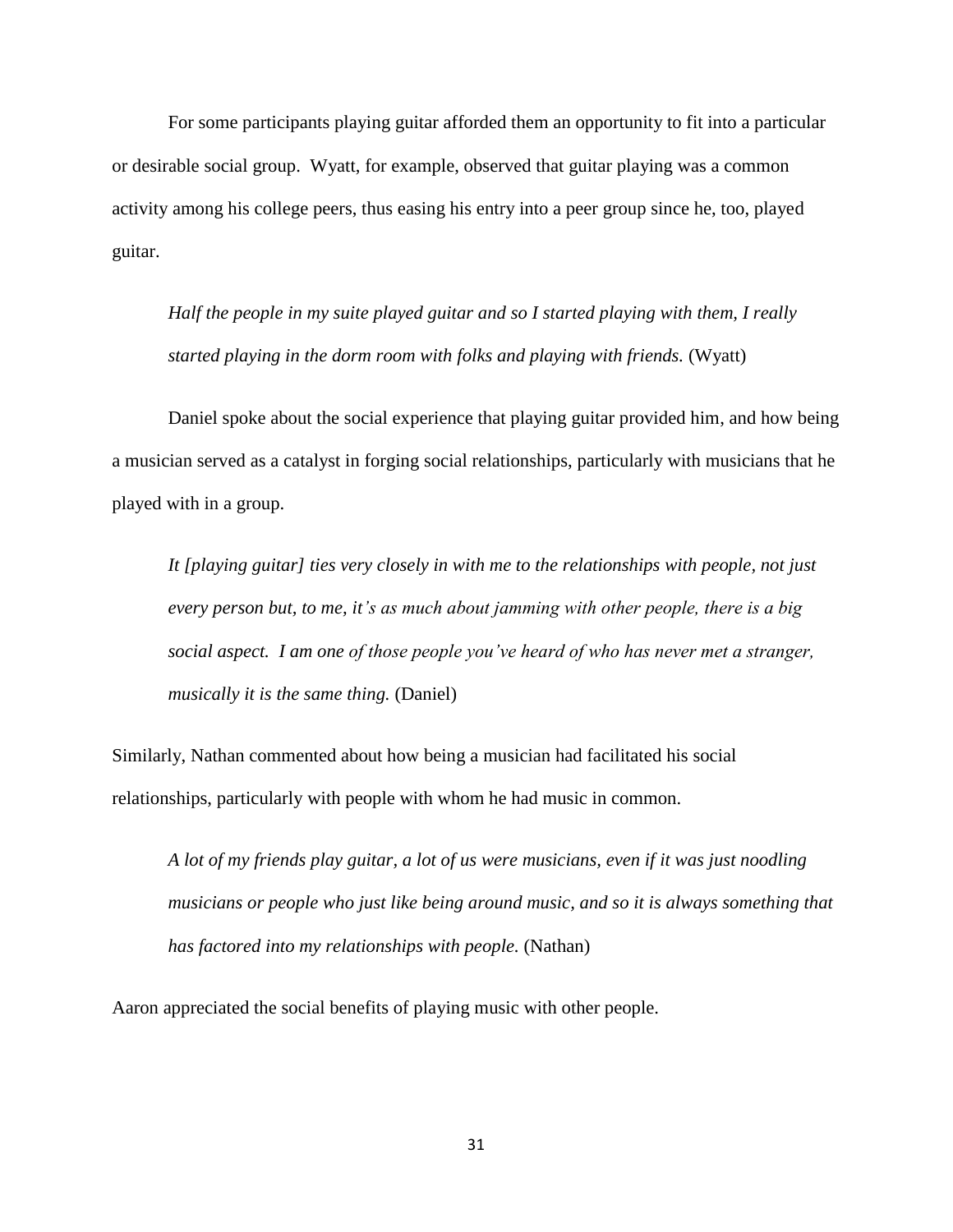*It connects you with other people when you get to play with other people and to perform together. It is a profound experience, it is hard to even articulate, it's this deep connection to the music and to the meaning, and to each other.* (Aaron)

*Connections with audiences.* In addition to the social context of playing with members of a group, participants described a sense of connection with audience members. Jack summed up perceived social benefits of playing guitar when he described playing live in front of an audience:

*I think that is what is so beautiful about music, man. It can just bring people together in such a weird way*. (Jack)

Another participant described the feeling of pleasure that he as a musician associated with an audience's connection with musicians and their music during a performance:

*It is all great, like that dopamine release is happening when the crowd is into it and you are getting that feedback from the folks that are listening, that makes it 100 times better.* (Wyatt)

The social benefits of playing in a live setting was, according to Simon, *"connecting with people, and connecting with an audience."* Daniel enthusiastically described the feeling that came from playing live, and the audience was, *"enjoying it and giving positive feedback, which feeds the energy of the whole room, that's awesome!"*

In summary, participants perceived that the connections to people were facilitated by playing the guitar or bass guitar, including connections to other musicians, peers, and audience members. They described the benefits they found in the social context of playing music with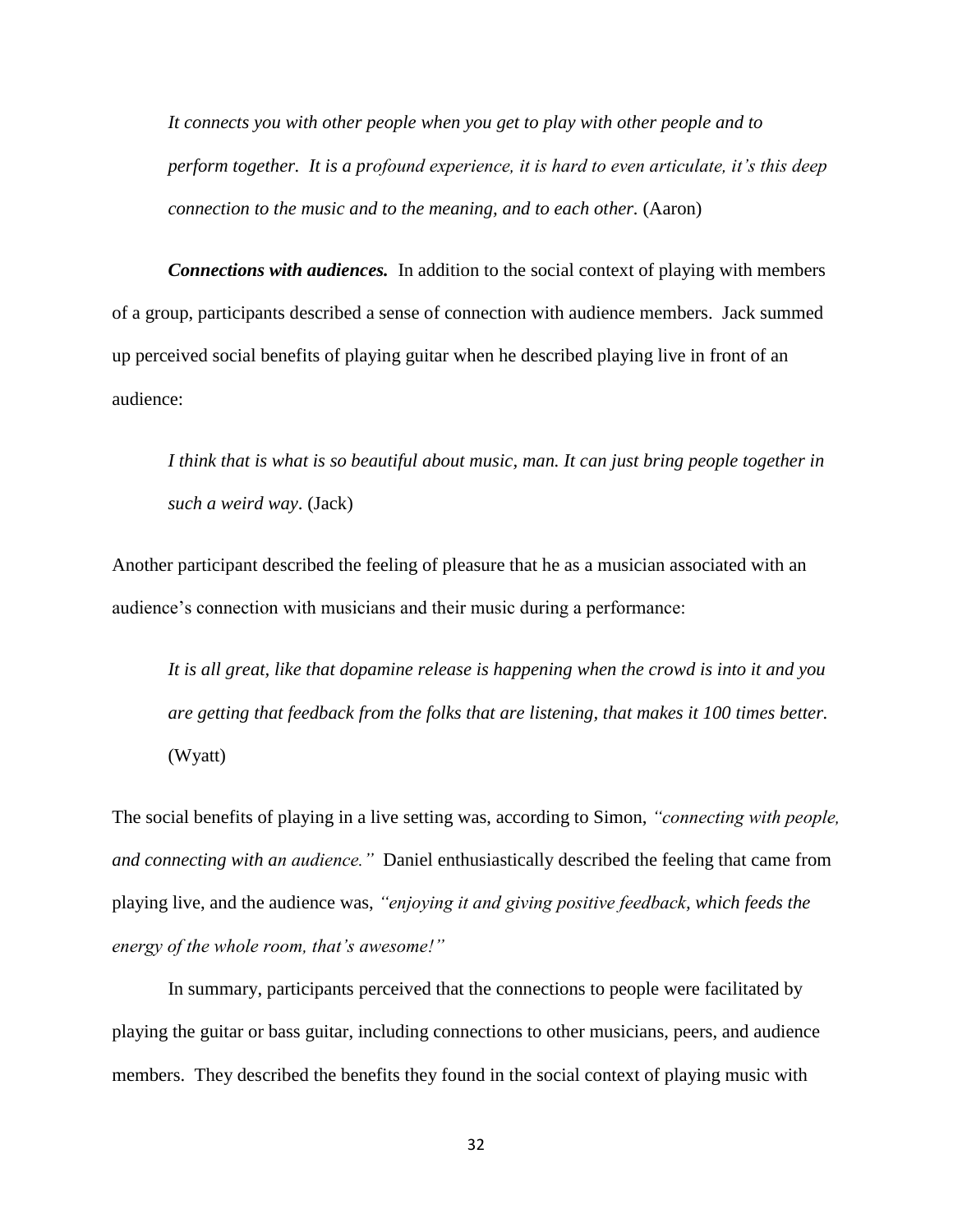other people, and how playing guitar and bass guitar facilitated this interaction. They also spoke of the comradery that happens when musicians get together for the sake of playing music and that these experiences were meaningful to them.

**Communicating through playing music.**A characteristic of being a guitar or bass player, according to the participants, was the benefit of being able to communicate emotion through the playing of their instrument. This was perceived as a health benefit by some of the participants who felt able to use music to communicate emotions that they could not otherwise articulate. Aaron referred to this ability to communicate through playing music when he asserted that, "*Music is an outlet that connects us to things that are hard to otherwise say or articulate or express."* Evan affirmed that he, too, appreciated the ability to communicate emotions through playing guitar that he had difficulties expressing in other ways.

*The emotion that I didn't normally communicate, there is something about that, something in the soul that's there that you either communicate something or you get something out of.* (Evan)

Greg suggested that it was the universal language of music that made it possible to communicate widely with human beings.

*We would communicate on a human level through music and so, I think being a musician in the broadest sense of the word allows you to tap into a universal language that speaks, almost transcends the things that divide us.* (Greg)

For Nathan, music as a form of communication was also a way for him to connect with other people. It provided the opportunity to, in his words,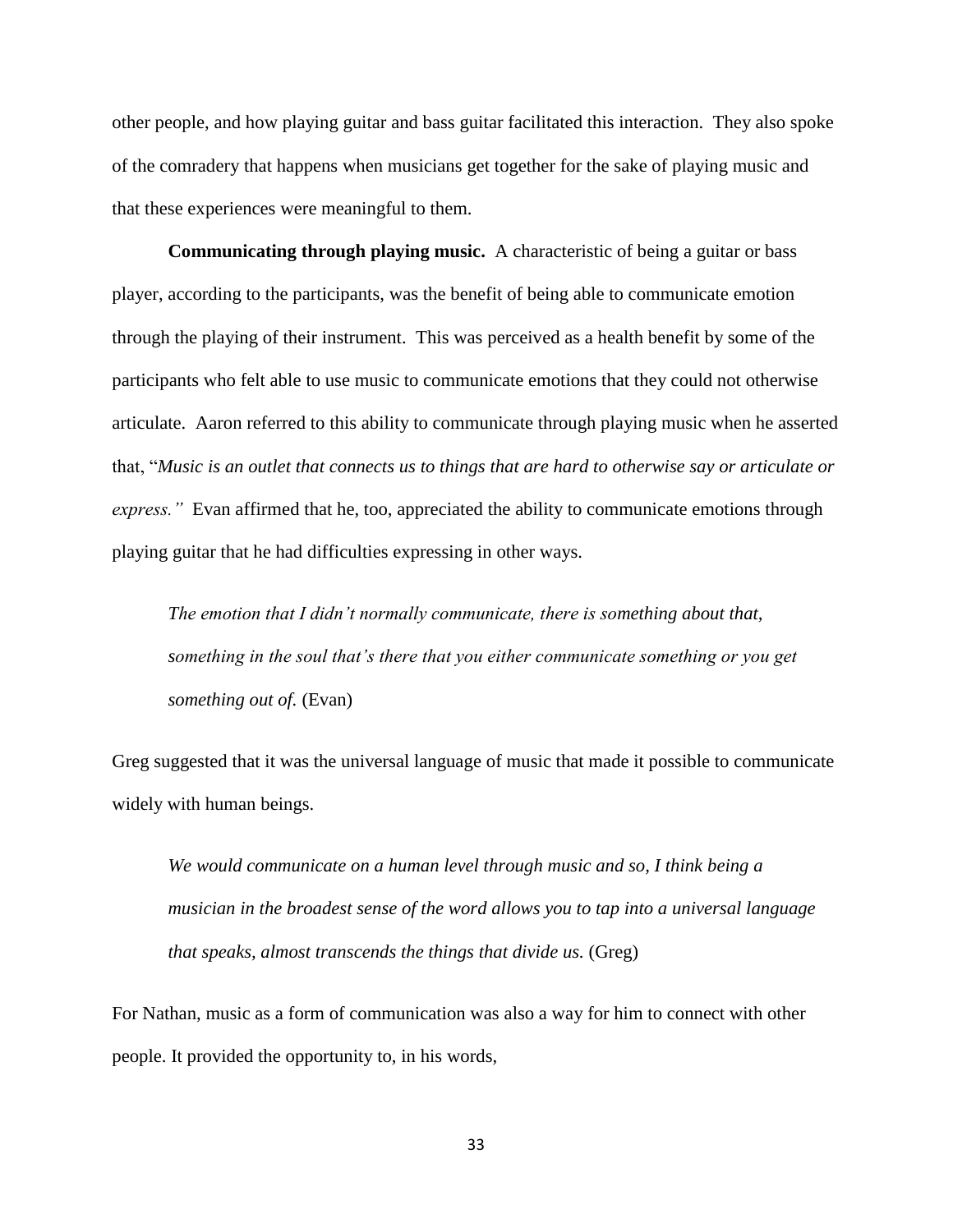*Pull some emotion out and put it into this song, or soundscape, or atmosphere, through my instrument, through the song, that people can respond to.* (Nathan)

The participants perceived that it was possible to express and receive emotion from others through the communication that music provided. Jack felt that he had an obligation and responsibility as a musician to communicate feelings that others might share, thus combating the isolation he or they might otherwise feel. He stated,

*My only goal in music was that someone would hear something that I wrote and say 'Man, he feels like I do,' you know. To try and get this out there so somebody else can know, it's like a signal across space, it's like I am not alone.* (Jack)

After playing a live show, Jack's goal was realized through his interaction with an audience member:

*He came up to me when we were packing up and he was like 'hey man, that one song you were playing, I can relate to it, it really meant a lot to me, I have been through a lot man and it helps knowing someone else has been there too.'* (Jack)

Jerry spoke specifically about the challenges of verbalizing certain emotions, but how playing music provided a medium to express these feelings.

*There are some emotional things that don't really lend themselves to verbal expressions, there just aren't words for them. Playing allows for ways of expressing the intangible emotions.* (Jerry)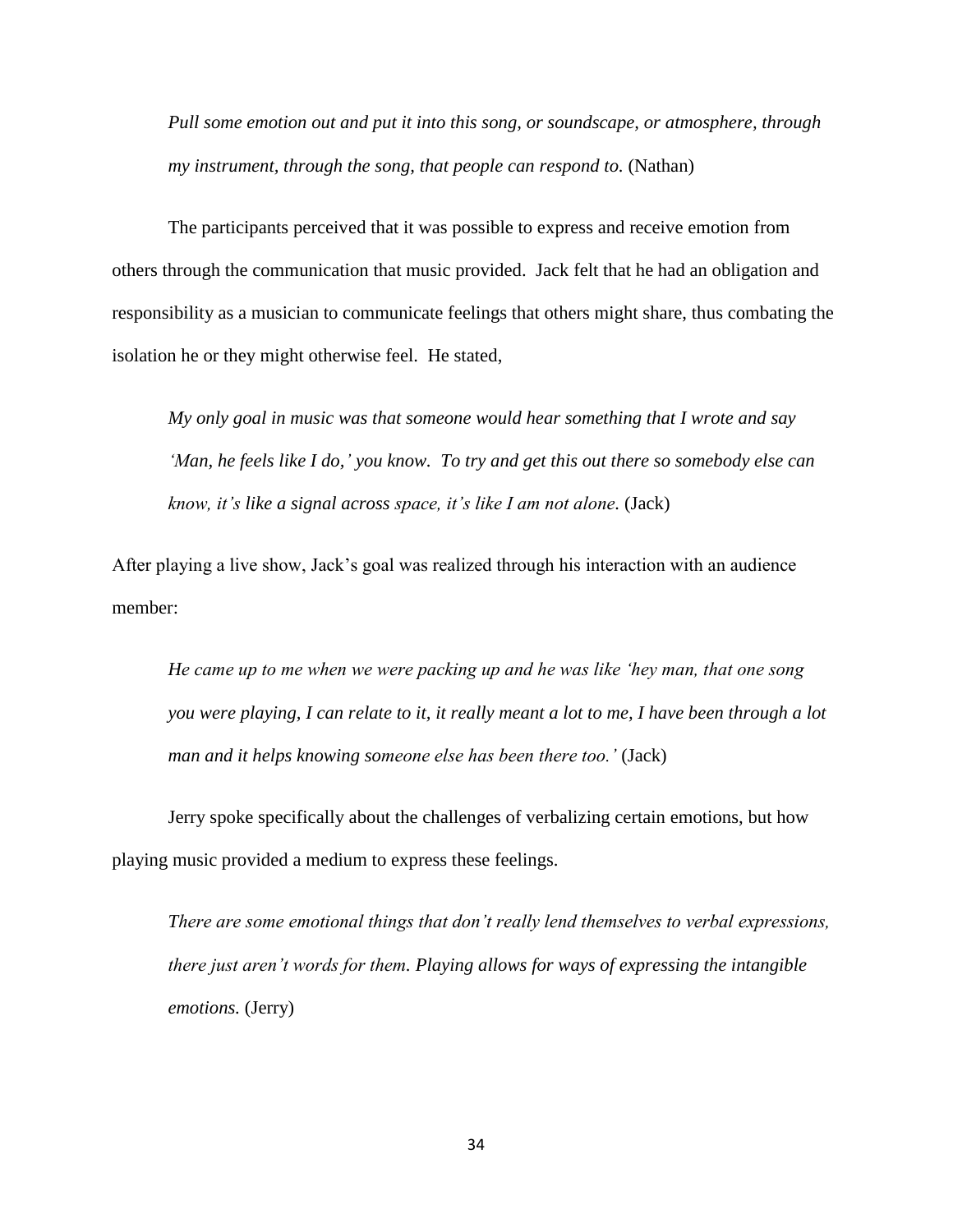Greg emphasized the theme of communication as it related to playing guitar, and how the activity of playing allowed for deeper communication between people, while connecting them using the language of music.

*We would communicate on a human level through music and so, I think being a musician in the broadest sense of the word allows you to tap into a universal language that speaks, almost transcends the things that divide us.* (Greg)

In summary, the study participants recognized that the opportunity to play the guitar or bass guitar enabled them to communicate with fellow musicians, audience members and others who listened to their music. Music as a means of communicating emotions or feelings that were difficult or impossible to verbally share was a valuable outcome of being able to play music with and for other people.

**Promoting "wellness" through playing music.** The data collected in this study indicated that there were multiple perceived benefits from playing guitar or bass guitar, including positive impacts on physical and mental health. These benefits ranged from increased selfconfidence, sense of identity, and social connections, to perceived coping skills, therapeutic value, stress release, and a sense of overall health and well-being. Many of the participants spoke of the general benefits associated with playing music, but the consensus was that they found playing guitar or bass guitar an overall *"positive experience."* According to two participants,

*I think that the impact it has on me is very positive, I don't have a lot of negative experiences playing guitar, it is usually a very positive experience generally.* (Aaron)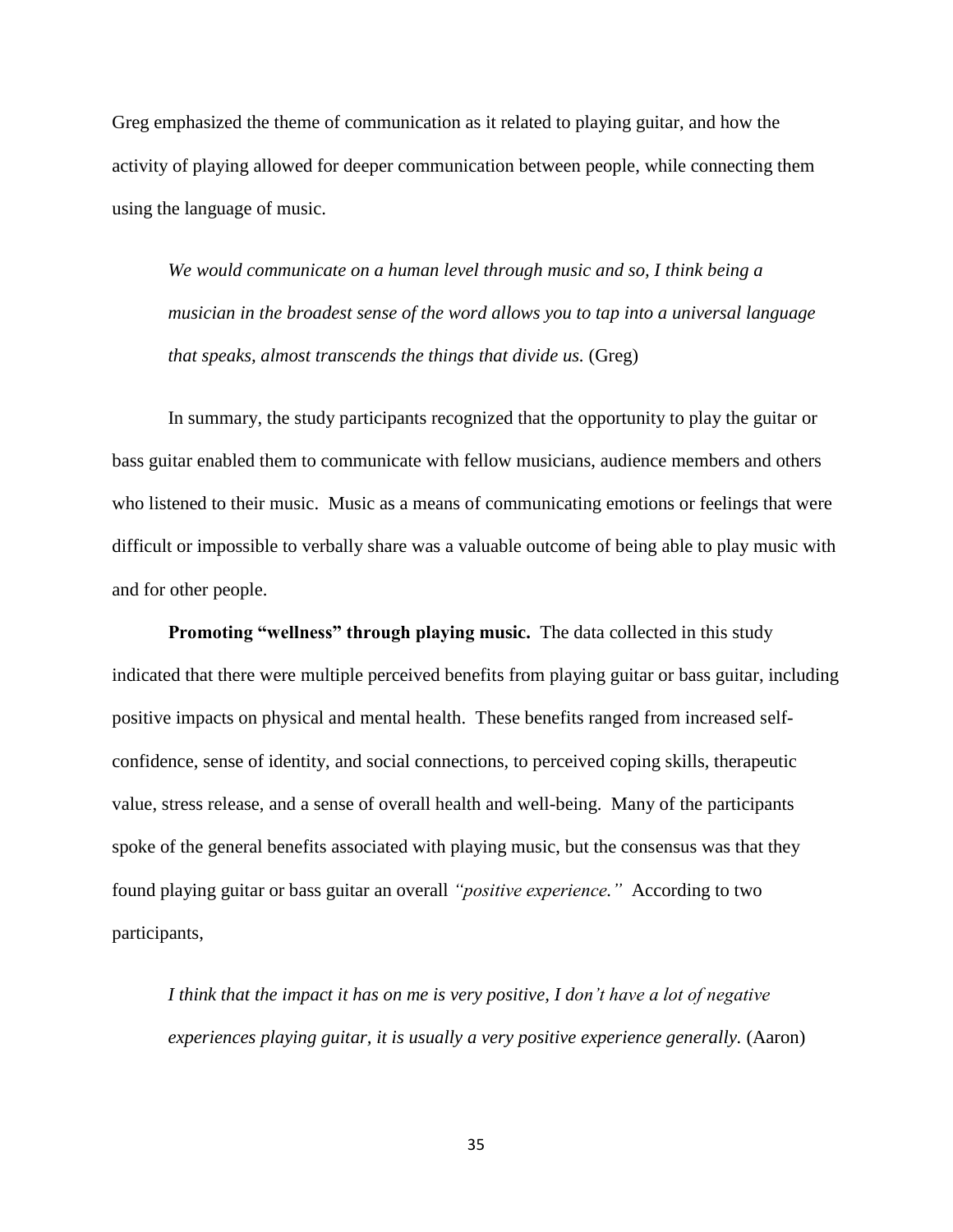*I don't know that I would say there is a bad experience; I think all of those moments were positive; it makes me happy you know?* (Jack)

Consistent among all participants was a sense of fulfillment, accomplishment, and increased self-confidence associated with playing guitar or bass guitar. For the study participants, meeting the challenges of learning to play their instrument and their continuing efforts to improve their personal proficiency with their instrument typically led them to feel a sense of accomplishment and confidence. Participants perceived that the accomplishments they realized in learning to play and in playing guitar or bass guitar was accompanied by personal rewards of achievement, increased self-esteem, and providing or regaining, in the words on one participant, "*some confidence and some self-affirmation."*

*Self-Confidence.* Study participants spoke of improvements in their self-confidence that they related to such accomplishments as learning to play a new or challenging piece of music or performing in front of other people. Jim affirmed that playing guitar, "*has always been a key part to me feeling better about myself in general."* He spoke of being able to turn to his bass guitar during times of self-doubt to regain his confidence, stating:

*Positively I feel like I can do anything and it reinforces that I can do this [accomplish difficult tasks such as learning to play the bass guitar] and continue on this path*. (Jim)

One participant made the connection between the benefits of playing the bass guitar and how the lessons learned in his early experiences with learning to play his instrument applied to other aspects of life.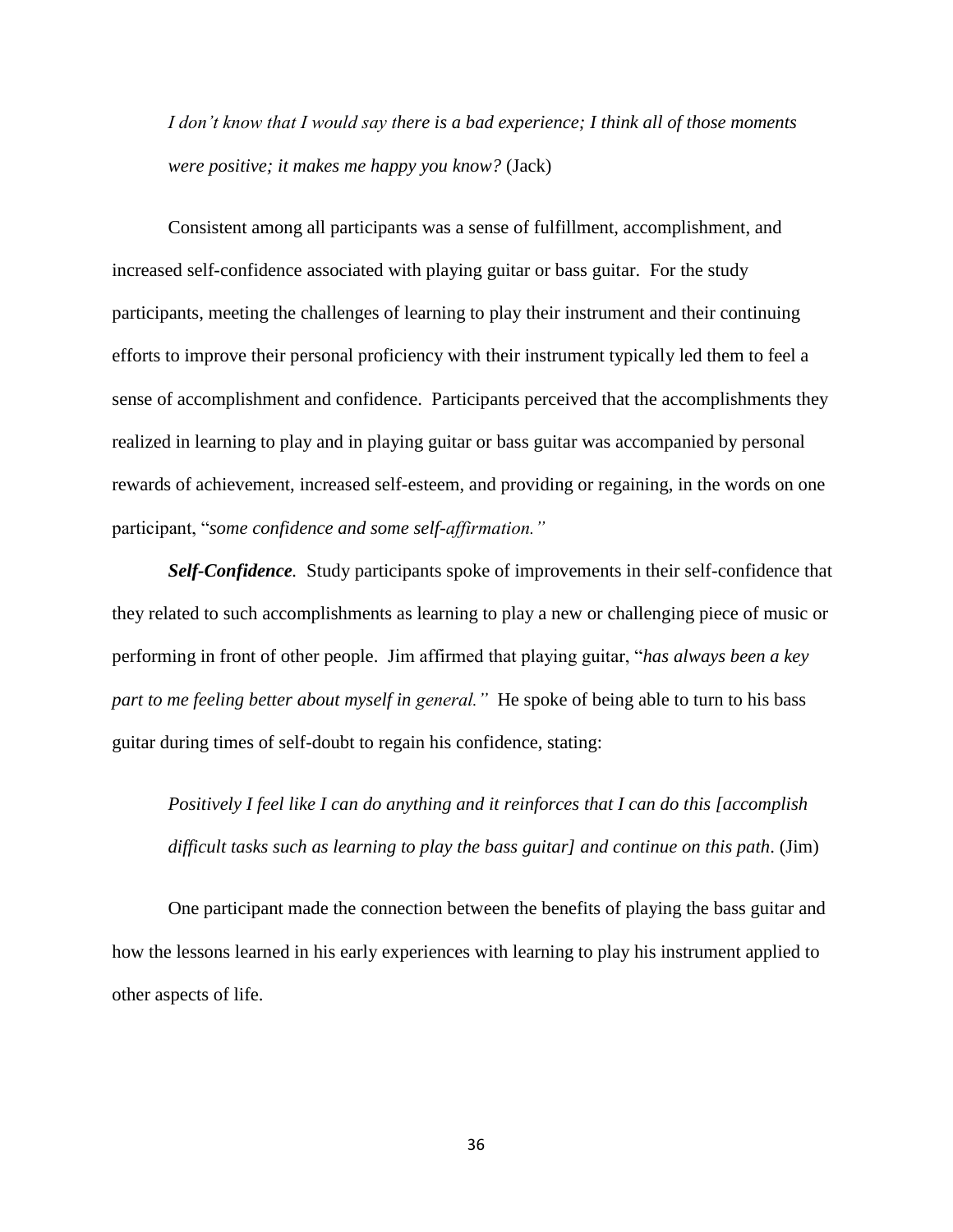*I think it [playing the bass guitar] encouraged me to keep doing what I was doing and push further, and not just with the bass, but in life. It gave me the confidence that I could learn this, I can do this.* (Jim)

*Stress Management.* The participants in this study consistently referred to playing their instrument as a stress "release," "escape," or way to purge the troubles and manage the stress that they experienced in everyday life.

*I need to come down and decompress. When I don't do it [play guitar], it just feels like I need a cleanse, like the toxins have built up, it's definitely the sort of thing that recharges me.* (Wyatt)

Jim referred to playing guitar *"as a stress release, I play daily, it gives me something to focus my energy on,*" when he spoke of the need for regular practice and the opportunity that playing offered him in terms of relaxation. The benefits from emotional release reported by the participants varied but were consistently perceived as having positive effects on their health. The following participants offered insight into the positive health outcomes of playing their guitars or bass guitars:

*It just kind of levels you out, it is a way to release, but it kind of gets your demons out, gets your stress out, it's a way of release.* (Jack)

*Emotionally you can get the release; it is such a good way to release tension.* (Mitch) *It provides me with a way of escape, and a way to deal with stress.* (Wade)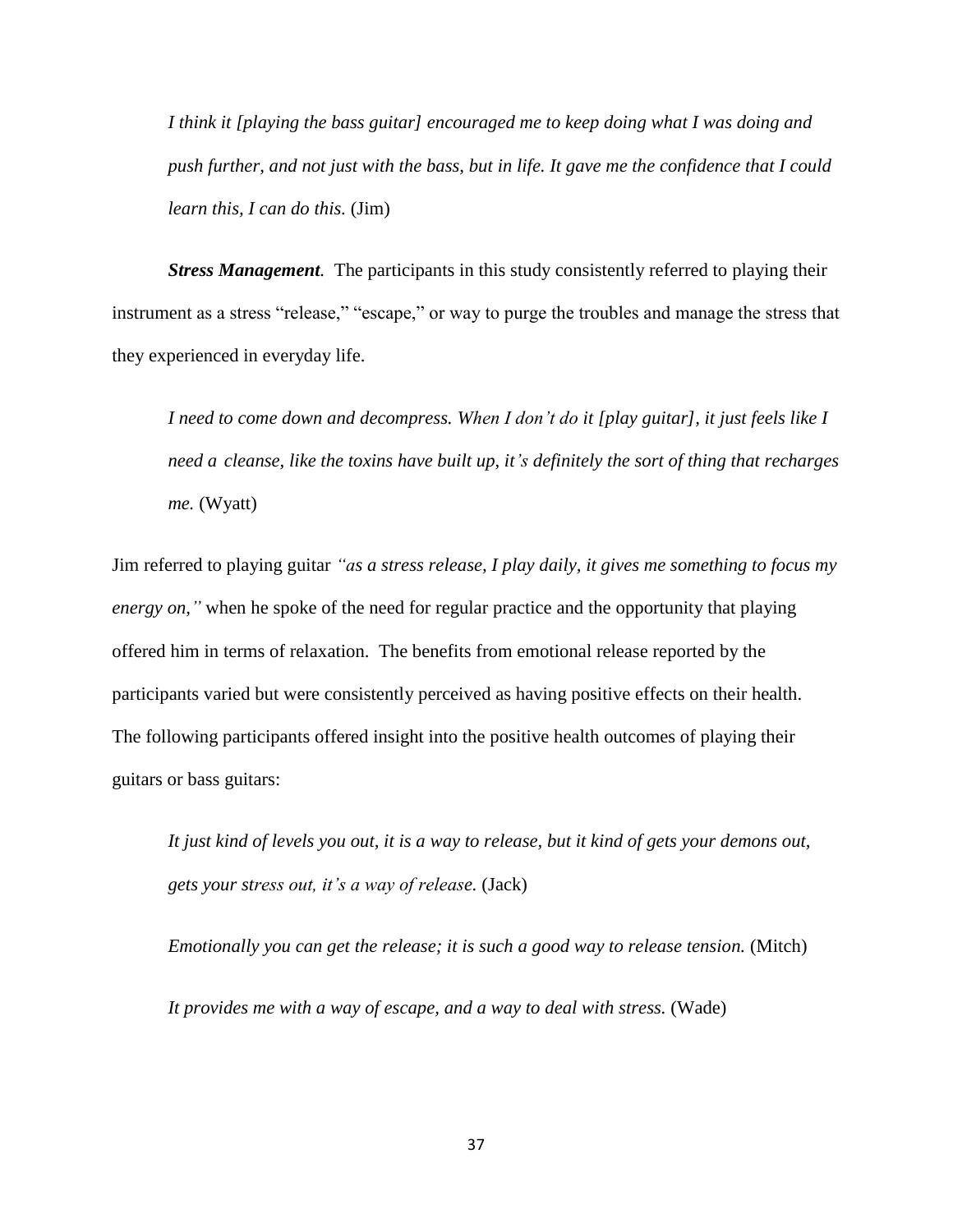Jerry, a guitar player and singer/songwriter, explained how the process of writing and playing his music was an emotional outlet for him when he said, "*it is a way of channeling my emotions that keeps me sane and helps me deal with stress."* Wade felt strongly that being able to play guitar was a way to detach from the stressors in his life.

*It allows me to detach from anything that is going on in my life, my job, my other responsibilities, it allows me to detach, really disconnect, the whole ability to disconnect from the stresses, I can destress.* (Wade)

*Coping with Tough Times.* Associated with participants' health and well-being were study participants' contention that playing the guitar or bass guitar was beneficial in helping them through difficult times in their lives. Jim spoke of how taking up the bass guitar during a particularly difficult time in his life provided him with a coping mechanism that enabled him to persevere during a challenging time.

*Without it I don't know if I would have been able to cope, the bass, again being able to focus my energy on something, just being able to focus on something other than how shitty I felt, really was integral to my getting well, it was vital. It was, pardon the pun, instrumental in helping me get through that time period.* (Jim)

Jack simply said, *"honestly, I think it is the reason I am alive, it has kept me going,"* when he spoke of the connection between being able to play guitar and coping with a difficult period of his life.

**Therapeutic Effect.** For some participants, playing guitar and bass guitar held a therapeutic or healing benefit. Wyatt summed up this sentiment by saying, *"I can just sort of take a step back and I can take a deep breath, and really stop thinking about everything that*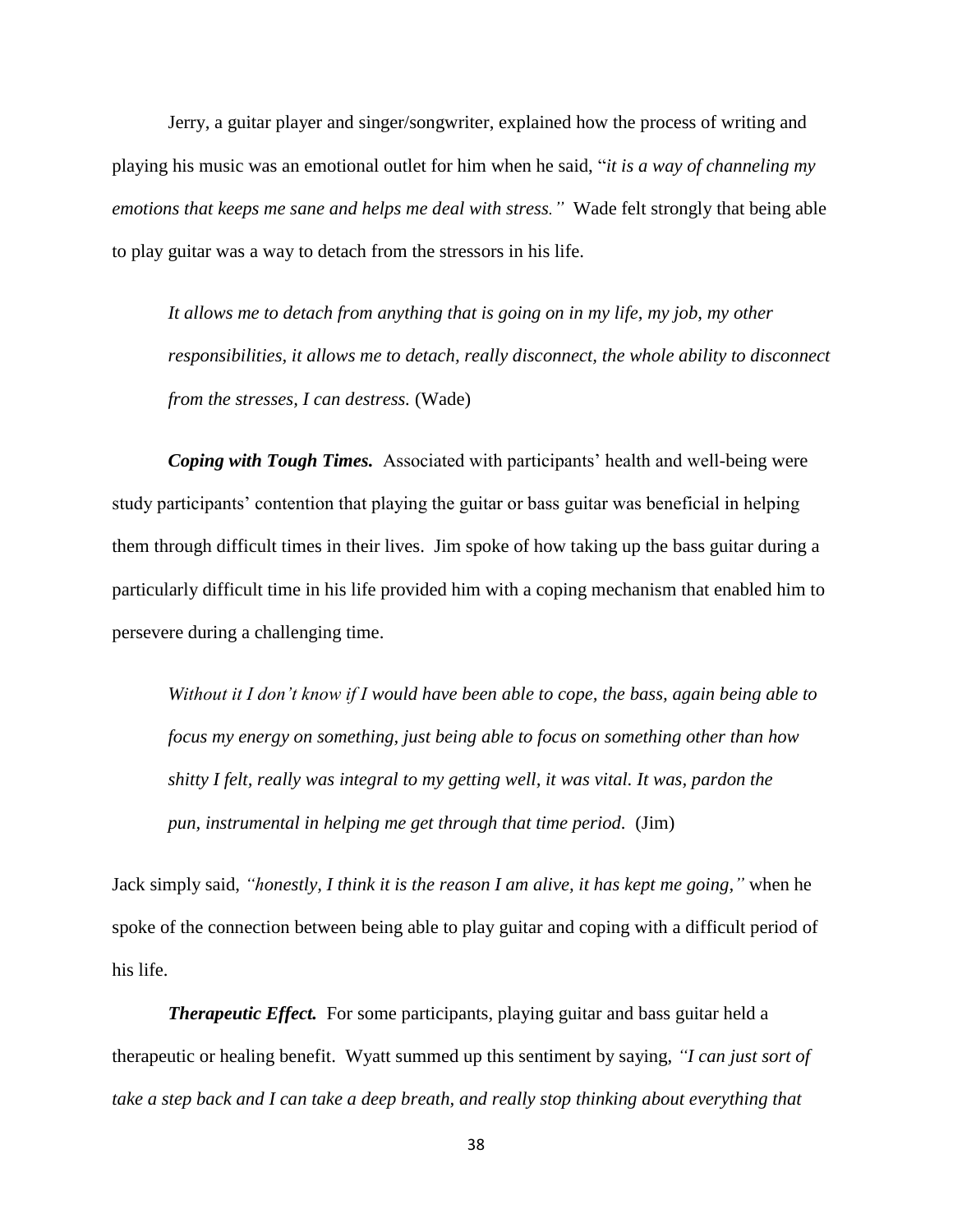*stressed me out every day. It helps me find my center again."* Several participants acknowledged the therapeutic benefits that they felt playing the guitar had contributed to their mental and emotional health:

*I think on some subconscious level, therapeutic in a way, it has been very significant to my mental health as well.* (Jace)

*It's therapeutic for me, I started playing music as a therapeutic outlet, so from an emotional stand point is has been very beneficial*. (Cliff)

Jack stated that he played guitar specifically for its health benefits. He contended that, *"I do it more or less for health man. . . . It's cheaper than a psychologist."* 

*Wholeness and Well-Being.*The idea of wholeness and well-being as being directly related to health was a pattern that ran consistently through the interview transcriptions, particularly when the researcher asked participants about their definition of health. Evan described health in the following terms,

*In my mind, I know that health is supposed to be a broader thing about having a wholeness and a wellness about you. It's a wholeness model where people need to be maximized.* (Evan)

Wyatt described health in the following way:

*Health is about the quality of life that we are all able to lead, and it has sort of connections to the opportunities that we are afforded, our social condition, and so, you know I think of it in a really holistic way.* (Wyatt)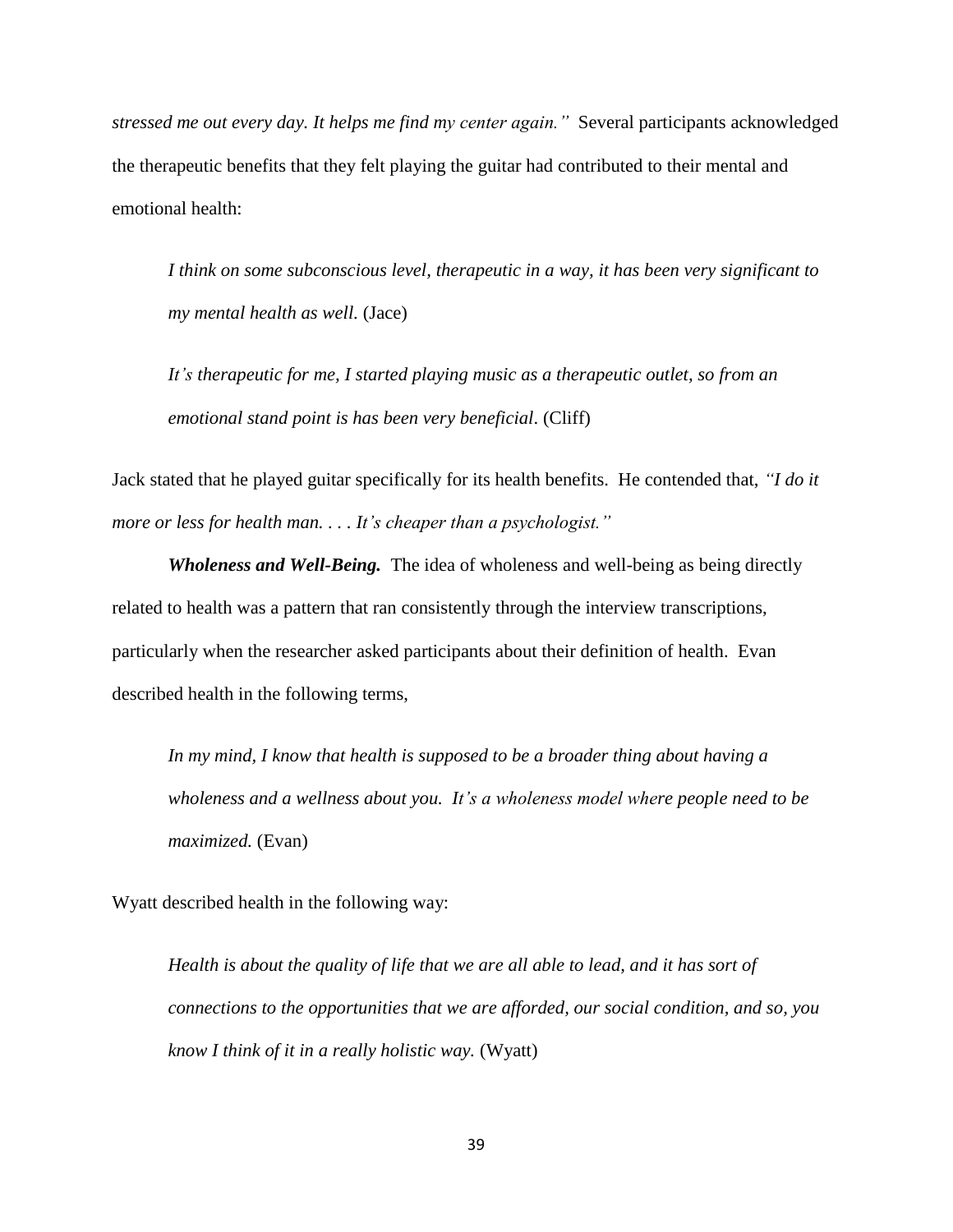The meaning that other participants associated with the term, "health," also revealed perceptions of well-being, "*overall wellness, complete wellness,"* and wholeness as elements of being healthy. In addition, some participants identified dimensions of health that included one or more of the following: mental/emotional, physical, or spiritual health, with one participant suggesting the importance of, "*balancing your spiritual and mental"* health.

*I consider health to be not just physical, it is emotional, it is spiritual, it is physical, all of those things.* (Wade)

*To be healthy is to be whole. You are not missing anything or not really wanting of anything.* (Mitch)

Wyatt made the connection of his definition of health to the benefits he realized from playing the guitar in his comment that, *"I find that the next day [after playing] is a better day for me, I mean I sleep better."* Simon related health to, in his words, *"excellence in all things"* and stated that he felt healthier when he played well because, *"I pride myself on delivering a polished product to the people."* Jace simply stated that continuing to pursue playing guitar, *"is definitely better to keep it going for my health."*

Daniel spoke of stamina as a measure of health as it related to playing live shows in front of an audience:

*Stamina, the ability to just hang in there, and keep going, part mental and part physical health, but really the ability to keep going, so stamina is a big deal to me. I have been healthier when I was gigging [playing in front of an audience] regularly.* (Daniel)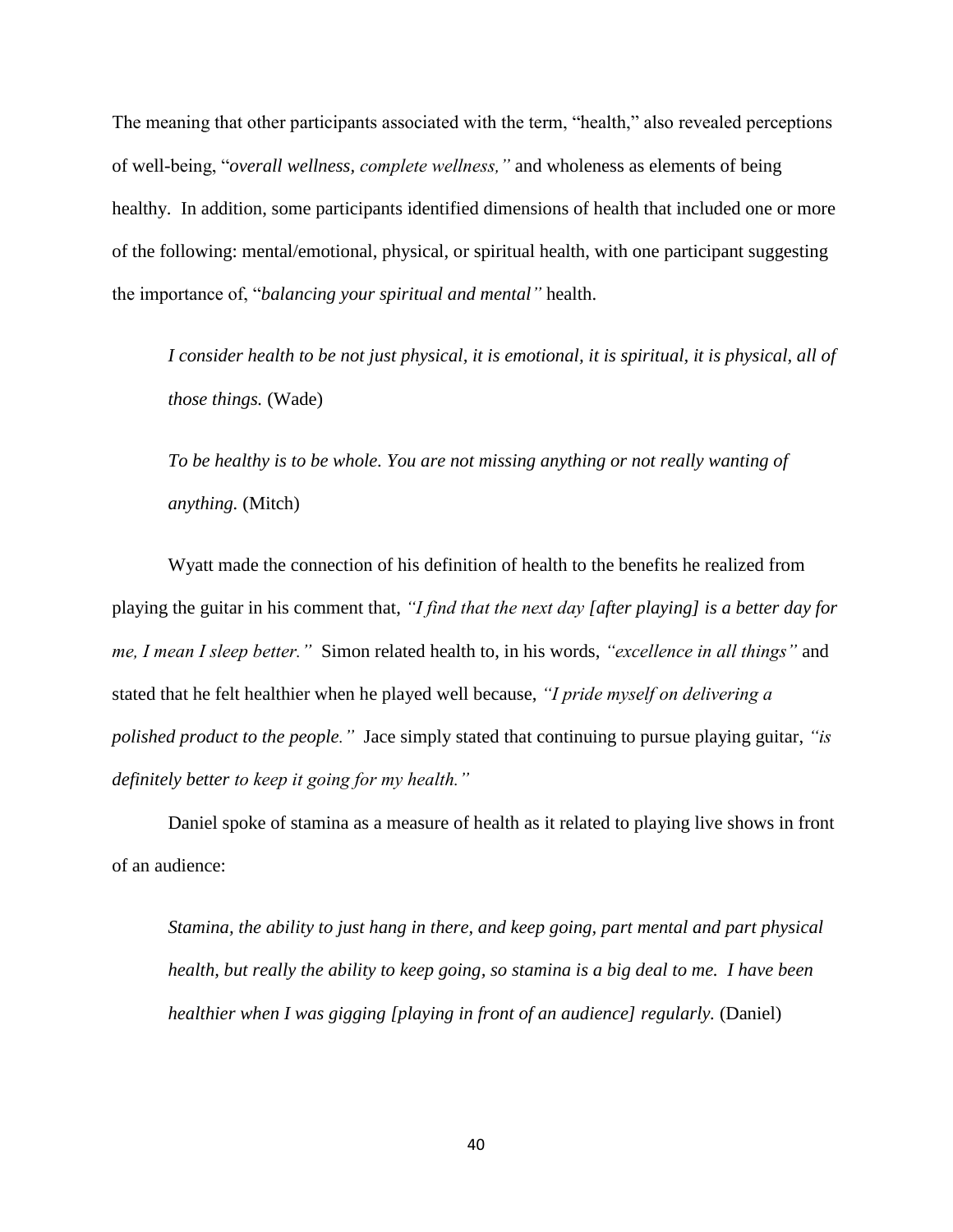Jerry spoke to the benefit to his health his relationship with music has been, not only in terms of stress management, but also in terms of engaging in an activity that was meaningful to him.

*So inasmuch as it has helped me deal with stress for my entire life, it is a really big factor in my overall health, I think. . . . You know mental well-being and feeling that you have accomplished something, that you are doing something that is useful and has value, that is huge.* (Jerry)

Wade summed up the benefit that playing has had on his health when he commented,

*All this [playing] has made me a much better person now, and it makes me more of a complete person. . . . From a health stand point, it [playing with better musicians] made me a better musician, and I think that in turn improves my health. I believe that.* (Wade)

In summary, although participants perceived health in various ways, their perceptions that playing guitar or bass guitar had positive effects on their health were relatively consistent. All but one participant, who had experienced a recent playing-related "hand issue" one month prior to data collection, spoke positively of the effects of playing their instrument. The health benefits that participants referred to as beneficial included the ability of playing guitar to relieve stress, cope with difficult situations, and contribute to wellness, wellbeing, and holistic health.

# **Van Manen's (1990) "Lifeworld Existentials"**

The researcher referred to van Manen (1990) and his "Lifeworld Existentials" to guide his reflection and interpretation of the interview transcriptions. These Existentials include: lived space (spatiality), lived body (corporeality), lived time (temporality), and lived human relation (relationality or communality) (van Manen, 1990).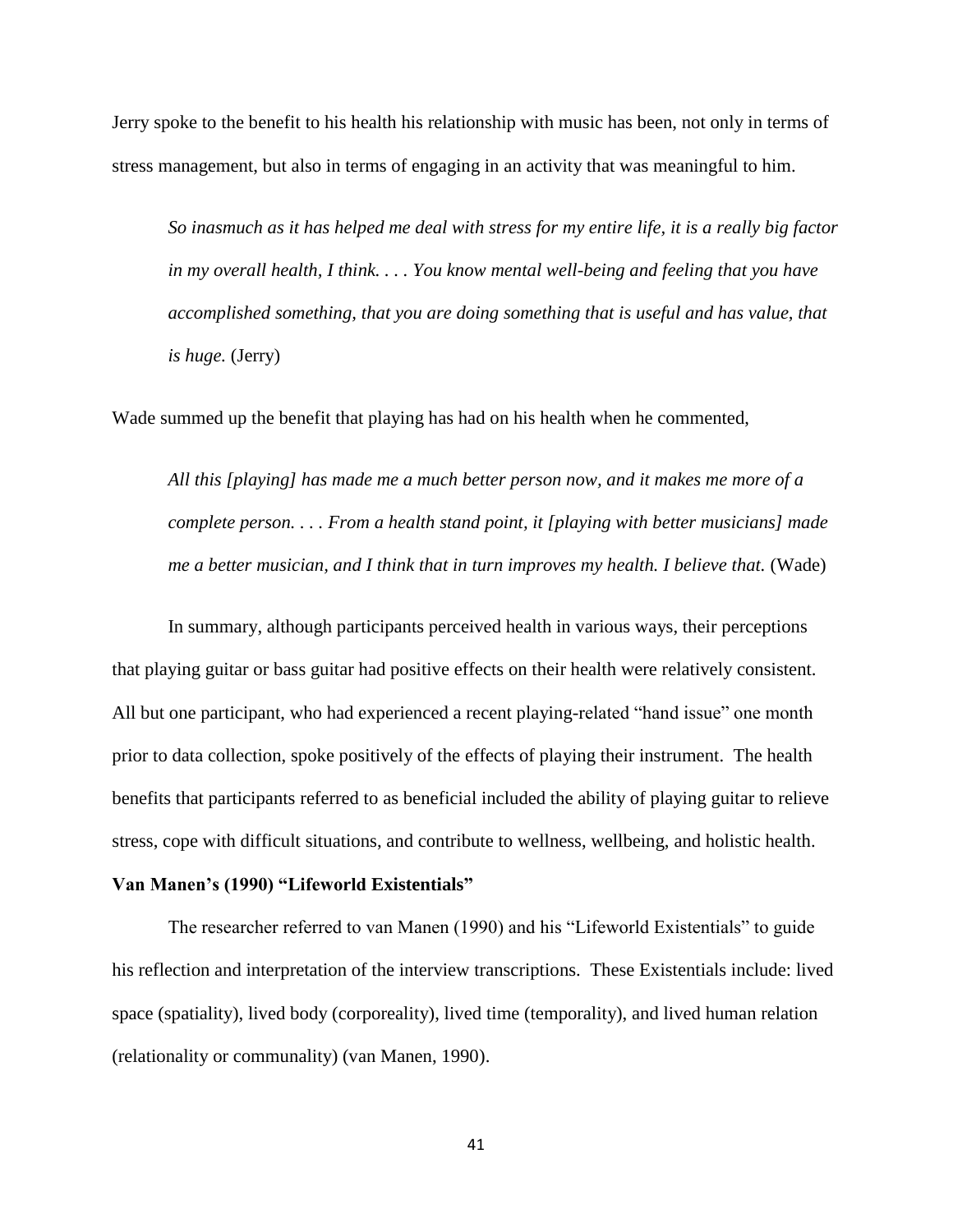Lived space can have many meanings depending on setting and what lived experience is being investigated. In the case of this study, what was revealed as lived space came in the form of physical space; a participant's music room, practice or rehearsal space, and the stage in a performance facility. Each of these physical spaces was uniquely different and presented different emotions for the participants. For most of the participants, the stage presented an opportunity to perform, engage in social connections, and communicate emotions through music. They viewed these opportunities as generally positive to their health. One participant however, suffered from stage fright and perceived much more of a health benefit from his bands rehearsal space as he felt less pressure to perform in a practice setting. Several participants referred to times when they could be alone with their instrument and focus on playing and how this space in isolation provided them with much needed relaxation, which had an emotionally balancing health effect.

Lived body in regards to this study encompassed the relationship between mind and body through the act of playing the guitar or bass guitar. The participants spoke of the benefits and rewards of learning a new piece of music as well as playing with other musicians to create music. This connection between mind and body was evident throughout the conversations with participants. They regularly spoke about the positive aspects of engaging their minds through the act of playing their instrument. They also perceived stress release from playing as a positive health effect, with many of them specifically highlighting the sense of release they experienced due to playing and the therapeutic value they felt as a result of playing the guitar or bass guitar.

Lived time was a data-rich area that the participants referenced often. Many spoke of their journey as a musician and how the growth they experienced on their instrument was a source of confidence and self-esteem. This increase in playing prowess also brought with it an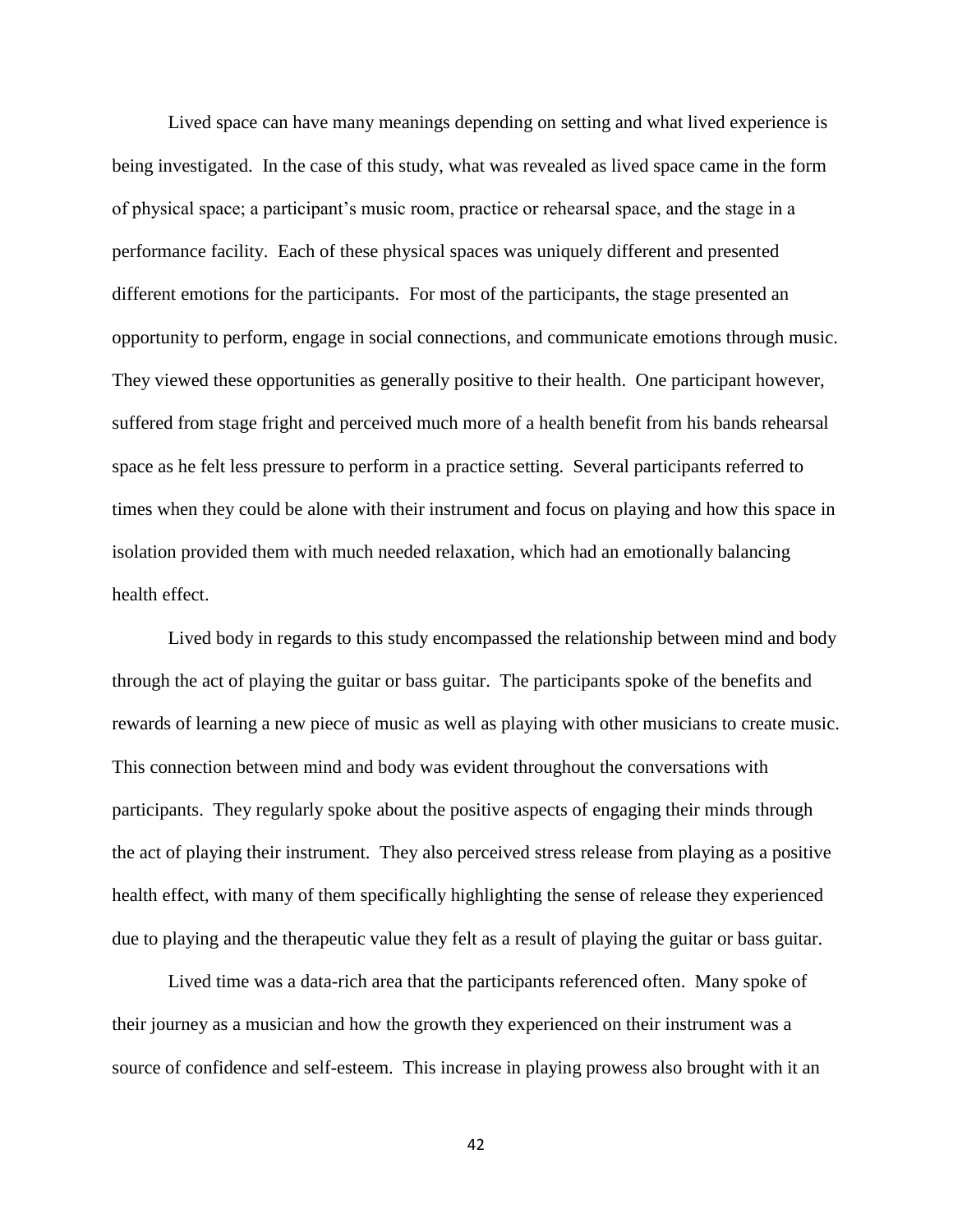increased sense of fulfillment for the participants, which they perceived as a health benefit. One participant spoke of how learning to play the bass guitar was formative in his development as an adult and that the supportive role of playing his bass guitar in a band has paralleled his role in his professional career.

Lived time can also refer to the actual time the participants spent playing their instrument as well as the experience of being lost in time when they played. The participants spoke about how the time they spent playing guitar or bass guitar allowed them to retreat from life and provided an opportunity to take a breath and disconnect from the rigors of daily life. This disconnection could be seen as a break in time, a period where the participants could solely focus on the task at hand without any interruptions or distractions. Many referenced how this time away from the stressors of life provided them with an opportunity to "*recharge,"* which they viewed as a health benefit. The consensus from the participants was that time spent playing the guitar or bass guitar, in whatever lived space, was time invested in their health.

The lived human relation health benefits perceived by the participants were also consistent throughout the data. Participants referenced the friendships they developed through playing the guitar or bass guitar as unique and long-lasting. These relationships were not only with other musicians but with audience members as well. Many participants spoke about the bonding through music that occurred when playing with other musicians as well as the connections made with the audience during performances. One participant talked about the way that music, and playing music, connected people and how playing music with other people, and in front of people as a group, was a profound experience. Also referenced by participants was social acceptance, social acclimation, connectedness to other people, and the way music could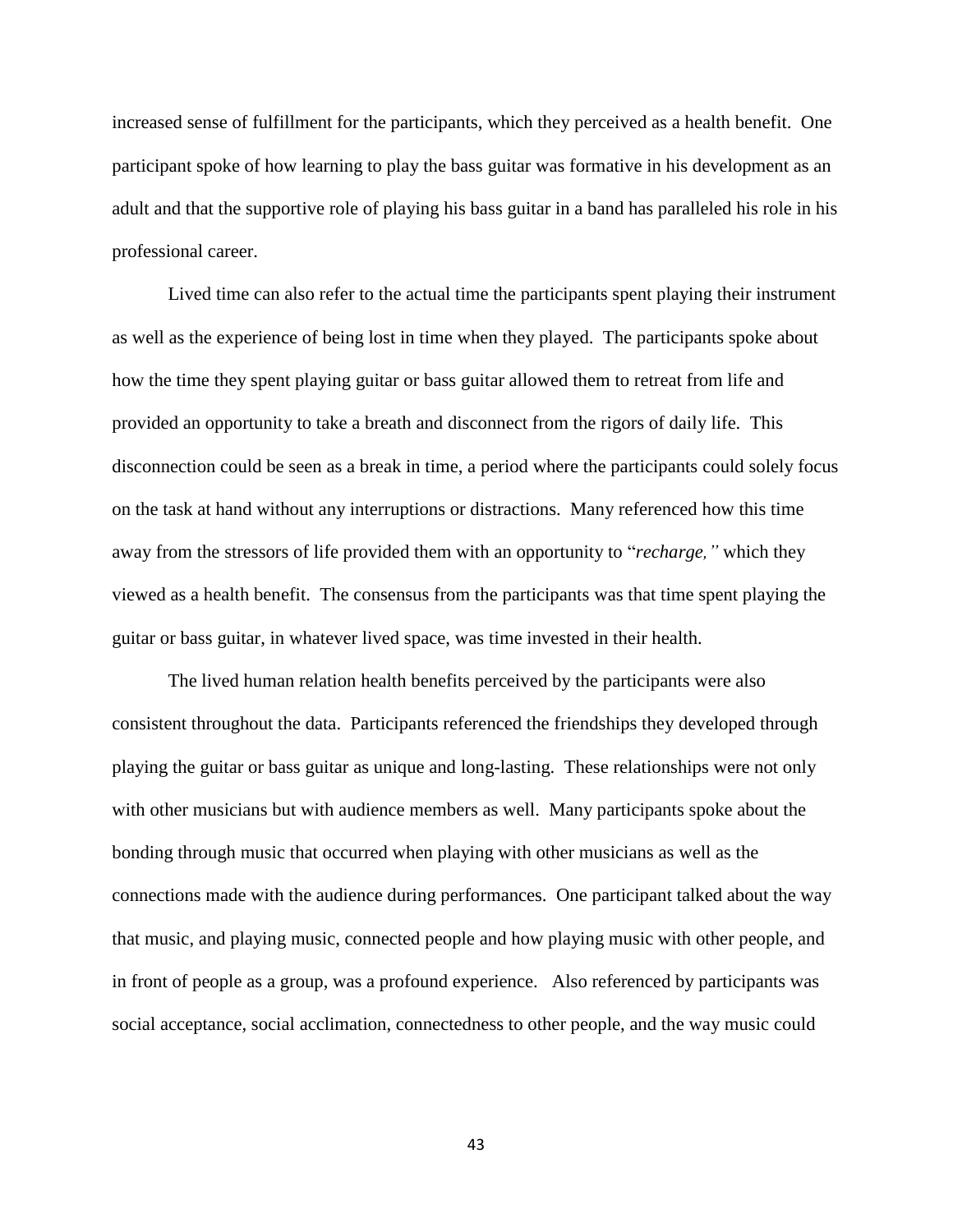bring people together. These social connections were perceived by the participants as having positive health benefits.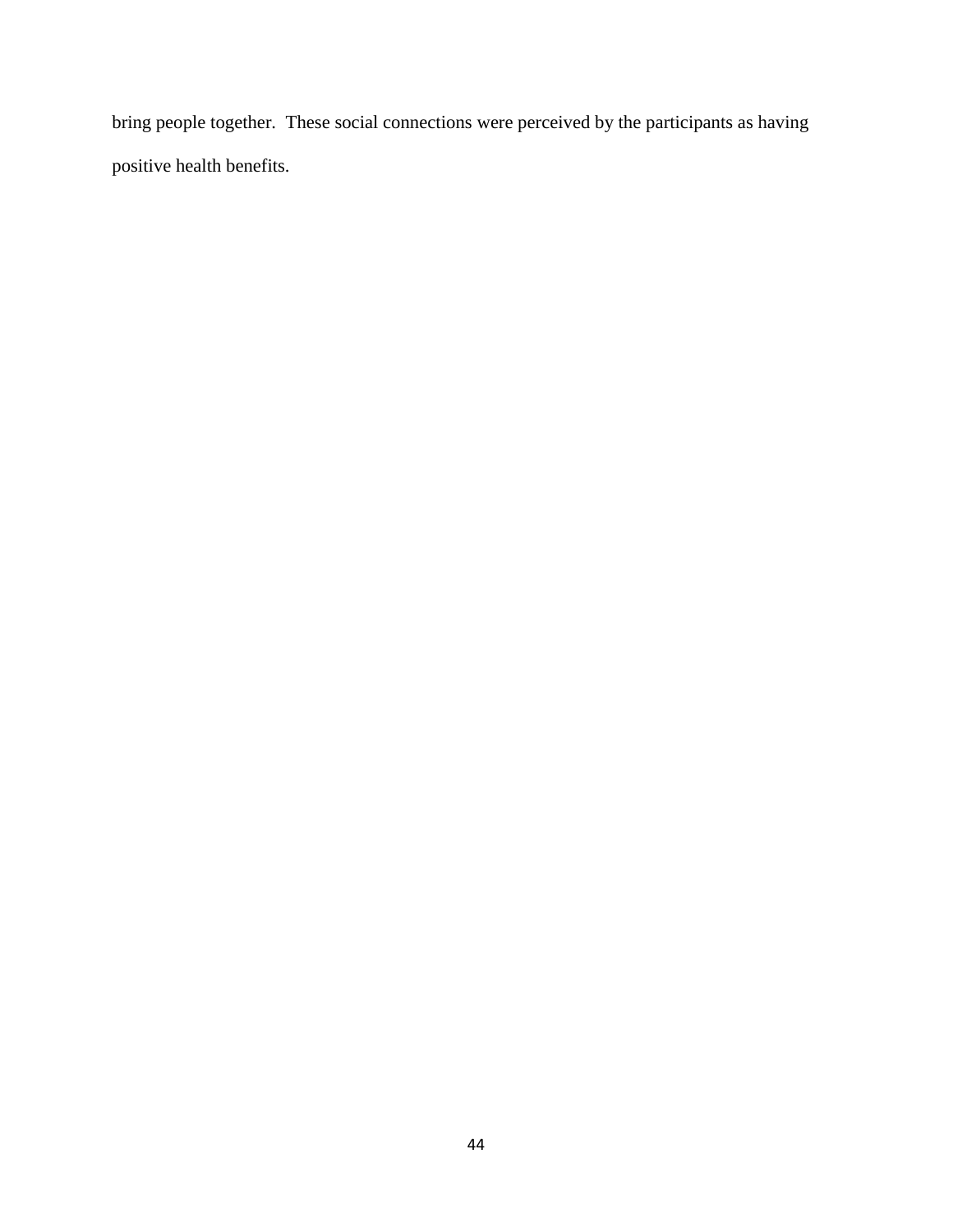## CHAPTER V: DISCUSSION AND CONCLUSIONS

# **Discussion**

Guitar players, bass players, music instructors, health educators, health promotion practitioners and others can look to these study findings for an exploratory examination of the lived experiences of 15 guitarists and their perspectives towards health and well-being. This study provided insight into the meaning associated with being a non-professional musician and how being a musician related to and was connected with, the perceptions that the participants had regarding health. The phenomenological nature of the study design enabled the researcher to investigate the lived experience of being a guitar or bass player and explored how this lived experience related to the health and well-being of the participants.

The participants interview transcripts revealed an overarching theme of "Music as Connectedness," as well as four distinct sub-themes related to playing the guitar or bass guitar; View of Self as Musician, Social Connection Through Playing Music, Communicating Through Playing Music, and Promoting "Wellness" Through Playing Music. From the perspective of the participants, these themes were directly connected to their sense of overall health and well-being. The data from this study suggested benefits of being a musician including: a boost in selfconfidence and connectedness with self as a consequence of playing their instrument, social connections provided with other musicians and for various audiences, the ability to communicate with self and others through music, and the well-being these musicians experienced as a result of playing the guitar or bass guitar.

**Overview of Study.** The goal of this study was to explore the lived experience of nonprofessional guitar and bass guitar players who play with other musicians as an avocation. In keeping with the tenants of hermeneutic phenomenology, the researcher and participants served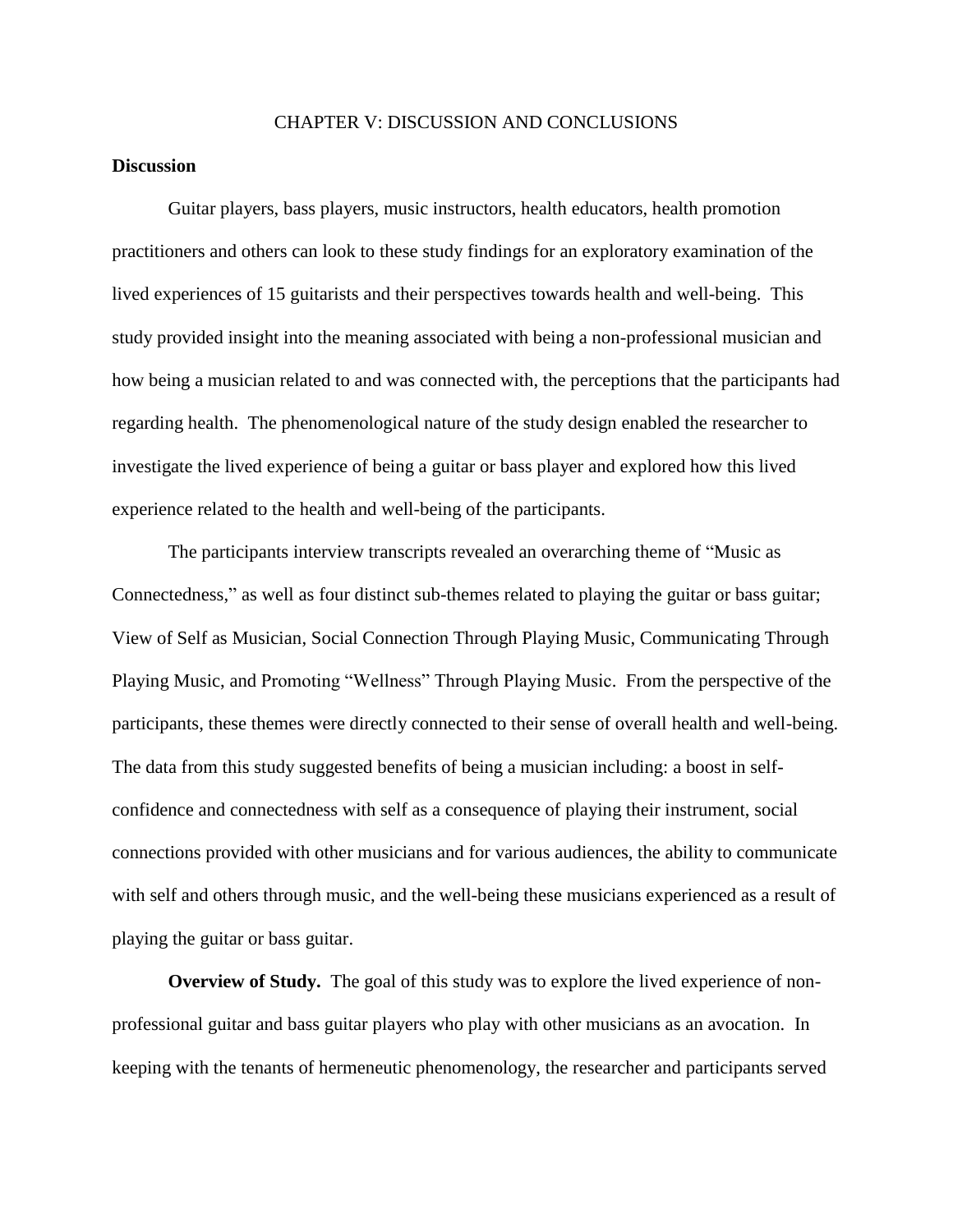as collaborators in the study. A hermeneutic approach to phenomenology aligned well with this study due to the fact that the researcher himself is a guitar and bass guitar player, which allowed the data to be interpreted through a lens of shared experience. The researcher, however, maintained a nonjudgmental stance of empathetic neutrality while engaging in regular reflexivity to ensure a non-biased assessment of the data. This reflexive approach allowed the researcher to set aside his own perceptions and experiences as a bass guitarist in order to create openness to the participants and their perspectives on being a guitar or bass guitar player.

Guitar and bass guitar players who met pre-determined criteria were recruited to participate in an open-ended interview that explored perceptions about being a musician and health as well as the meaning that being a musician held for them. Methods to recruit participants included an online musician's forum, advertisements on an online classified website, and word of mouth. Based on previous phenomenological studies that utilized qualitative interviews to collect data, it was determined that up to 15 interviews would be needed to achieve data saturation. Although a total of 21 guitar and bass guitar players agreed to participate in the interviews, the first 15 volunteers were invited to participate in the study. The researcher conducted audio-recorded interviews using an interview guide and transcribed the interviews verbatim within 24 hours of each interview. Data saturation was achieved at 12 interviews and confirmed by three additional interviews in which no new perspectives were shared.

The researcher analyzed the data both thematically and by coding interview transcriptions, identifying patterns in the data, and ultimately documenting themes associated with the data. In addition, he analyzed the interview data according to van Manen's (1990) four Lifeworld Existentials of lived space, lived body, lived time, and lived human relation.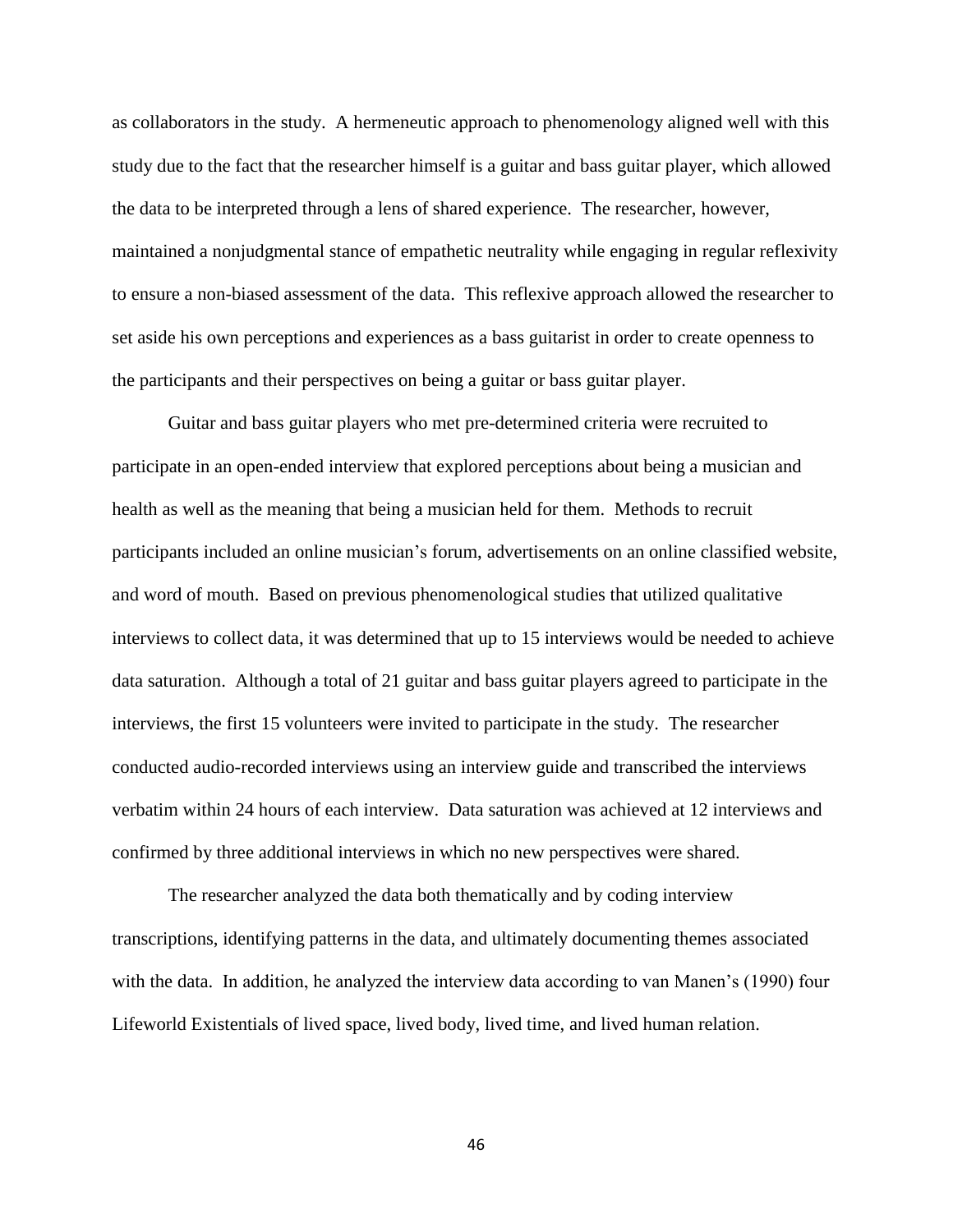**Discussion of findings.** Previous studies of musicians have focused primarily on the physical effects of playing a musical instrument, particularly for professional or student musicians. Few studies, however, have examined regularly playing, non-professional guitarists perspectives about being a musician, the health implications associated with playing their instrument, and the meaning that playing music held for them.

In terms of the physical effects of playing their instruments, guitar and bass guitar players who participated in a former study by Fjellman-Wiklund and Chesky (2006) indicated that as guitarists or banjo players, they experienced arthritis and tendonitis in their fingers, wrists, and elbows. These disorders affected not only their ability to play their instrument, but also their perceived level of self-confidence. One participant in the current study revealed a physical disorder that he described as a "hand problem." Much like the other participants in the study, he did not relate his level of self-confidence in general to not being able to play his instrument. The connection between a physical disorder that impacts non-professional musicians' ability to play guitar or bass guitar and their self-confidence is currently unclear and warrants further study.

In research on professional musicians who had been treated by a physical therapist for playing related issues, the physical therapists acknowledged that in order to treat the patient in a holistic manner, understanding the emotional needs of their patients was integral to the treatment plan being administered (Schoeb & Zosso, 2012). This finding corresponds with findings in the current study that revealed that participants' experienced more stress when they were not able to play their instruments on a regular basis.

A study of musicians who played string instruments and who had hand surgery for issues related to playing their instruments, revealed that 19% of these musicians experienced mental and emotional consequences such as stress and anxiety from their injuries and subsequent,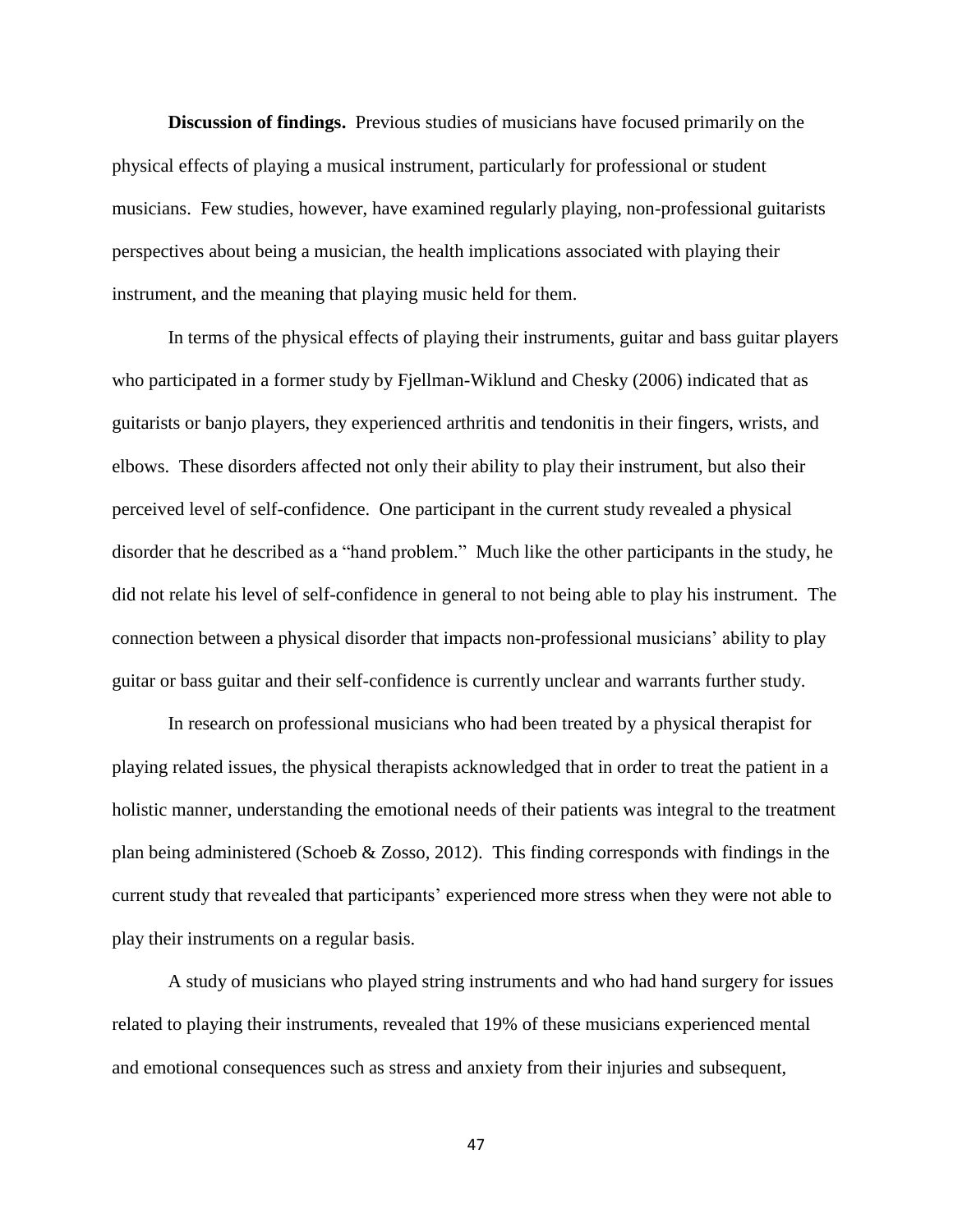related medical procedures (Lee et al., 2013). A similar study comparing non-musicians and music academy students found that the musicians were more emotionally affected by the musculoskeletal issues they experienced than non-musicians (Kok et al., 2013). These findings were consistent with the experience of one study participant in the current study. As a consequence of suffering from a playing-related hand issue at the time of data collection, the participant expressed concern about not being able to play in the present and how the injury would impact his guitar playing in the future.

A previous study on professional musicians who performed for live audiences revealed that the participants perceived that their connection with the audience was an indicator of how well they played their instruments (Greeves et al., 2016). All the participants in the current study spoke about the benefits of connecting with audience members and how they perceived that this connection made the live performance a better and more memorable experience. No participant mentioned, however, that their personal excellence in playing their instrument was associated with how effectively they connected to audience members who listened to their music.

A mental health study of professional musicians that examined social anxiety, stress, depression and psychological well-being indicated that there was a direct relationship between playing performance and anxiety (Driscoll & Ackerman, 2014). Results of the study conducted by Driscoll and Ackerman (2014) revealed that perceived negative performances were related to anxiety, substance use, and depression. These results were not supported in the current study findings which explored the perspectives and experiences of non-professional musicians. Participants in the current study indicated that they felt less stress and anxiety when they played in a performance setting and that they valued and enjoyed connecting with the audience. Although one participant in the current study consistently experienced anxiety when playing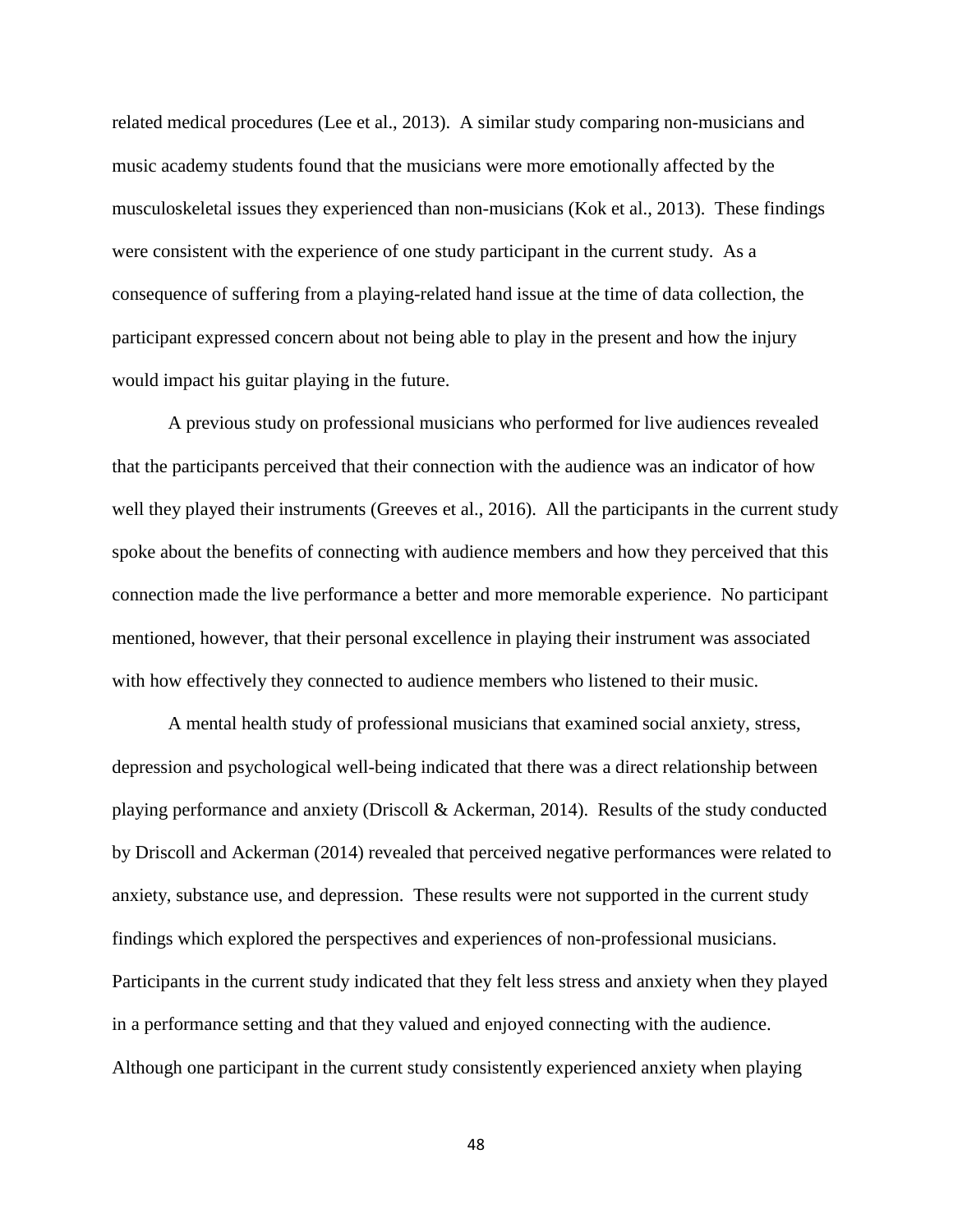music in front of audiences in general, the participants in this study did not disclose any degree of personal stress and anxiety while playing music nor did they relate personal stress and anxiety to how well they played their instrument during a particular performance. Instead, participants expressed enjoyment or satisfaction with the possibility of connecting with and communicating with an audience through music. It is possible that the experiences of professional musicians in terms of perceived stress and anxiety may differ, perhaps markedly, from musicians who play regularly but who do so in a non-professional context.

Investigations of the mental health effects of being a musician have been primarily conducted in the context of the physical impact of playing an instrument. Specifically, such studies addressed the emotional impact of suffering a physical injury or condition that was typically related to playing an instrument and that prevented playing or caused pain while playing the instrument. The current study researched non-professional guitarists' perceptions about health and well-being. Study participants' perceptions consistently focused on overall health, well-being, and wellness, with a particular emphasis on the mental health dimension of health. The participants expressed positive mental health benefits of playing an instrument in the form of stress relief, emotional release, the ability to communicate with others through music, the social connections made through playing guitar or bass guitar, and a general sense of wellbeing they gained from playing music. The musicians in this study were actively playing and, with the exception of one participant, did not reveal physical injury or concerns related to playing their instrument. Their overall perception of the experience as, "music as connectedness," directly underscores the contribution that playing guitar or bass guitar made to their mental health through the social and emotional support that they derived from the activity.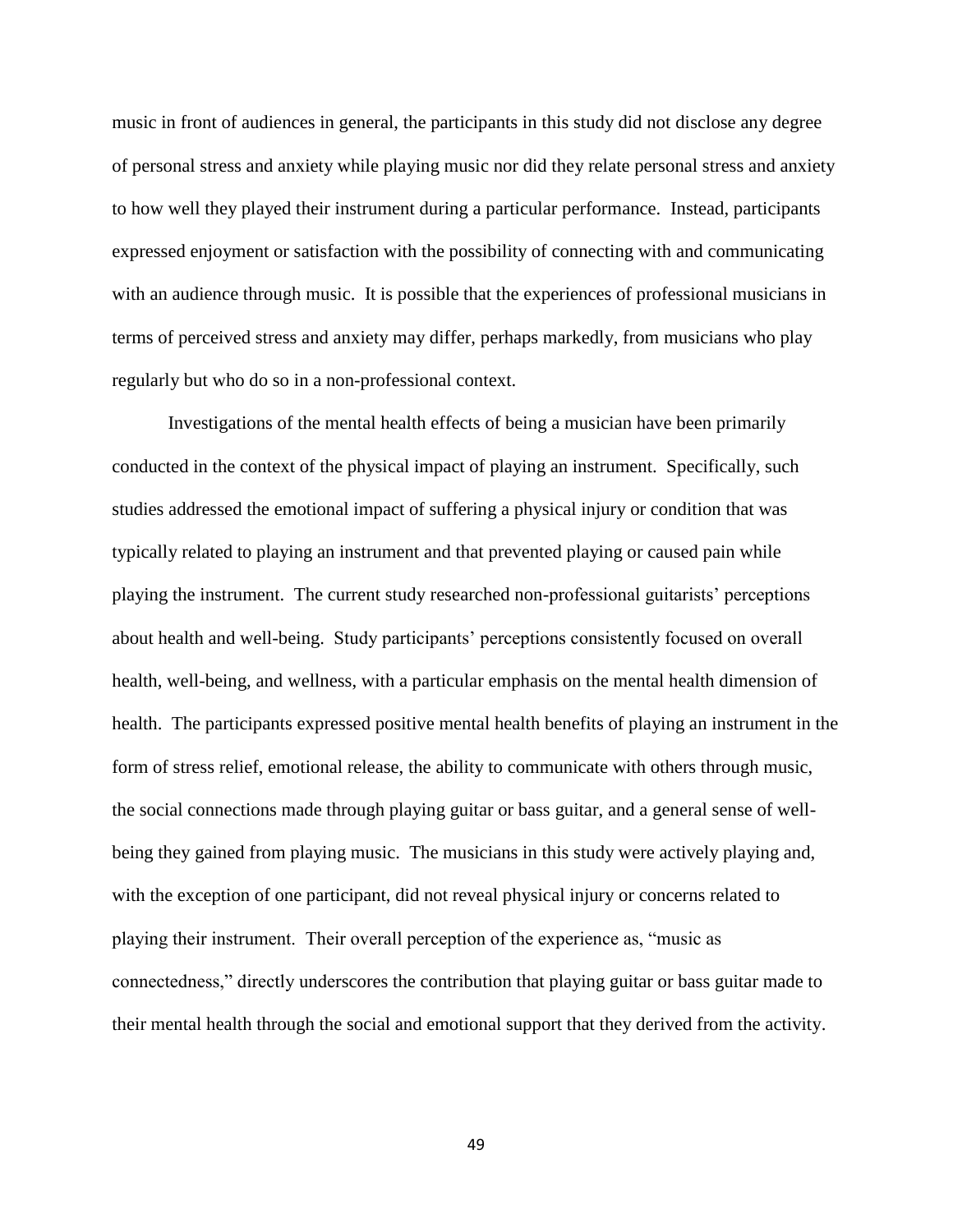**Study Limitations.** Although these findings highlight the health benefits of being a musician, the participants in this study represented a small sample of guitar and bass players from concentrated, metropolitan areas of North Carolina. Despite the variety of techniques used to recruit participants, those who participated consisted of a narrow demographic representation of musicians that was limited to male Caucasians. Their ages ranged between 29 and 71 years. This study identified participants' views at one point in time for each participant, thus their perspectives may be susceptible to change as they age and develop themselves as musicians.

**Implications for Health Education and Promotion.** The implications of this research are that the non-professional guitarists who voluntarily participated in this study perceived significant health advantages associated with playing their instrument that may be applicable to other non-professional guitar or bass guitar musicians. The study participants revealed that being an active guitarist was particularly advantageous in fostering valued social affiliations with the musicians with whom they played and the audiences who listened to their music. They also revealed that playing music promoted a connection with themselves, while also offering them a means of nonverbal expression. The findings from this study suggest that health educators, music educators, and musicians themselves could benefit from insights shared by these participants in considering the importance of playing music as an avocational activity in people's lives. Those who shared their views in this study underscored the importance of playing music, especially in the areas of self-expression, stress management, and social support. The findings would potentially be useful in increasing awareness about the benefits of learning to play the guitar or bass guitar to future musicians and people who, regardless of age, may consider learning to play an instrument.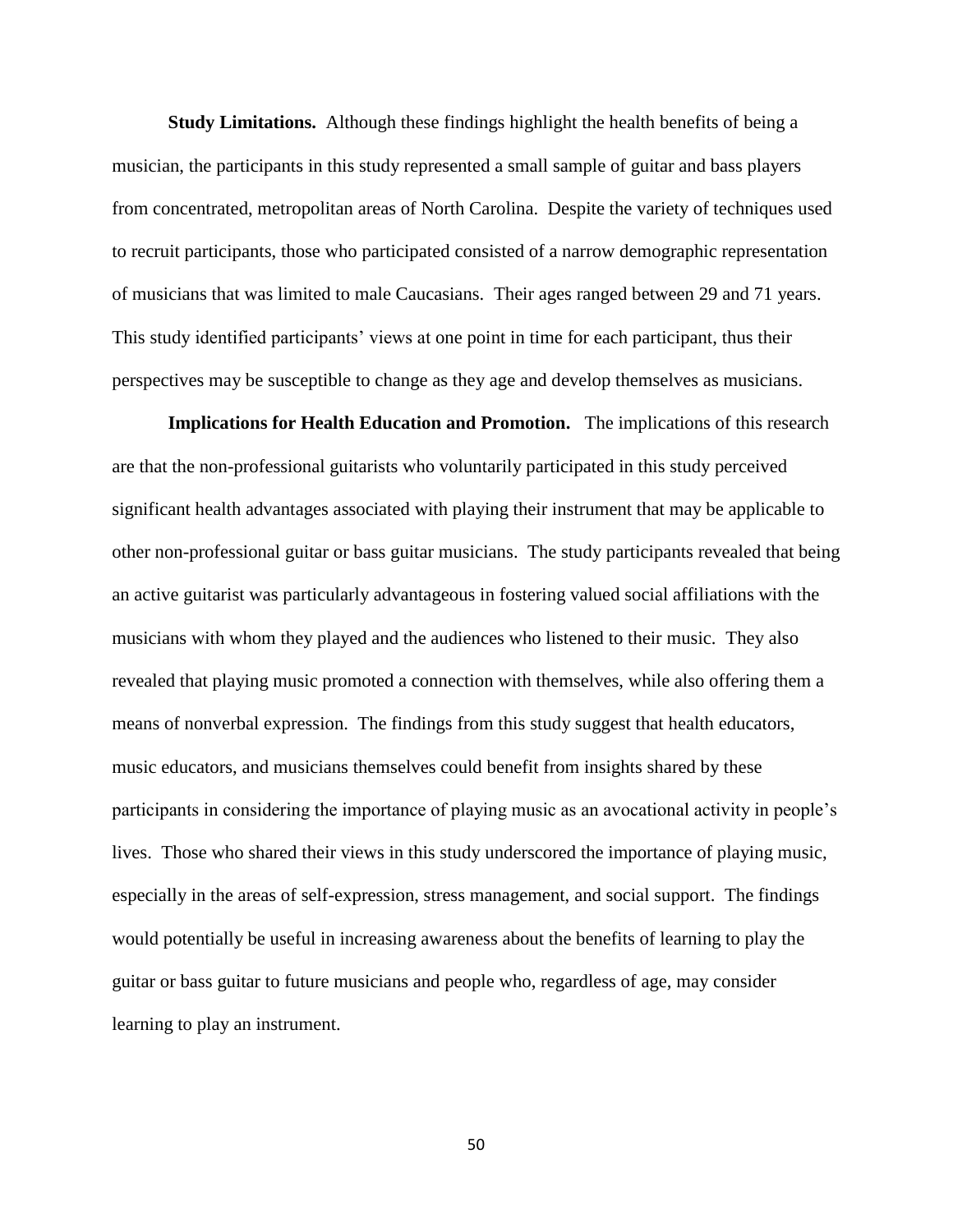The views of participants in this study also suggest that musicians such as avocational guitarists who play regularly with others may face significant challenges when guitar playing is not possible for them due to health-related or other reasons. An awareness of the potential magnitude of loss experienced by such individuals may be helpful in facilitating their recovery. Conversely, participants' lived experiences has revealed the multifaceted value of being an actively engaged musician and may be motivational in prompting former guitarists to return to play or to use playing their instrument as a therapeutic or coping tool. The guitarists in the current study did not mention injury prevention during the open-ended interviews in which they engaged. It may be valuable for health promotion professionals to explore strategies to increase non-professional guitarists' awareness of potential playing-related injuries, the measures that may be helpful to them in injury prevention, and other strategies they might undertake in the interest of health promotion.

**Recommendations for Future Studies.** This initial exploratory study of a specific group of non-professional but regularly engaged musicians has touched the surface of an area that has not been studied in depth. Study findings revealed similarities among these purposively sampled non-professional musicians regarding their perceptions about the effects that being a guitar or bass player has had on their health. The study highlighted aspects of playing the guitar or bass guitar and being a musician that previous studies have not focused on or revealed. Future studies are warranted that expand upon this research to include a wider geographic reach as well as a greater diversity of participants, particularly in terms of gender and race or ethnicity. Further study is needed to investigate physical injury prevention perspectives and practices among non-professional musicians who play musical instruments in general, and guitar or bass guitar in particular. The principles and methods of this study could also be applied to musicians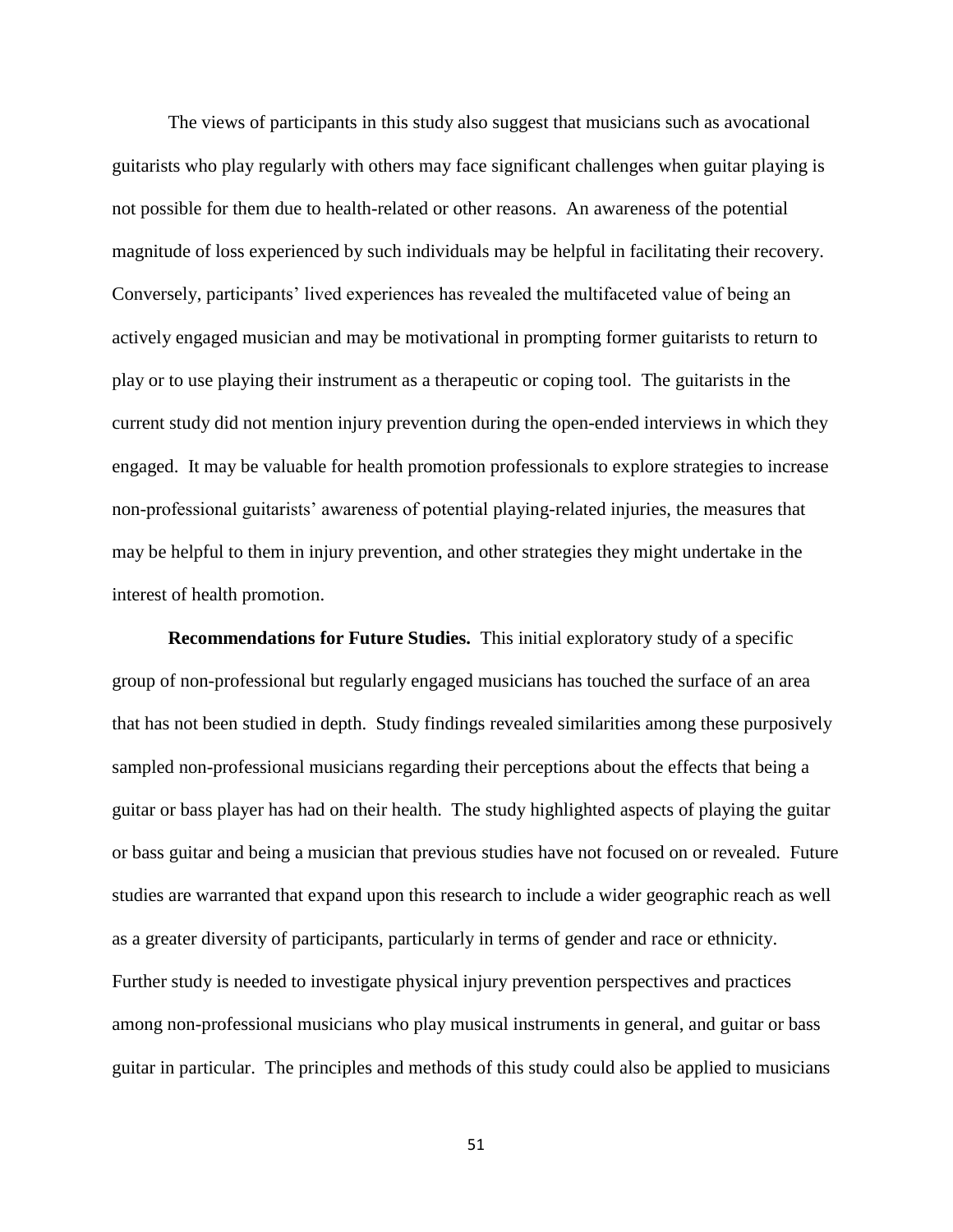that play instruments other than the guitar or bass guitar. Moreover, a need exists for further research that focuses on the lived experiences of non-professional musicians who are unable to play their instruments due to injury or other problems and the coping strategies they employ when unable to engage in playing music.

## **Summary and conclusions**

This phenomenological qualitative study explored the lived experience of 15 guitar and bass players and their perceptions about health and well-being and the meaning that being a musician held for them. The essence of this study was that guitar and bass players felt connected to themselves, each other and other musicians, and to audiences through playing music. This connectedness manifested itself in four ways: musician as self, social connection through playing music, communicating through playing music, and playing music as a means of realizing personal health and well-being. There were numerous consistencies in the data related to playing guitar or bass guitar and the participant's perceptions of the positive effects of playing their instrument on their health. The participants found that playing their instrument became an integral part of themselves, including contributing to positive feelings of self-confidence, their development as an individual, and their self-identity, and related these and other attributes to being healthy and living a well-balanced life.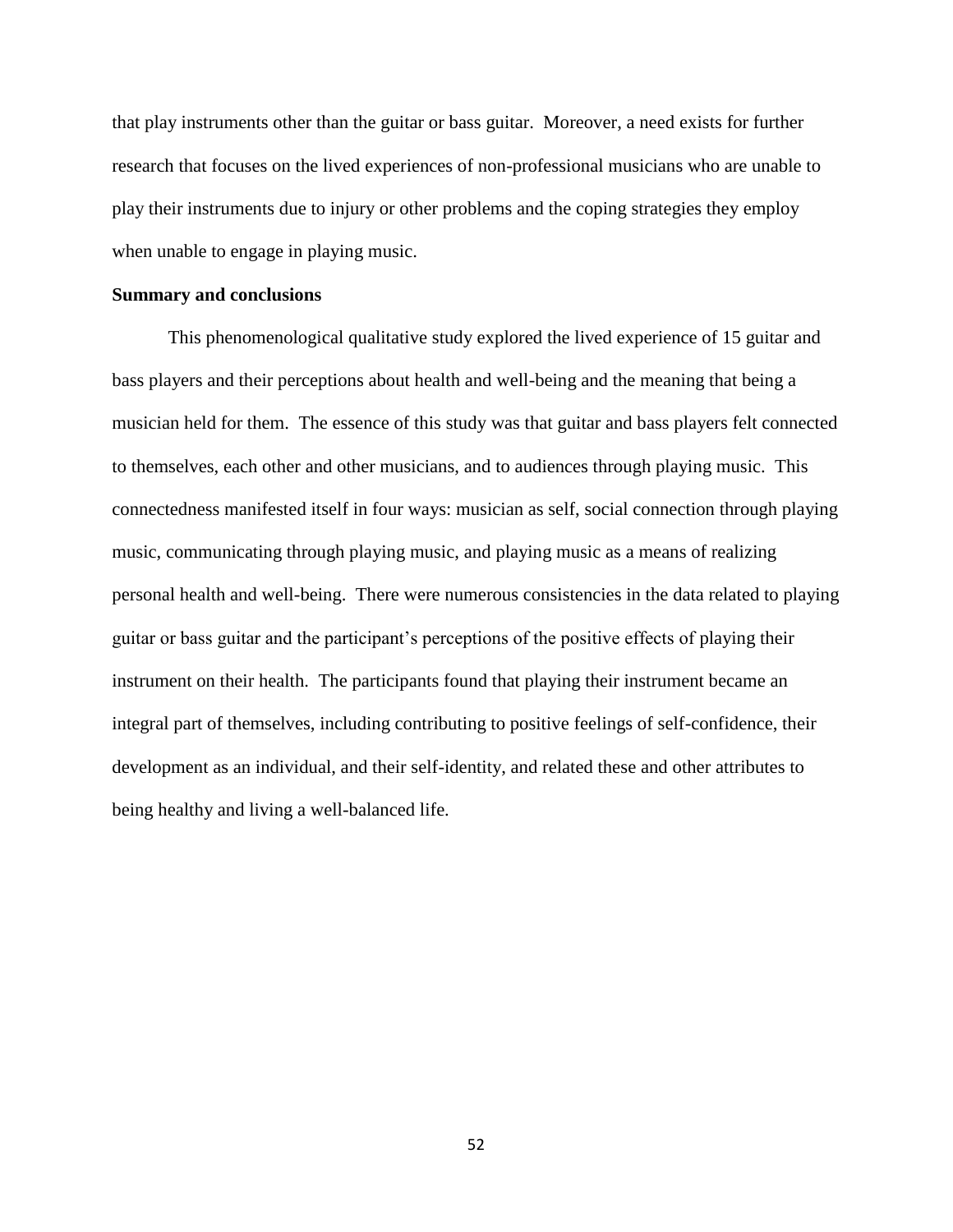### REFERENCES

- Crouch, M., & McKenzie, H. (2006). The logic of small samples in interview-based qualitative research. *Social Science Information, 45*(4), 483-499. doi:10.1177/0539018406069584
- Fischer, C. T. (2009). Bracketing in qualitative research: Conceptual and practical matters. *Psychotherapy Research, 19*(4-5), 583-590. doi:10.1080/10503300902798375
- Fjellman-Wiklund, A., & Chesky, K. (2006). Musculoskeletal and general health problems of acoustic guitar, electric guitar, electric bass, and banjo players. *Medical Problems of Performing Artists, 21*(4), 169-176. Retrieved from [www.scopus.com](http://www.scopus.com/)
- Geeves, A., McIlwain, D., & Sutton, J. (2016). Seeing yellow: 'connection' and routine in professional musicians' experience of music performance. *Psychology of Music, 44*(2), 183-201. doi:10.1177/0305735614560841
- Heinonen, M. (2015). Levels of reduction in van Manen's phenomenological hermeneutic method: an empirical example. *Nurse Researcher, 22*(5), 20. doi:http://dx.doi.org/10.7748/nr.22.5/20.e1327
- Hummelvoll, J., & Antonio Barbosa, D. (1998). The use of the qualitative research interview to uncover the essence of community psychiatric nursing. *Journal of Holistic Nursing, 16*(4), 453-478. Retrieved from:

<http://search.proquest.com.jproxy.lib.ecu.edu/docview/196422475?accountid=10639>

Husserl, E. (1970). *Logical Investigations* (J.N. Findlay, Trans.). New York: Humanities Press

Marshall, B., Cardon, P., Poddar, A., & Fontenot, R. (2013). Does sample size matter in qualitative research?: A review of qualitative interviews in is research. *The Journal of Computer Information Systems, 54*(1), 11-22. Retrieved from: <http://search.proquest.com.jproxy.lib.ecu.edu/docview/1471047612?accountid=10639>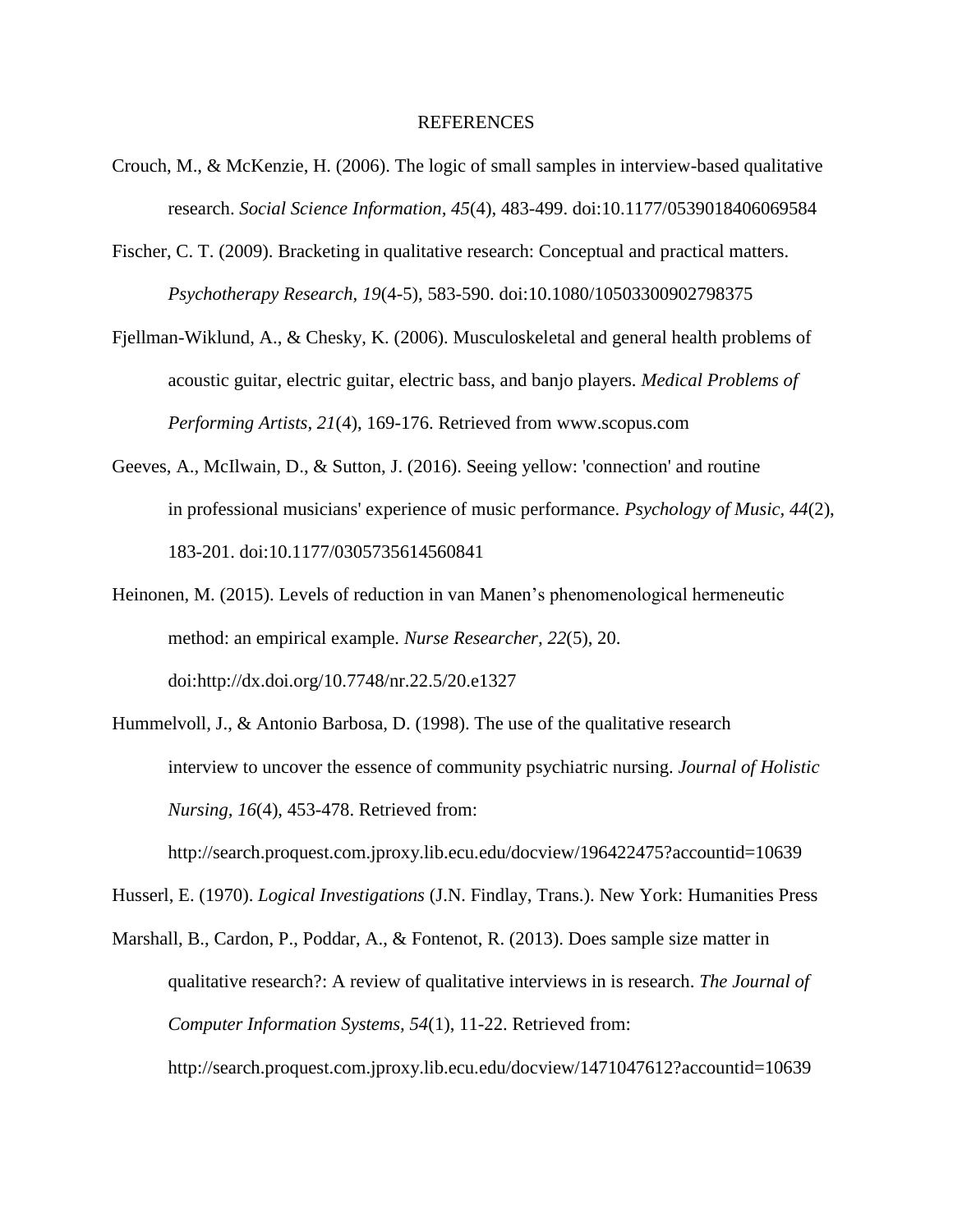Mason, M. (2010). Sample size and saturation in PhD studies using qualitative interviews. *Forum : Qualitative Social Research, 11*(3) Retrieved from:

<http://search.proquest.com.jproxy.lib.ecu.edu/docview/869912466?accountid=10639>

Manchester, R. (2009). Looking at musicians' health through the "ages". *Medical Problems of Performing Artists, 24*(2), 55. Retrieved on June 17, 2016 from: [http://go.galegroup.com.jproxy.lib.ecu.edu/ps/i.do?id=GALE%7CA211707076&sid=sum](http://go.galegroup.com.jproxy.lib.ecu.edu/ps/i.do?id=GALE%7CA211707076&sid=sum%09mon&v=2.1&u=gree96177&it=r&p=HRCA&sw=w&asid=2a5a5413f6a6d17a7cadfb0cb%094b9cf31) [mon&v=2.1&u=gree96177&it=r&p=HRCA&sw=w&asid=2a5a5413f6a6d17a7cadfb0cb](http://go.galegroup.com.jproxy.lib.ecu.edu/ps/i.do?id=GALE%7CA211707076&sid=sum%09mon&v=2.1&u=gree96177&it=r&p=HRCA&sw=w&asid=2a5a5413f6a6d17a7cadfb0cb%094b9cf31) [4b9cf31](http://go.galegroup.com.jproxy.lib.ecu.edu/ps/i.do?id=GALE%7CA211707076&sid=sum%09mon&v=2.1&u=gree96177&it=r&p=HRCA&sw=w&asid=2a5a5413f6a6d17a7cadfb0cb%094b9cf31)

- Kenny, D., Driscoll, T., & Ackermann, B. (2014). Psychological well-being in professional orchestral musicians in Australia: A descriptive population study. *Psychology of Music, 42*(2), 210-232. Retrieved on June 17, 2016 from: <http://pom.sagepub.com.jproxy.lib.ecu.edu/content/42/2/210>
- Kok, L., Vliet Vlieland, T., Fiocco, M., Kaptein, A., & Nelissen, R. (2013). Musicians' illness perceptions of musculoskeletal complaints. *Clinical Rheumatology, 32*(4), 487-92. doi:http://dx.doi.org.jproxy.lib.ecu.edu/10.1007/s10067-013-2199-1
- Krause, A., North, A., & Hewitt, L. (2015). Music-listening in everyday life: Devices and choice. *Psychology of Music, 43*(2), 155-170. Retrieved on June 18, 2016 from: <http://pom.sagepub.com/content/early/2013/08/13/0305735613496860>
- Lee, A., Eich, C., Ioannou, C., & Altenmüller, E. (2015). Life satisfaction of musicians with focal dystonia. *Occupational Medicine, 65*(5), 380-385. doi:10.1093/occmed/kqv038
- Lee, H., Park, H., Yoon, J., Kim, J., Chun, J., Aminata, I., & Jeon, I. (2013). Musicians' medicine: Musculoskeletal problems in string players. *Clinics in Orthopedic Surgery, 5*(3), 155-160. doi:10.4055/cios.2013.5.3.155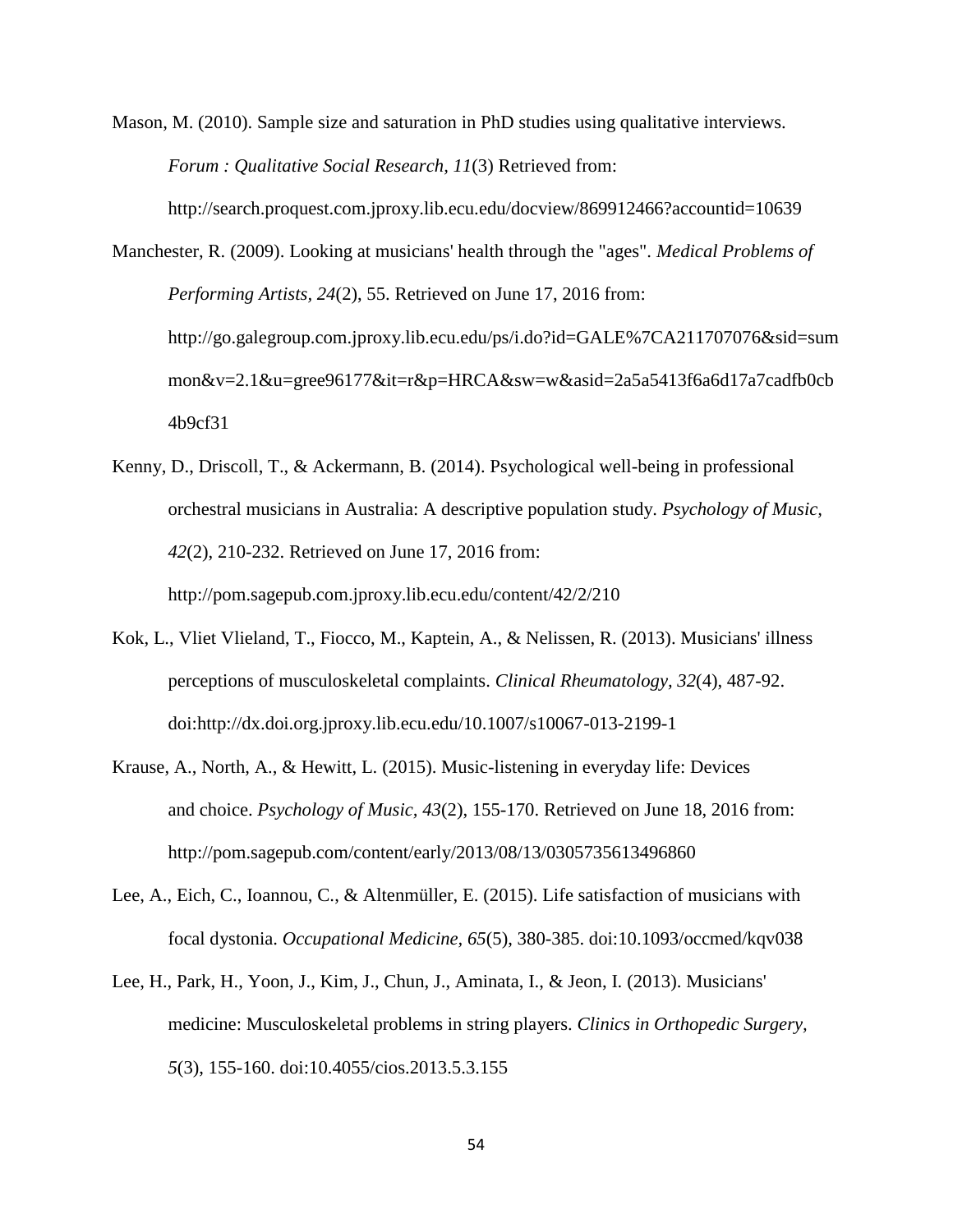- Liu, S., & Hayden, G. (2002). Maladies in musicians. *Southern Medical Journal, 95*(7), 727- 734. Retrieved from [www.scopus.com](http://www.scopus.com/)
- McCready, S., & Reid, D. (2007). The experience of occupational disruption among student musicians. *Medical Problems of Performing Artists, 22*(4), 140-146. Retrieved from <http://search.proquest.com.jproxy.lib.ecu.edu/docview/1402762?accountid=10639>

McLellan, L., McLachlan, E., Perkins, L., & Dornan, T. (2013). Music and health. phenomenological investigation of a medical humanity. *Advances in Health Sciences Education, 18*(2), 167-179. Retrieved from

<http://search.proquest.com.jproxy.lib.ecu.edu/docview/1347459702?accountid=10639>

- Patton, M. (2015). *Qualitative research and evaluation methods* (4th ed.). Thousand Oaks, Calif: Sage Publications.
- Pierce, D. (2012). Rising to a new paradigm: Infusing health and wellness into the music curriculum. *Philosophy of Music Education Review, 20*(2), 154-176. doi:10.2979/philmusieducrevi.20.2.154
- Pollock, C., & Biles, J. (2016). Discovering the lived experience of students learning in immersive simulation. *Clinical Simulation in Nursing, 12*(8), 313-319. doi:10.1016/j.ecns.2016.03.002
- Raeburn, S., Hipple, J., Delaney, W., & Chesky, K. (2003). Surveying popular musicians' health status using convenience samples. *Medical Problems of Performing Artists, 18*(3), 113-119. Retrieved on June 17, 2016 from: <http://go.galegroup.com.jproxy.lib.ecu.edu/ps/i.do?id=GALE%7CA173187332&sid=sum> mon&v=2.1&u=gree96177&it=r&p=HRCA&sw=w&asid=3971e514f29342d704e94892 6a1a0399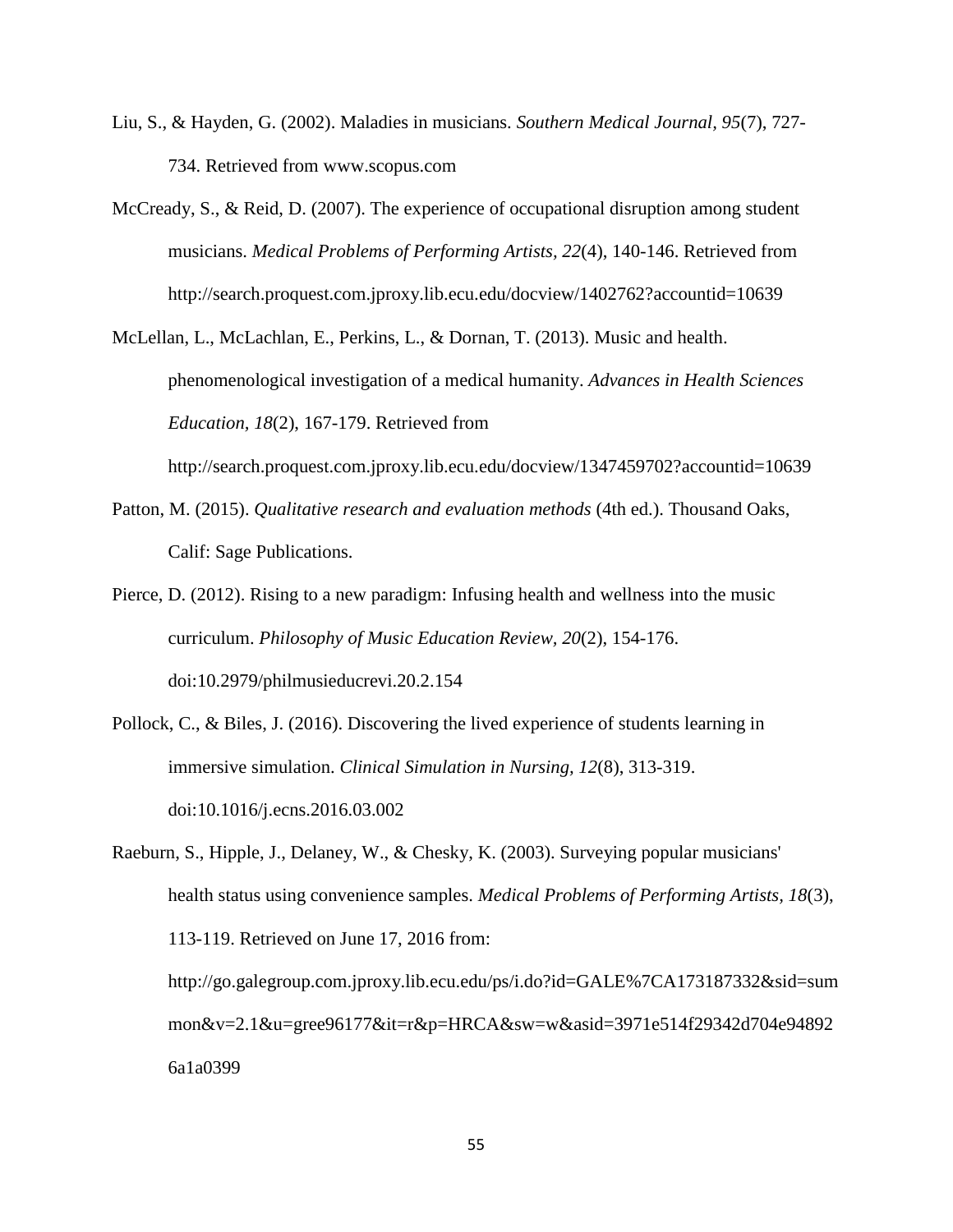- Rigg, J., Marrinan, R., & Thomas, M. (2003). Playing-related injury in guitarists playing popular music. *Medical Problems of Performing Artists, 18*(4), 150-152. Retrieved from [www.scopus.com](http://www.scopus.com/)
- Rohwer, D. (2008). Health and wellness issues for adult band musicians. *Medical Problems of Performing Artists, 23*(2), 54-58. Retrieved from [www.scopus.com](http://www.scopus.com/)
- Schoeb, V., & Zosso, A. (2012). "You cannot perform music without taking care of your body": A qualitative study on musicians' representation of body and health. *Medical Problems of Performing Artists, 27*(3), 129-36. Retrieved from:

http://search.proquest.com.jproxy.lib.ecu.edu/docview/1266766475?accountid=10639

- Simoens, V., & Tervaniemi, M. (2013). Musician–instrument relationship as a candidate index for professional well-being in musicians. *Psychology of Aesthetics, Creativity, and the Arts, 7*(2), 171-180. Retreived on June 17, 2016 from: <http://psycnet.apa.org/psycinfo/2012-32428-001/>
- Stanhope, J. (2016). Physical performance and musculoskeletal disorders: Are musicians and sportspeople on a level playing field? *Performance Enhancement & Health, 4*(1-2), 18-26. doi:10.1016/j.peh.2015.11.004
- Teague, A., & Smith, G. (2015). Portfolio careers and work-life balance among musicians: An initial study into implications for higher music education. *British Journal of Music Education, 32*(2), 177-193. Retrieved on July 18, 2016 from: [http://journals.cambridge.org/action/displayAbstract?fromPage=online&aid=9870505&fi](http://journals.cambridge.org/action/displayAbstract?fromPage=online&aid=9870505&fileId=S0265051715000121) [leId=S0265051715000121](http://journals.cambridge.org/action/displayAbstract?fromPage=online&aid=9870505&fileId=S0265051715000121)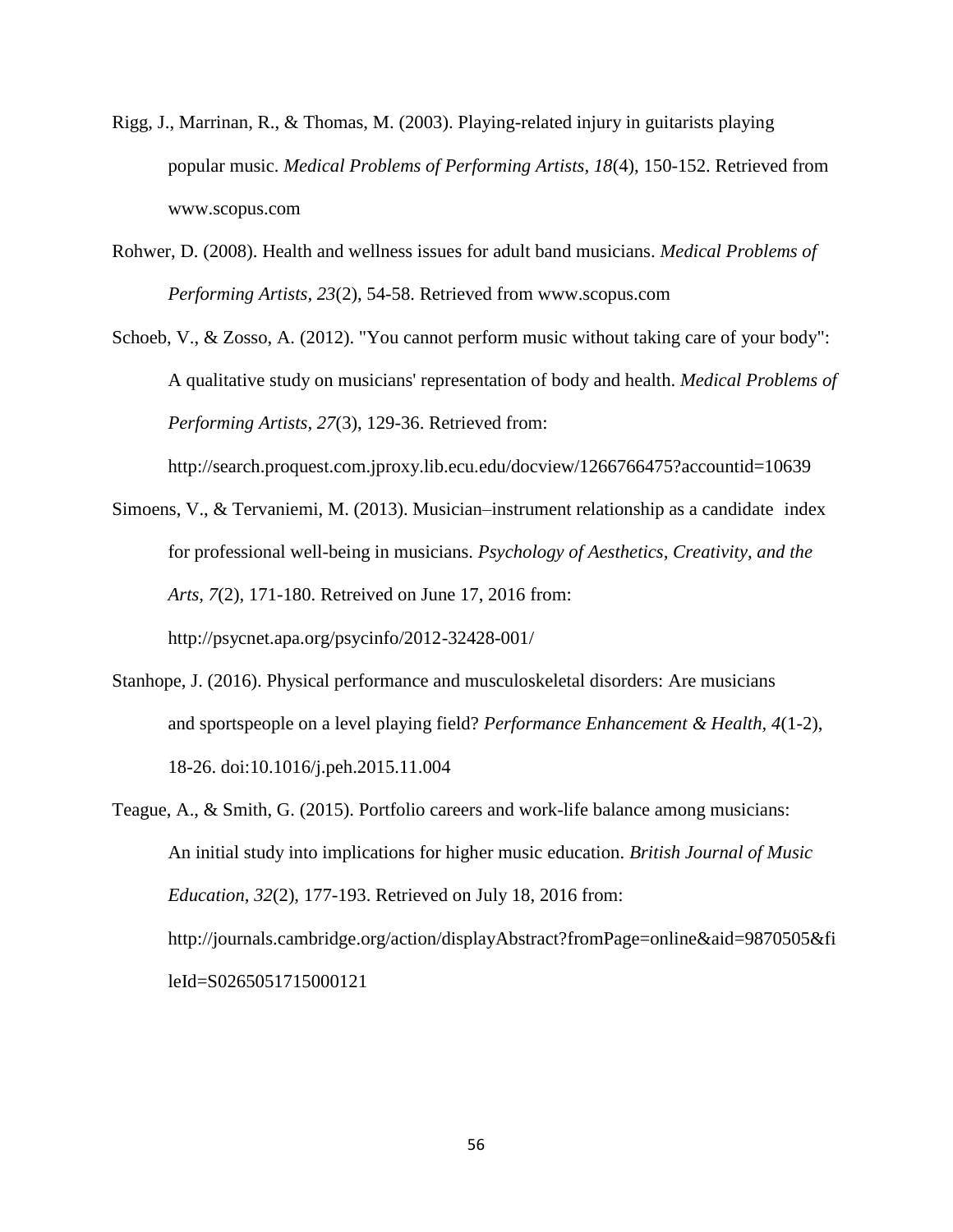- Theofilou, P. (2015). Lifelong engagement with music: Benefits for mental health and wellbeing. *Health Psychology Research, 3*(3) Retrieved on June 18, 2016 from: http://www.ncbi.nlm.nih.gov/pmc/articles/PMC4768527/
- Van Manen, M. (1990). *Researching lived experience: Human science for an action sensitive pedagogy*. Albany: State University of New York Press.
- Van Manen, M. (1997). From meaning to method. *Qualitative Health Research, 7*(3), 345-369. doi:10.1177/104973239700700303
- Wojnar, D., & Swanson, K. (2007). Phenomenology: An exploration. *Journal of Holistic Nursing, 25*(3), 172-180. doi:10.1177/0898010106295172
- World Health Organization, "Preamble to the constitution of the World health organization as adopted by the international health conference, New York, 19–22 June, 1946," 1948, http://www.who.int/suggestions/faq/en/index.html (accessed 7 May 2011).
- Voltmer, E., Zander, M., Fischer, J., Kudielka, B., Richter, B., & Spahn, C. (2012). Physical and mental health of different types of orchestra musicians compared to other professions. *Medical Problems of Performing Artists, 27*(1), 9-14. Retrieved on June 17, 2016 from:

<http://search.proquest.com.jproxy.lib.ecu.edu/docview/1011382491?accountid=10639>

Woldendorp, K., Boonstra, A., Tijsma, A., Arendzen, J., & Reneman, M. (2016). No association between posture and musculoskeletal complaints in a professional bassist sample. *European Journal of Pain, 20*(3), 399-407. doi:10.1002/ejp.740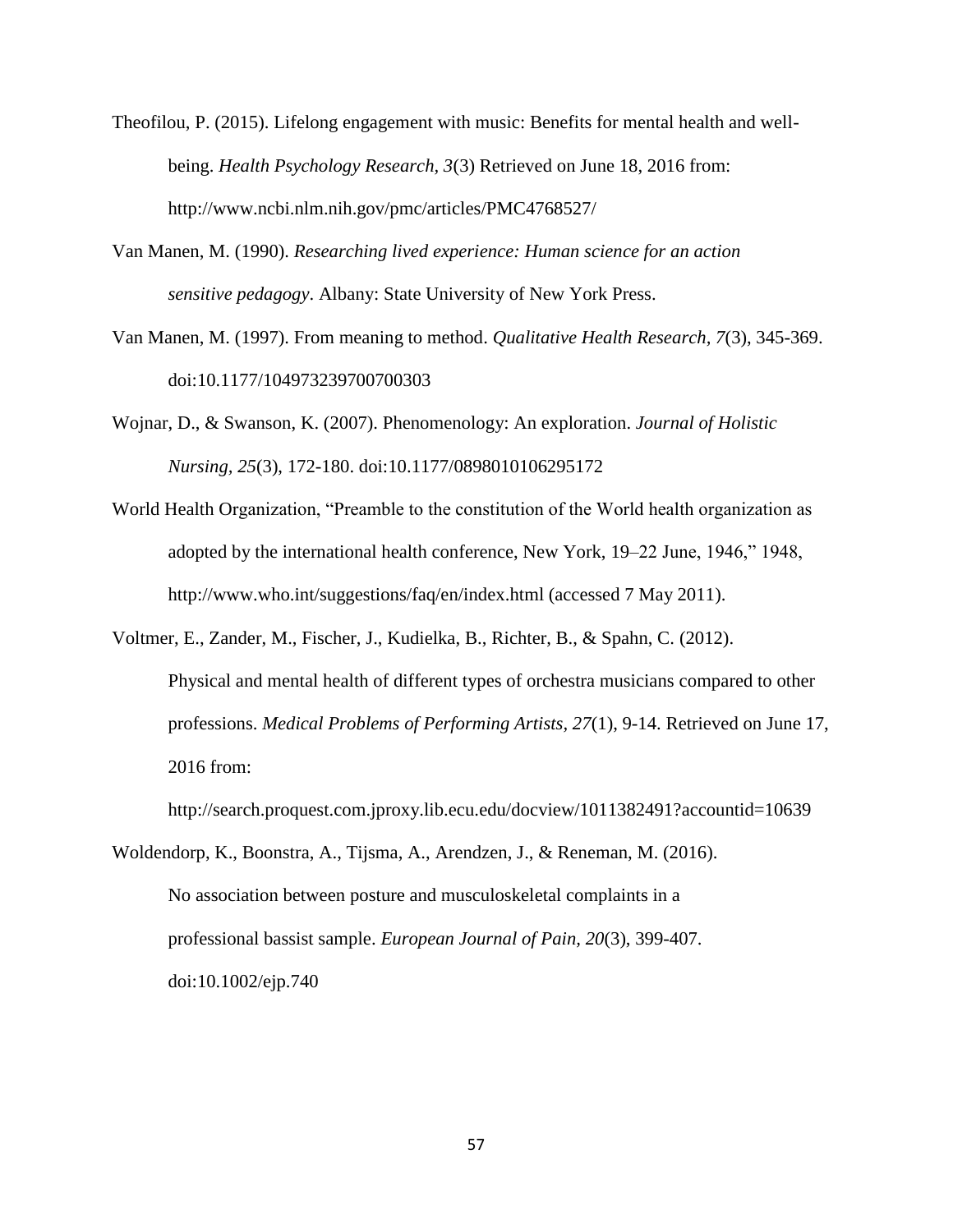Zander, M., Voltmer, E., & Spahn, Claudia, MD. (2010). Health promotion and prevention in higher music education: Results of a longitudinal study. *Medical Problems of Performing Artists, 25*(2), 54-65. Retrieved from

<http://search.proquest.com.jproxy.lib.ecu.edu/docview/762424698?accountid=10639>

Zosso, A., & Schoeb, V. (2012). Musicians' social representations of health and illness: A qualitative case study about focal dystonia. *Work, 41*(1), 53. Retrieved from http://search.proquest.com.jproxy.lib.ecu.edu/docview/919677169?accountid=10639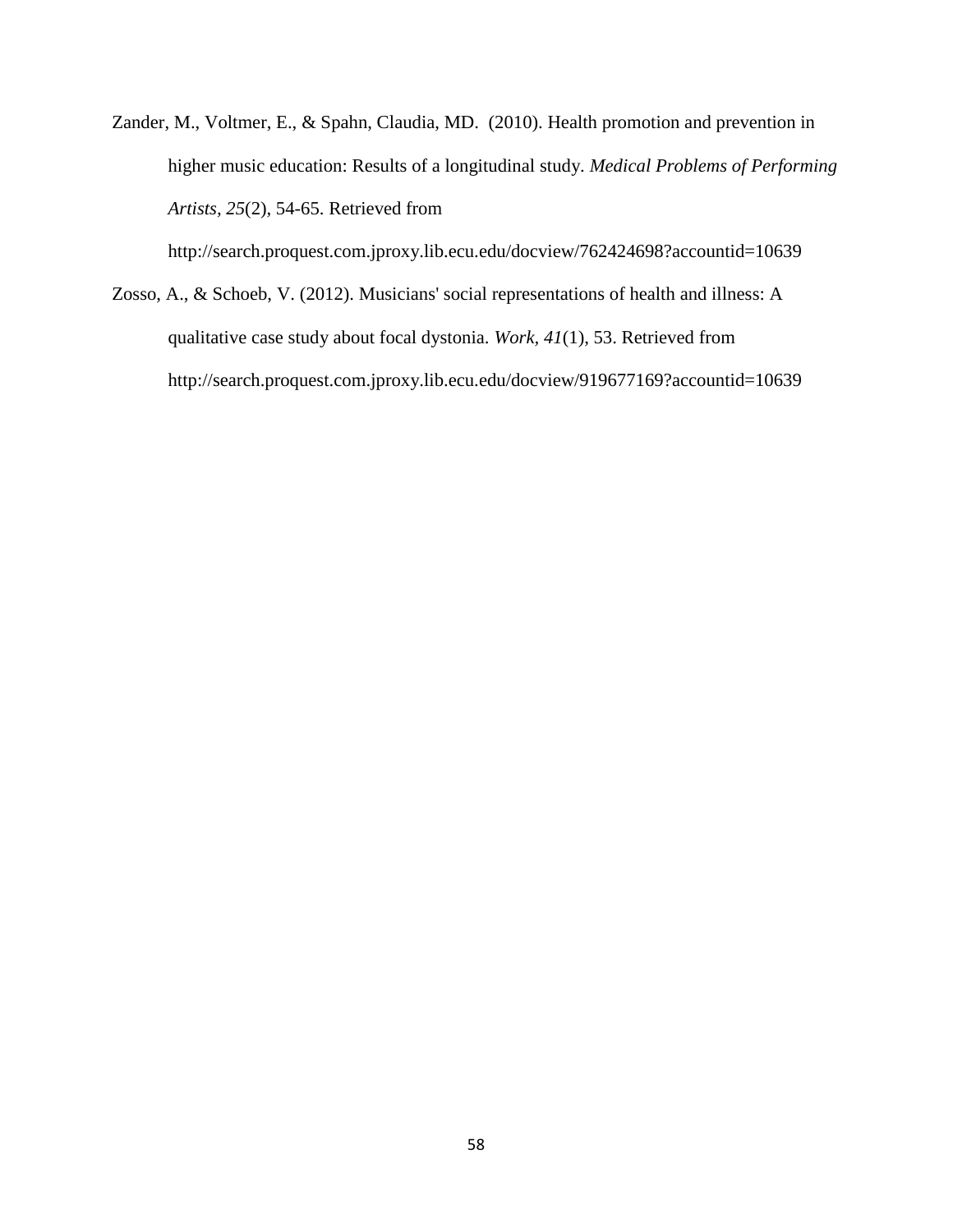# APPENDIX A: UMCIRB STUDY APPROVAL 12/7/2016

**EAST CAROLINA UNIVERSITY University & Medical Center Institutional Review Board Office** 4N-70 Brody Medical Sciences Building· Mail Stop 682 600 Moye Boulevard · Greenville, NC 27834 Office **252-744-2914** · Fax **252-744-2284** · **[www.ecu.edu/irb](http://www.ecu.edu/irb)**

Notification of Initial Approval: Expedited

From: Social/Behavioral IRB

To: [Rodney Hipwell](https://epirate.ecu.edu/App/Personalization/MyProfile?Person=com.webridge.account.Person%5bOID%5bDC61F04BBC25394E8311D7B3591936AC%5d%5d)

CC: [Sharon Knight](https://epirate.ecu.edu/App/Personalization/MyProfile?Person=com.webridge.account.Person%5bOID%5b84E997D500C92244A37C611470C78033%5d%5d)

Date: 12/7/2016

Re: **UMCIRB** 16-002214

Guitar and Bass Guitar Player's Perceptions about Health and Well-Being

I am pleased to inform you that your Expedited Application was approved. Approval of the study and any consent form(s) is for the period of 12/7/2016 to 12/6/2017. The research study is eligible for review under expedited category #6, 7. The Chairperson (or designee) deemed this study no more than minimal risk.

Changes to this approved research may not be initiated without UMCIRB review except when necessary to eliminate an apparent immediate hazard to the participant. All unanticipated problems involving risks to participants and others must be promptly reported to the UMCIRB. The investigator must submit a continuing review/closure application to the UMCIRB prior to the date of study expiration. The Investigator must adhere to all reporting requirements for this study.

Approved consent documents with the IRB approval date stamped on the document should be used to consent participants (consent documents with the IRB approval date stamp are found under the Documents tab in the study workspace).

The approval includes the following items:

Name Description Hipwell\_IRB\_Consent\_Form\_ECU.doc Consent Forms Hipwell\_Thesis\_Proposal\_IRB.docx Study Protocol or Grant Application IRB Flyer\_Invite.docx Recruitment Documents/Scripts

Hipwell\_IRB\_Interview\_Guide\_2.docx Interview/Focus Group Scripts/Questions

The Chairperson (or designee) does not have a potential for conflict of interest on this study.

IRB00000705 East Carolina U IRB #1 (Biomedical) IORG0000418 IRB00003781 East Carolina U IRB #2 (Behavioral/SS) IORG0000418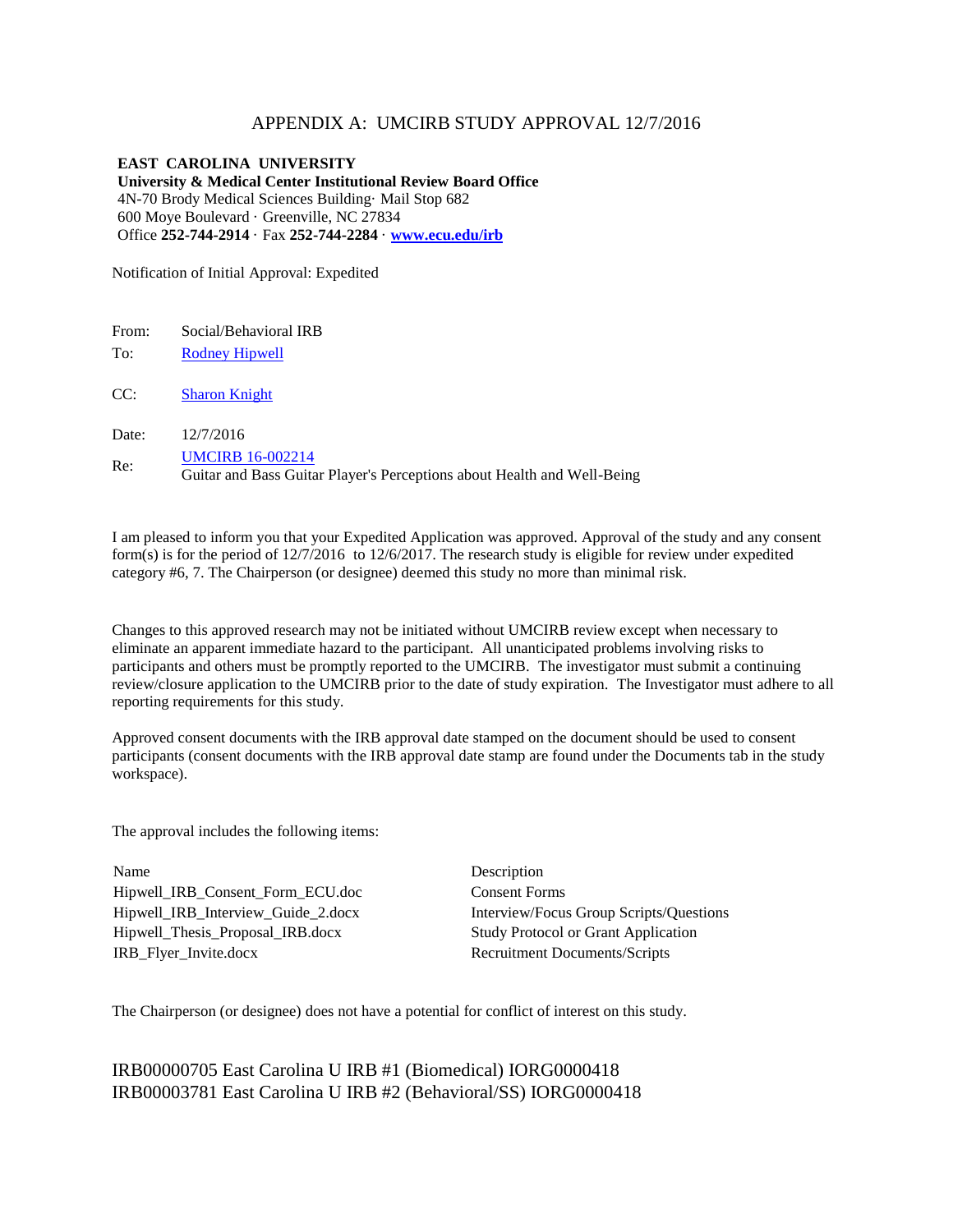# APPENDIX B: RESEARCHER'S RESEARCH LOG EXCERPTS 8/24/2016

| Date       | Topic                                 | Thoughts/Reflections     | Action                | Follow-Up        |
|------------|---------------------------------------|--------------------------|-----------------------|------------------|
| 8/24/2016  | Dr. Knight                            | -Can I combine a         | Update systematic     | Start rough      |
|            | phone call to                         | phenomenological         | review; send to Dr. K | outline of       |
|            | discuss                               | study with an auto-      | for review/feedback.  | methods          |
|            | progress and                          | ethnographic study?      |                       | (charet 1):      |
|            | Fall semester                         | -How do I not let my     |                       | revisit research |
|            | planning.                             | own experiences as a     |                       | question, think  |
|            | -Goal of                              | musician creep into      |                       | about interview  |
|            | semester is to                        | how I interpret and      |                       | questions, how   |
|            | 1) present and                        | present the data?        |                       | many people      |
|            | defend                                | -Allowing reflexivity    |                       | will I           |
|            | proposal, 2)                          | to happen without it     |                       | interview?       |
|            | Submit IRB.                           | biasing the results or   |                       | -Triangulate     |
|            | -Relate data                          | presentation of the      |                       | data.            |
|            | findings to                           | data collected.          |                       | -Think about     |
|            | literature:                           | -Being totally           |                       | where I could    |
|            | different?                            | immersed in what the     |                       | present this     |
|            | Similar?                              | interviewee is saying    |                       | information?     |
|            | -Dr. K food                           | and disconnecting        |                       | Health           |
|            | for thought:                          | from self, using active  |                       | conference?      |
|            | "Is there a                           | listening to actually    |                       | <b>MSPH</b>      |
|            | piece of music                        | hear what the            |                       | students?        |
|            | that captures                         | interviewee is saying.   |                       | Music classes    |
|            | for you, who                          | -These                   |                       | at CU?           |
|            | you are as a                          | interviews/conversatio   |                       | -"Include        |
|            | musician?"                            | ns should allow for      |                       | music to help    |
|            | What a great                          | space (active listening) |                       | facilitate the   |
|            | question!                             | between the notes        |                       | presentation".   |
|            |                                       | (question and answer).   |                       | Provide          |
|            |                                       |                          |                       | soundtrack for   |
|            |                                       |                          |                       | presentation or  |
|            |                                       |                          |                       | use music at     |
|            |                                       |                          |                       | various points.  |
| 12/15/2016 | $\overline{3}^{\text{rd}}$ Interview: | This subject had a       | Transcribe interview. | 12/16            |
|            | bass and                              | much deeper history      |                       | Interview        |
|            | guitar player                         | with playing and had     |                       | transcribed.     |
|            |                                       | experience playing       |                       |                  |
|            |                                       | bass in a band setting.  |                       |                  |
|            |                                       | This subject did an      |                       |                  |
|            |                                       | excellent job of         |                       |                  |
|            |                                       | explaining how his       |                       |                  |
|            |                                       | experience as a          |                       |                  |
|            |                                       | musician, and            |                       |                  |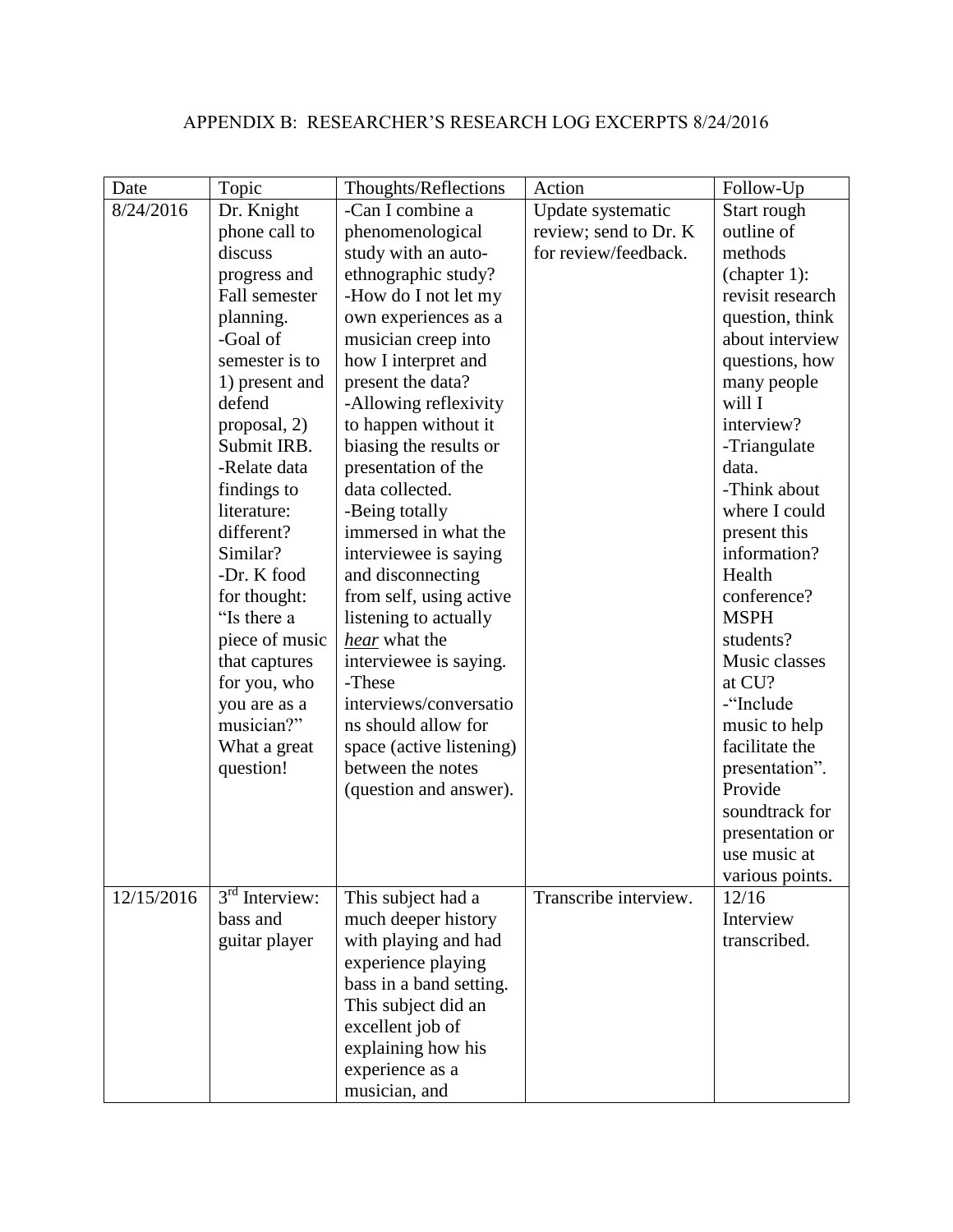|           |           | learning/playing the                          |                         |                 |
|-----------|-----------|-----------------------------------------------|-------------------------|-----------------|
|           |           |                                               |                         |                 |
|           |           | guitar and bass,                              |                         |                 |
|           |           | parallels, and                                |                         |                 |
|           |           | influences how he                             |                         |                 |
|           |           | carries himself and                           |                         |                 |
|           |           | processes information                         |                         |                 |
|           |           | and relationships                             |                         |                 |
|           |           | within the settings of                        |                         |                 |
|           |           | his career. It was                            |                         |                 |
|           |           | interesting to see how                        |                         |                 |
|           |           | playing in a band, and                        |                         |                 |
|           |           | live in front of an                           |                         |                 |
|           |           | audience is so similar                        |                         |                 |
|           |           | to working in teams,                          |                         |                 |
|           |           | and heading meetings                          |                         |                 |
|           |           | and presentations.                            |                         |                 |
|           |           | The subject and I work                        |                         |                 |
|           |           | for the same                                  |                         |                 |
|           |           | "company", in the                             |                         |                 |
|           |           | same department and I                         |                         |                 |
|           |           | found the perspective                         |                         |                 |
|           |           | the subject shared                            |                         |                 |
|           |           | mirrored my own                               |                         |                 |
|           |           | within the workplace.                         |                         |                 |
|           |           |                                               |                         |                 |
|           |           | I am especially excited<br>to see what themes |                         |                 |
|           |           |                                               |                         |                 |
|           |           | emerge from the                               |                         |                 |
|           |           | forthcoming                                   |                         |                 |
|           |           | interviews and how                            |                         |                 |
|           |           | they align with the                           |                         |                 |
|           |           | insight gained through                        |                         |                 |
|           |           | this interview.                               |                         |                 |
| 1/21/2017 | Code Book | Started work on the                           | Sent Dr. K. the initial | Continue to     |
|           |           | initial code book and                         | version of my code      | develop code    |
|           |           | coding transcripts                            | book for review, hope   | book through    |
|           |           | today. I felt a tad                           | to hear back from her   | re-reading      |
|           |           | awkward at first but I                        | soon.                   | transcriptions. |
|           |           | think I got the hang of                       |                         |                 |
|           |           | it and was able to get                        |                         |                 |
|           |           | through 3                                     |                         |                 |
|           |           | transcriptions. This is                       |                         |                 |
|           |           | not a quick process but                       |                         |                 |
|           |           | I am still a month                            |                         |                 |
|           |           | ahead of schedule.                            |                         |                 |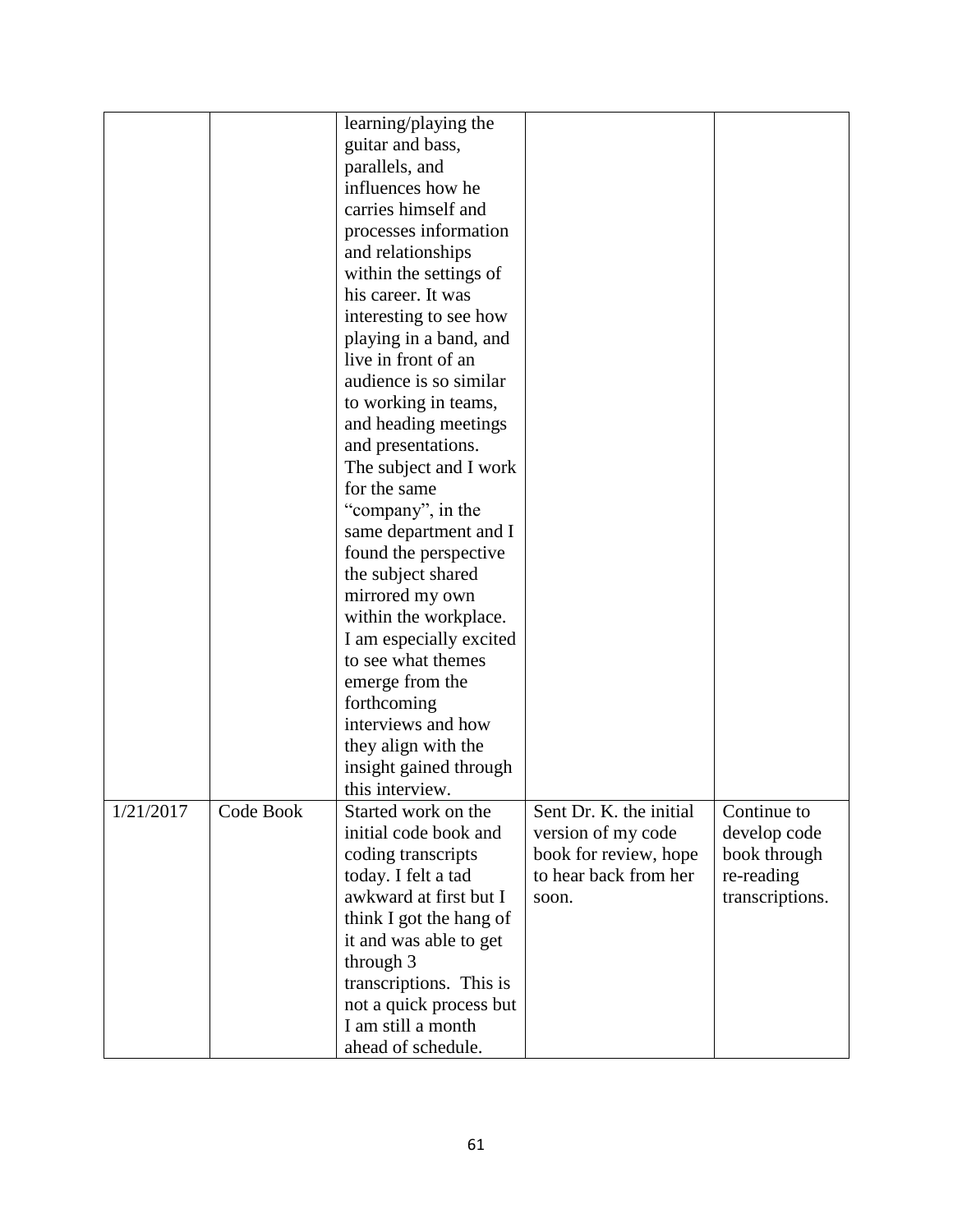| <b>Date</b> | Code        | <b>Code Description</b> | <b>Inclusions</b>         | <b>Exclusions</b>  |
|-------------|-------------|-------------------------|---------------------------|--------------------|
| 1/28/2017   | <b>AFFI</b> | Affirmation             | Affirmation built as      | Not affirmation    |
|             |             |                         | a result of playing       | gained through     |
|             |             |                         | guitar or bass.           | other activities.  |
| 1/21/2017   | <b>BAND</b> | A band or artist.       | Any professional          | People known to    |
|             |             |                         | band or artist that       | the participant    |
|             |             |                         | the participant           | that were          |
|             |             |                         | references as part of     | influences. (see   |
|             |             |                         | their musical story.      | INFL)              |
| 1/21/2017   | <b>BRN</b>  | Brain.                  | <b>Mental stimulation</b> | Not overall health |
|             |             |                         | health benefits from      | benefits. (see     |
|             |             |                         | playing an                | THWB)              |
|             |             |                         | instrument or             |                    |
|             |             |                         | listening to music.       |                    |
| 1/21/2017   | <b>BTE</b>  | Blow to ego.            | A single negative         | Multiple events    |
|             |             |                         | event that happened       | that occurred that |
|             |             |                         | during the                | effected           |
|             |             |                         | participants playing      | participant        |
|             |             |                         | experience that           | confidence.        |
|             |             |                         | threatened their          |                    |
|             |             |                         | confidence.               |                    |
| 1/24/2017   | <b>CHAL</b> | Challenge.              | The challenge of          | Not the            |
|             |             |                         | playing the guitar        | challenges of      |
|             |             |                         | or bass.                  | playing with       |
|             |             |                         |                           | others, forming a  |
|             |             |                         |                           | band etc.          |
| 1/21/2017   | <b>COM</b>  | Communicate.            | Participant               | <b>Not</b>         |
|             |             |                         | references being          | communication      |
|             |             |                         | able to                   | with other         |
|             |             |                         | communicate               | musicians. Not a   |
|             |             |                         | feelings or               | musical            |
|             |             |                         | emotions through          | connection with    |
|             |             |                         | playing they can't        | other people or    |
|             |             |                         | communicate               | musicians.         |
|             |             |                         | through other ways.       |                    |
| 2/25/2017   | <b>COMP</b> | Competency              | Participant               | Not playing a      |
|             |             |                         | appreciates that          | good show or       |
|             |             |                         | they can play their       | compliments/affir  |

1/21/2017 CONF Confidence. Confidence built as Not confidence

instrument well. Indicates a level of

mation from others.

instrument mastering.

# APPENDIX C: RESEARCHER'S CODE BOOK 2/26/2017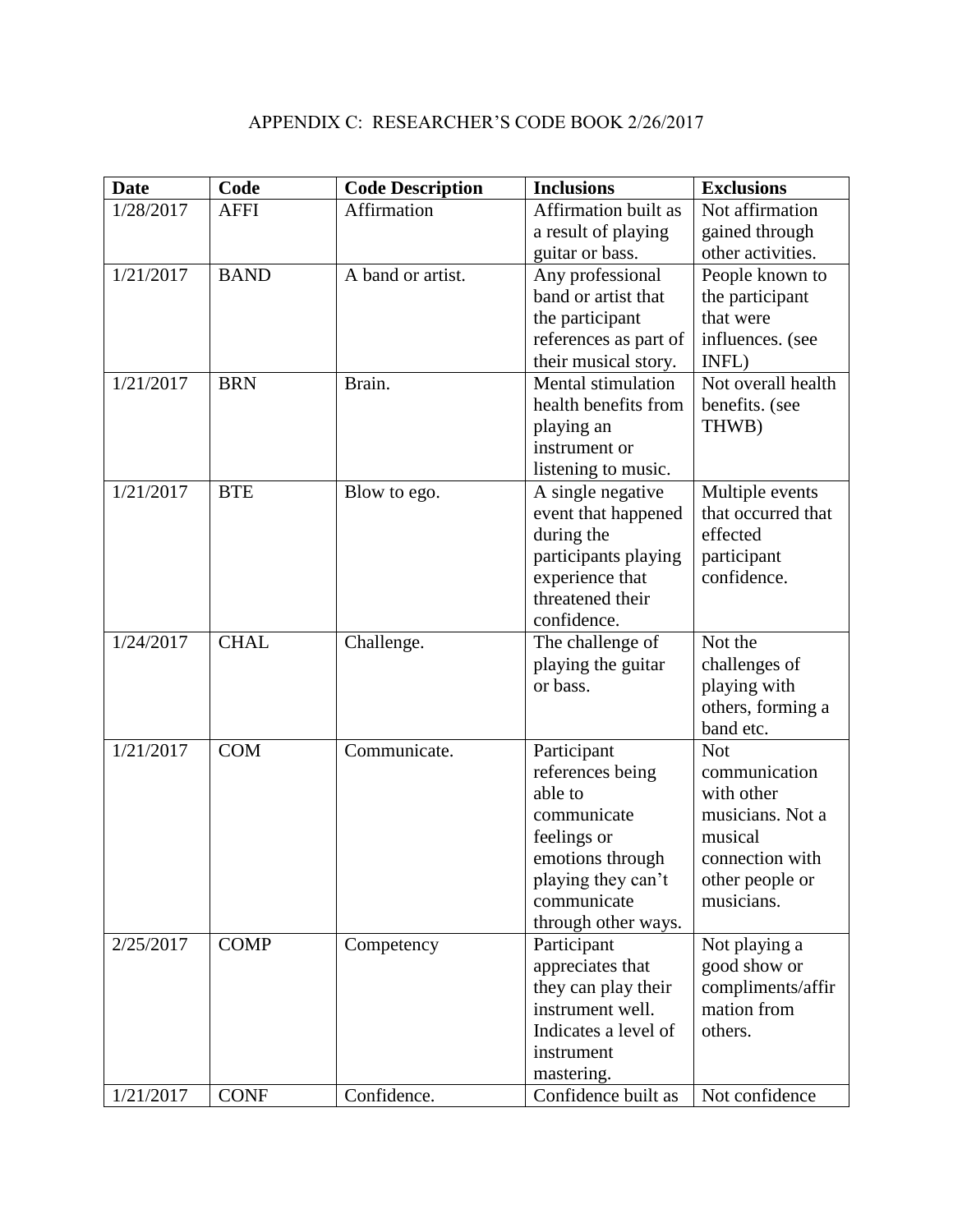|           |               |                                                                                                                    | a result of playing<br>guitar or bass.                                                                                                                                             | gained through<br>other activities.                                                                                                |
|-----------|---------------|--------------------------------------------------------------------------------------------------------------------|------------------------------------------------------------------------------------------------------------------------------------------------------------------------------------|------------------------------------------------------------------------------------------------------------------------------------|
| 1/21/2017 | <b>FAM</b>    | Family Connection to<br>Music.                                                                                     | Exposed to music<br>by family members.                                                                                                                                             | Music, not<br>playing guitar or<br>bass guitar. (See<br>INFL)                                                                      |
| 1/21/2017 | <b>FIRINS</b> | First instrument.                                                                                                  | The instrument the<br>participant' first<br>played.                                                                                                                                | Not necessarily<br>the participant's<br>first guitar or bass<br>guitar.                                                            |
| 1/24/2017 | <b>FRUS</b>   | Frustrated.                                                                                                        | A participant states<br>that they get<br>frustrated when<br>they don't get to<br>play guitar or bass<br>for a period of time.                                                      | Not when a<br>participant is<br>frustrated because<br>they cannot learn<br>a song or skill on<br>the guitar or bass.<br>(see CHAL) |
| 1/21/2017 | <b>INFL</b>   | Influenced by another<br>guitar or bass player or<br>musician that the<br>participant knew or<br>knows personally. | Individual<br>personally known<br>by the participant<br>that<br>influenced/inspired<br>them to play guitar<br>or bass.                                                             | Seeing or hearing<br>someone else<br>playing who the<br>participant didn't<br>personally know.                                     |
| 2/26/2017 | <b>LIS</b>    | Listen to music.                                                                                                   | Listening to music<br>from a musician's<br>perspective.<br>Dissecting the song<br>parts. Active<br>listening while<br>paying careful<br>attention to detail.<br>Engaged listening. | Casual listening.<br>Background<br>music. Passive<br>listening.                                                                    |
| 2/3/2017  | <b>NEG</b>    | Negative                                                                                                           | Any negative<br>impact/effect of<br>playing guitar or<br>bass guitar.                                                                                                              | Not a beneficial<br>aspect of playing<br>guitar or bass<br>guitar.                                                                 |
| 2/3/2017  | <b>POS</b>    | Positive                                                                                                           | Any positive<br>impact/effect of<br>playing guitar or<br>bass guitar.                                                                                                              | Not a detrimental<br>aspect of playing<br>guitar or bass<br>guitar.                                                                |
| 1/21/2017 | <b>REL</b>    | Release.                                                                                                           | Participant refers to<br>a stress release<br>from playing guitar<br>or bass. A                                                                                                     | Not listening to<br>music but being<br>involved in<br>playing an                                                                   |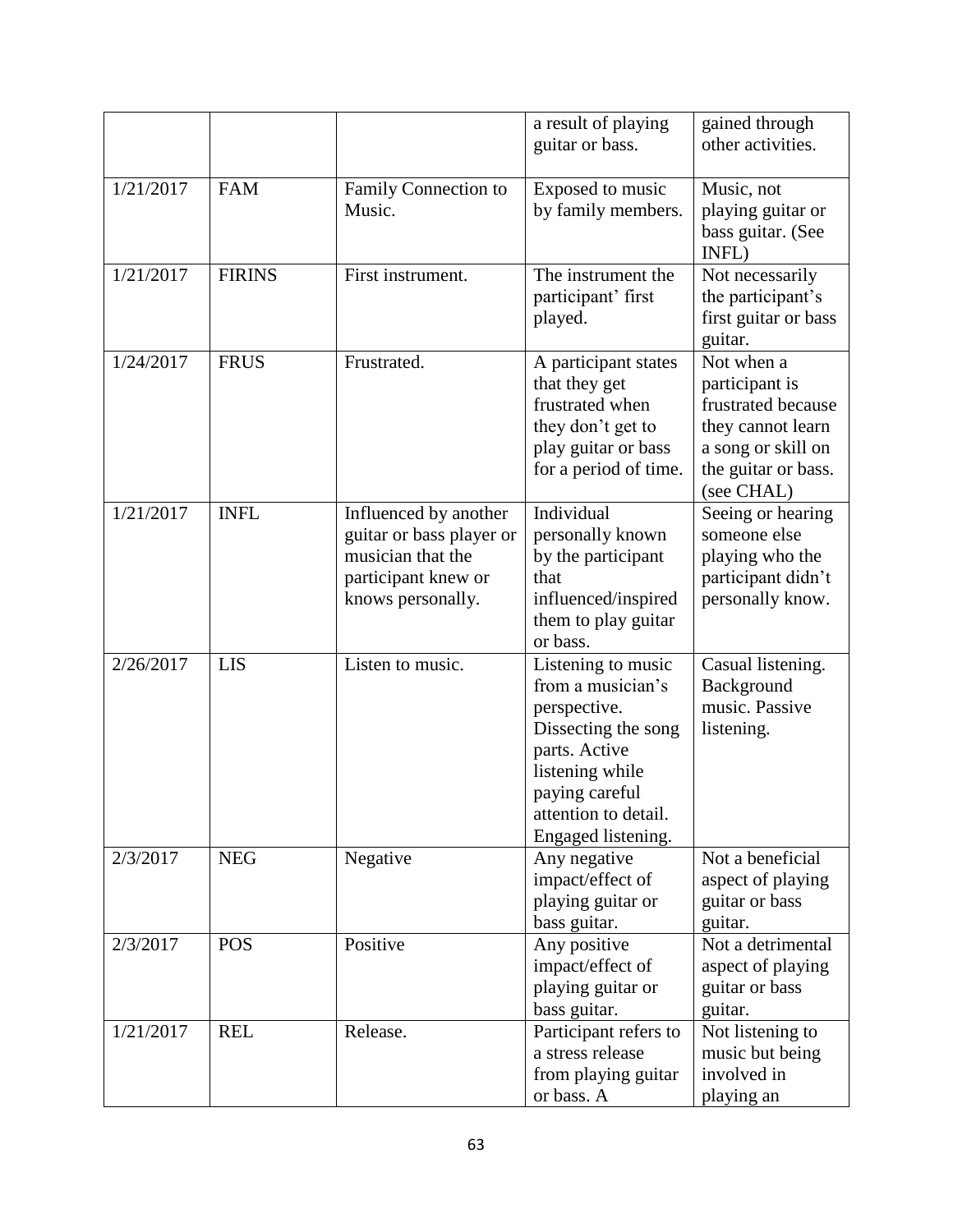|           |              |                           | decompression         | instrument.         |
|-----------|--------------|---------------------------|-----------------------|---------------------|
|           |              |                           | from the stressors    |                     |
|           |              |                           | of life through       |                     |
|           |              |                           |                       |                     |
|           |              |                           | playing.              |                     |
| 2/26/2017 | <b>SAVE</b>  | Saved                     | Participant states    | Not listening to    |
|           |              |                           | that playing guitar   | music but being     |
|           |              |                           | or bass "saved        | involved in         |
|           |              |                           | them" from an ideal   | playing an          |
|           |              |                           | life situation.       | instrument.         |
|           |              |                           | Playing guitar or     |                     |
|           |              |                           | bass provided a       |                     |
|           |              |                           | healthy coping        |                     |
|           |              |                           | mechanism.            |                     |
| 1/21/2017 | <b>SOCON</b> | <b>Social Connections</b> | Participant refers to | <b>Excludes</b>     |
|           |              |                           | a social benefit of   | references to       |
|           |              |                           | playing guitar or     | friendships         |
|           |              |                           | bass with other       | outside of being a  |
|           |              |                           | people.               | musician.           |
| 1/21/2017 | <b>SOL</b>   | Solo                      | Playing guitar or     | Not playing guitar  |
|           |              |                           | bass by oneself.      | or bass with        |
|           |              |                           |                       | anyone.             |
| 1/21/2017 | <b>THER</b>  | Therapeutic               | Participant refers to | Limited to the act  |
|           |              |                           | act of playing guitar | of actually         |
|           |              |                           | or bass as            | playing guitar or   |
|           |              |                           | therapeutic, with a   | bass.               |
|           |              |                           | positive health       |                     |
|           |              |                           | effect.               |                     |
| 1/21/2017 | <b>WHID</b>  | Who I am. Identity.       | Being a guitar or     | Someone who         |
|           |              |                           | bass player is part   | does not consider   |
|           |              |                           | of who the            | being a guitar or   |
|           |              |                           | participant is,       | bass player part of |
|           |              |                           |                       |                     |
|           |              |                           | helped form them      | who they are as a   |
|           |              |                           | into who they are.    | person. Do not      |
|           |              |                           | Formative. Identify   | identify as a       |
|           |              |                           | as a musician.        | musician.           |
| 1/21/2017 | <b>WWB</b>   | Wholeness or Well         | Participant           | Not in reference    |
|           |              | Being                     | references a sense    | to playing. (see    |
|           |              |                           | of wholeness or       | THWB)               |
|           |              |                           | well-being as a       |                     |
|           |              |                           | definition of health. |                     |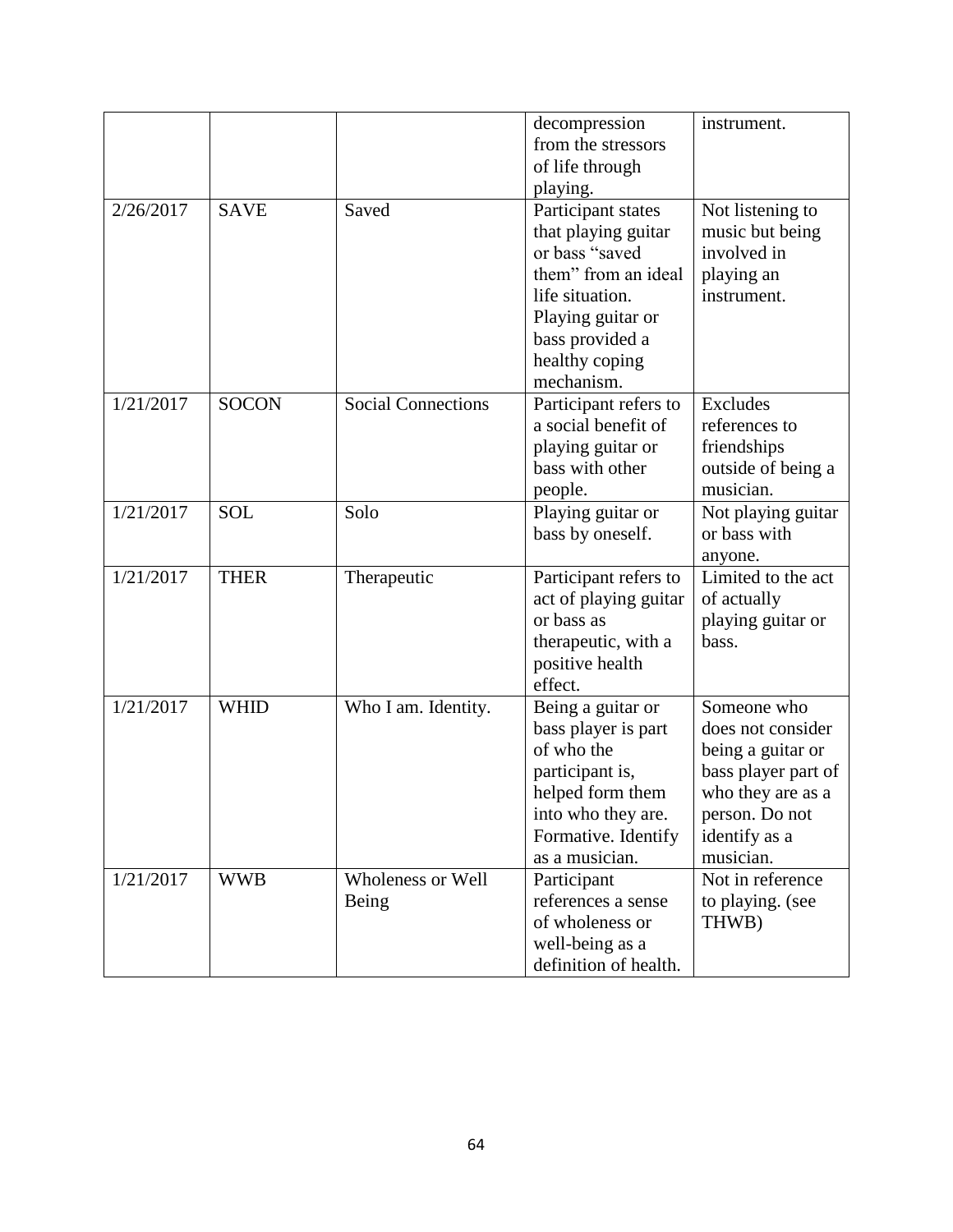## APPENDIX D: STUDY INTERVIEW GUIDE 12/8/2016

# **Interview Guide**

## **Introduction points to conduct immediately prior to the interview process:**

- o Thank you for participating in this study examining perceptions that guitar and bass guitar players have about the meaning, and health effects of music.
- o This interview will include several open-ended questions that have no right or wrong responses.
- o I am interested in learning from you and I am interested in your story and perspectives.
- o This interview will last approximately 60 minutes.
- o Your responses are confidential and they will remain anonymous—all identifying information will be changed when the interview is transcribed.
- o As researcher/interviewer, my commitment to you as a participant is respectful interaction, and active listening. The information you share will be stored on my password-protected computer. I must save all information related to the study for a period of at least three years.
- o The researcher will seek publication of this research study in professional journals and lay magazines and presentation of the study at professional conferences.

## **Participant pre-interview questions/procedures:**

- o Would you like to participate in reviewing the written findings of this study for the purpose of assessing if your experience and perspectives has been represented?
	- o If yes, how would you like to be contacted? (email, phone)
- o Is it acceptable that the researcher (I) audio-record the interview and take brief handwritten notes?
	- o If yes, turn on the recorder at that point.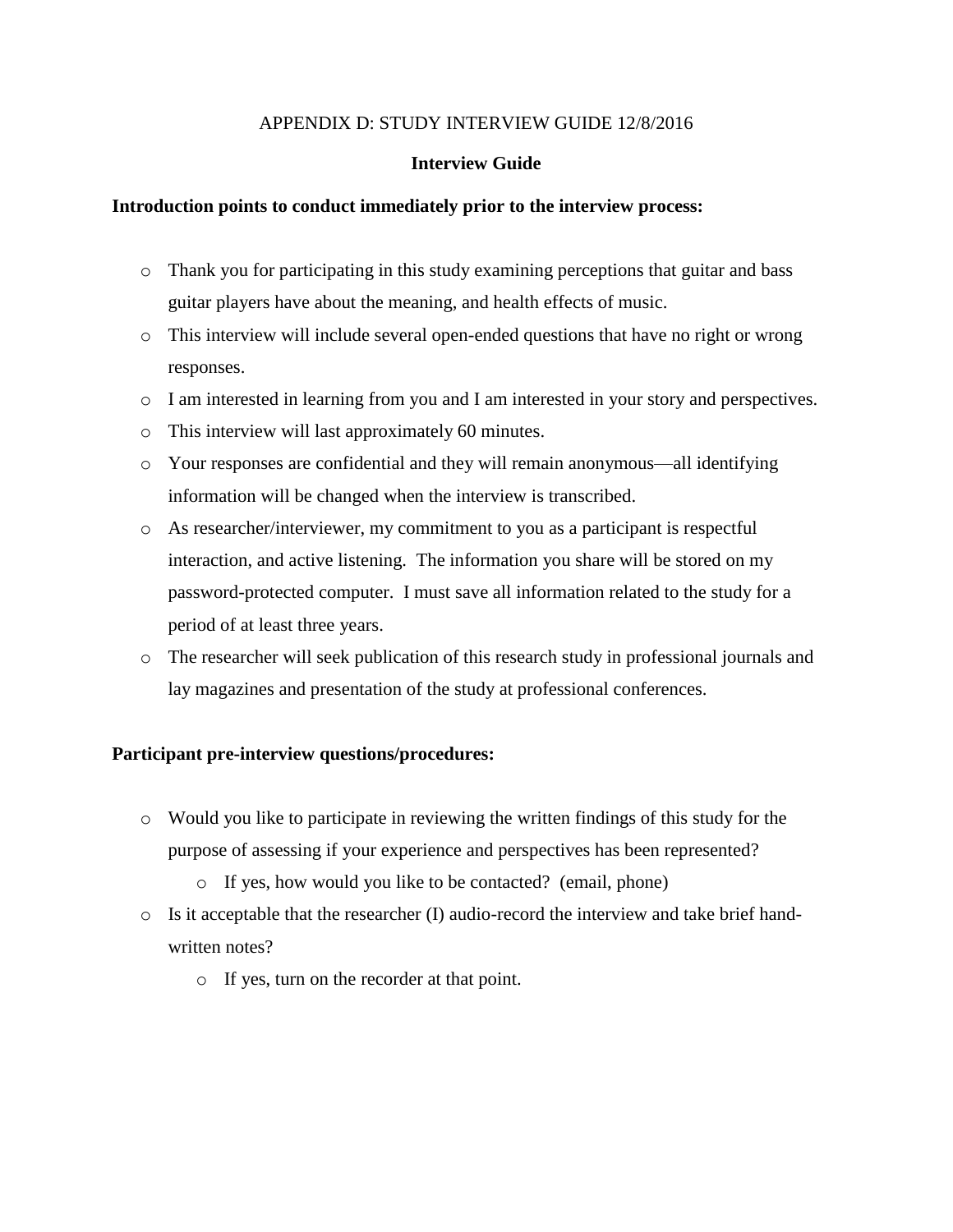# **Interview Guide**

## o **Please tell me the story of your choice to play guitar/bass guitar?**

- o How long have you have played?
- o Under what circumstances do you play now?

# o **Can you describe what is has it been like for you to play guitar/bass guitar?**

- o Early experiences?
- o Current experiences and how those compare to early experiences?
- o Typical time spent practicing or playing every week?

# o **What is your definition of the word musician?**

- o Can you tell me more about that? An example?
- o Do you consider yourself a musician?

## o **What does being a musician mean to you?**

- o How do you see the relationship between being a musician and your personal identity?
- o How would you describe your relationship with music?
- o In what way does music fit into your life?
- o How does playing music/being a musician reflect who you are as a person?

## o **In your opinion, what is the meaning of the word, "health"?**

o Example?

## o **What impact has playing guitar/bass guitar had on your health?**

- o Physical?
- o Mental / emotional?
- o Spiritual?
- o Social?

# o **Please describe how you feel when you do not play your guitar/bass guitar for a period of time.**

o What is the period of time before you experience a change?

# o **To the extent that you feel comfortable doing so; Tell me about your worst experience with playing the guitar/bass guitar?**

o What, if any, effect on your health or well-being did that experience have?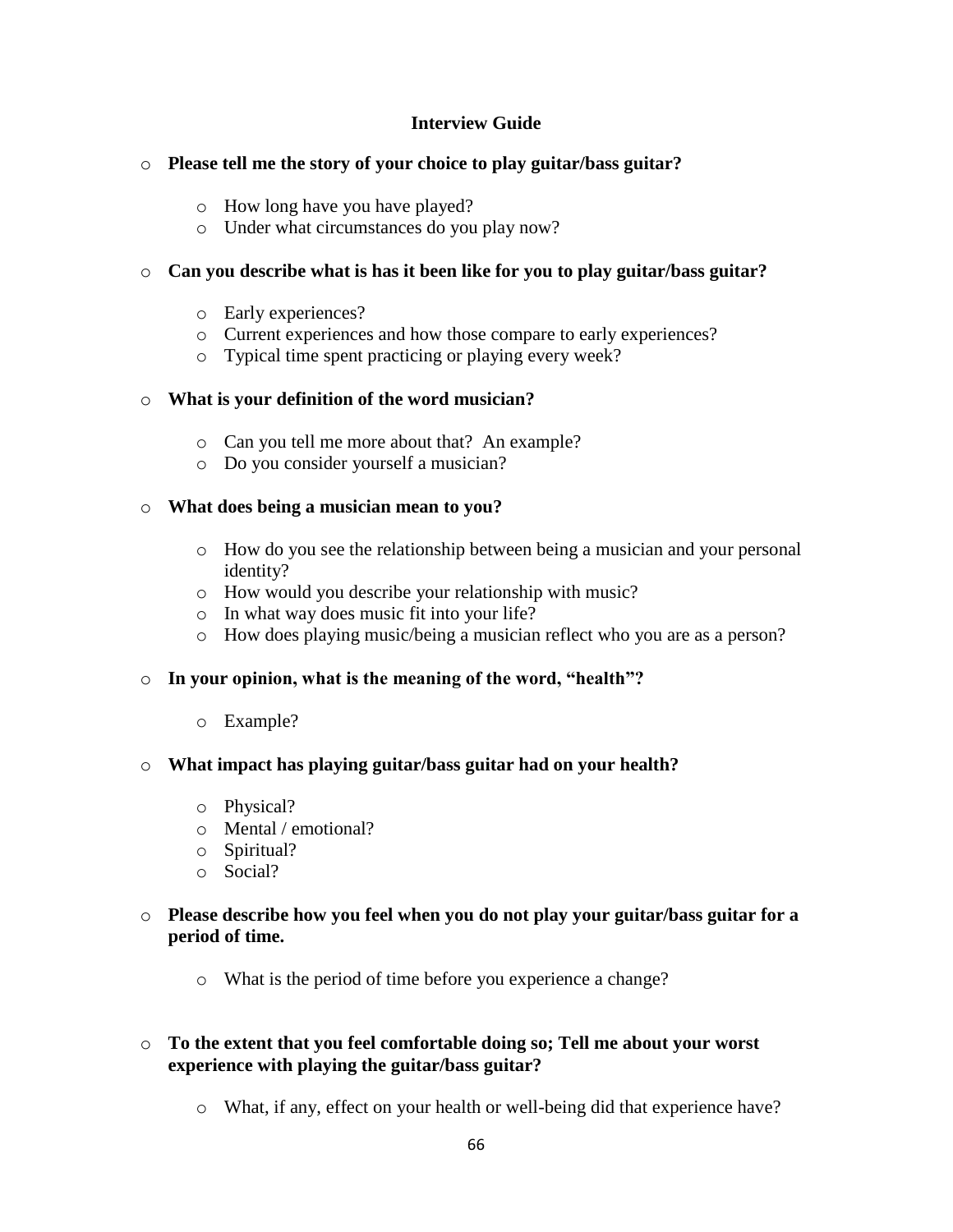# o **Tell me about your best or most memorable experience with playing the guitar/bass guitar?**

o What, if any, effect on your health or well-being did that experience have?

\*Use follow-up questions to summarize, clarify and confirm an understanding of the responses.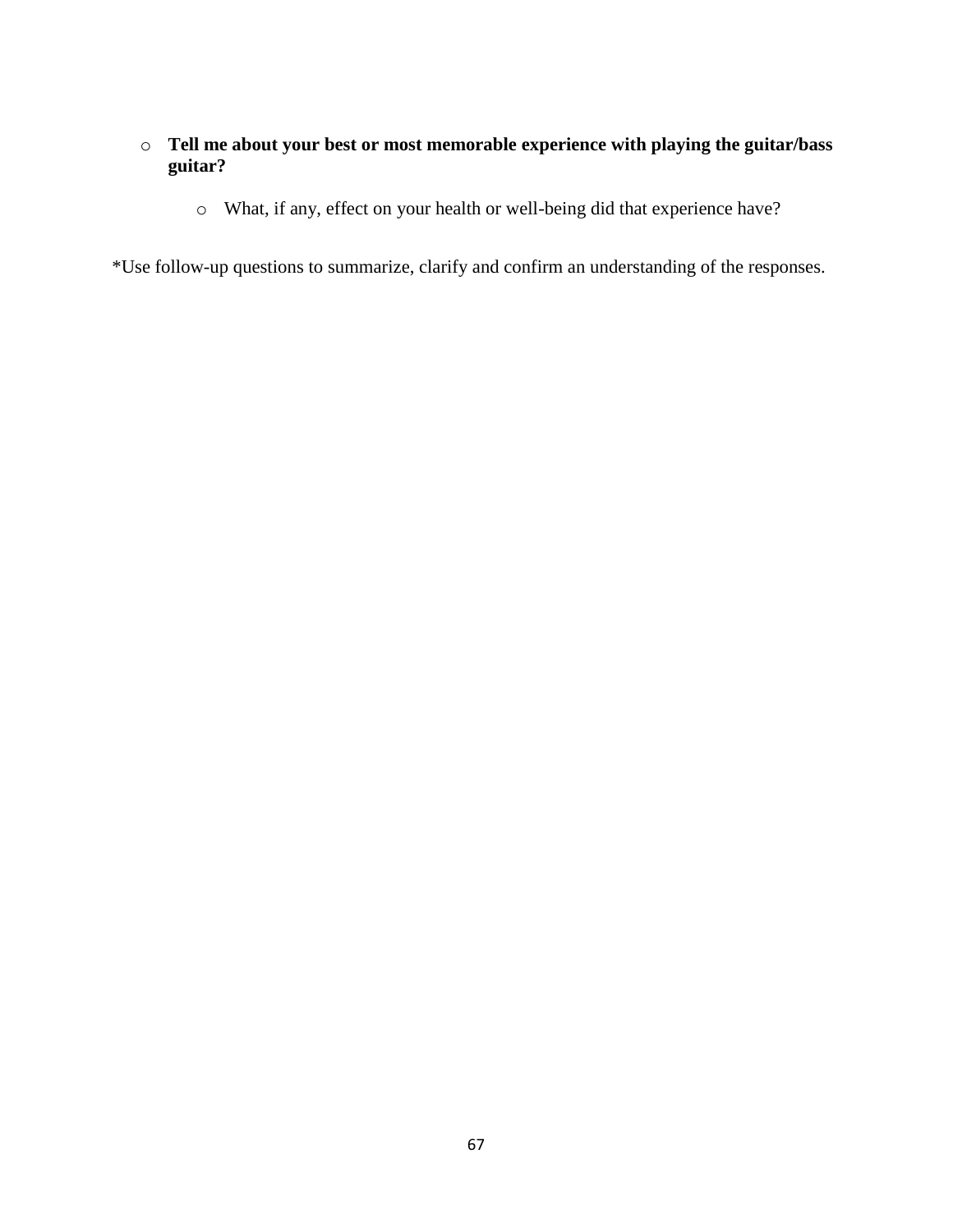# APPENDIX E: RESEARCH STUDY ANNOUNCEMENT



# **Interested in participating in a study on guitar and bass guitar players?**

You are invited to participate in a research study examining the perceptions that guitar and bass guitar players have about and health and well-being and their role as a musician. My name is Rodney; I am the researcher for this study, and a graduate student at East Carolina University currently pursuing a Master's degree in Health Education and Promotion. I am also a bass player in a Raleigh based band.

The study will involve you in an audio-recorded open-ended interview with me that will take about an hour and a half of your time at an agreed upon location that is convenient to you. There is no cost to you to participate. I will ensure you anonymity as a participant in this study.

Although your response to sharing your perspectives and experiences cannot be anticipated, as a result of participating in this study you may find yourself reflecting on the topic and developing greater awareness about your own perspectives regarding your health and well-being and being a musician.

If you are interested in learning more, please feel free to contact me at [hipwellr14@students.ecu.edu](mailto:hipwellr14@students.ecu.edu) or 910-299-6711

I am happy to answer any questions or concerns you may have about the study and explain in detail the structure, goals and focus of this research.

Thank you for considering taking part in this study,

Rodney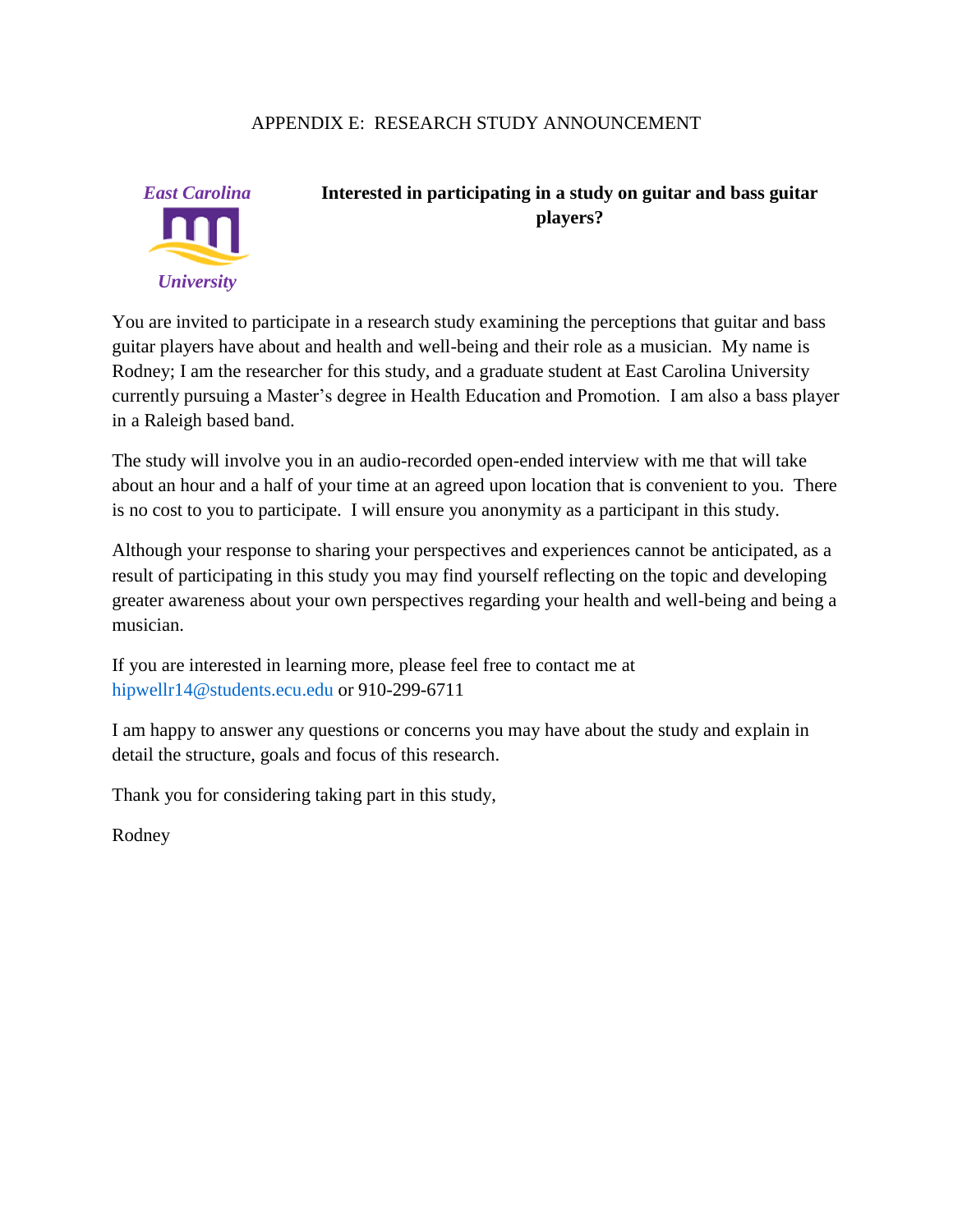# APPENDIX F: INFORMED CONSENT TO PARTICIPATE IN RESEARCH 12/8/2016

# *East Carolina University* **Informed Consent to Participate inResearch**



Title of Research Study: Guitar and Bass Guitar Players' Perceptions about Health and Well-

Being Principal Investigator: Rodney Hipwell Institution, Department or Division: East Carolina University College of Health and Human Performance Address: Carol Belk Building, Greenville, NC 27858 Telephone #: 252-328-4630

## **Why am I being invited to take part in this research?**

You are invited to participate in a research study examining the perceptions that guitar and bass guitar players have about their role as a musician and health and well-being. My name is Rodney Hipwell, I am the researcher for this study, and a graduate student at East Carolina University currently pursuing a Master's degree in Health Education and Promotion. You have been selected as a possible participant because you meet the following criteria:

- a) English-speaking adult aged 18 or older
- b) Self-identification as a guitar or bass guitar player
- c) Non-professional experience playing guitar or bass guitar with othermusicians
- d) Self-identification as amusician
- e) Residing within a 50-mile radius of a large metropolitan area in the state of North Carolina

## **Are there reasons I should not take part in this research?**

I anticipate that this study poses no potential risks to you. In the event that you are uncomfortable answering any questions, simply state that this is the case and the interviewer will move on to another question. You may stop participating in the interview at any time.

#### **What other choices do I have if I do not take part in this research?**

You can choose not to participate.

#### **Where is the research going to take place and how long will it last?**

The research will be conducted at a location agreed upon by the participant and the investigator. The total amount of time you will be asked to volunteer for this study is 75 minutes.

## **What will I be asked to do?**

If you decide to participate, you will be asked participate in an in-depth, open-ended interview. The face-to-face interview will be conducted at a location that is mutually agreed upon by you and me. The interview will take approximately one hour to complete. With your permission, I will be taking handwritten notes during the interview and, with your permission, audio recording the interview.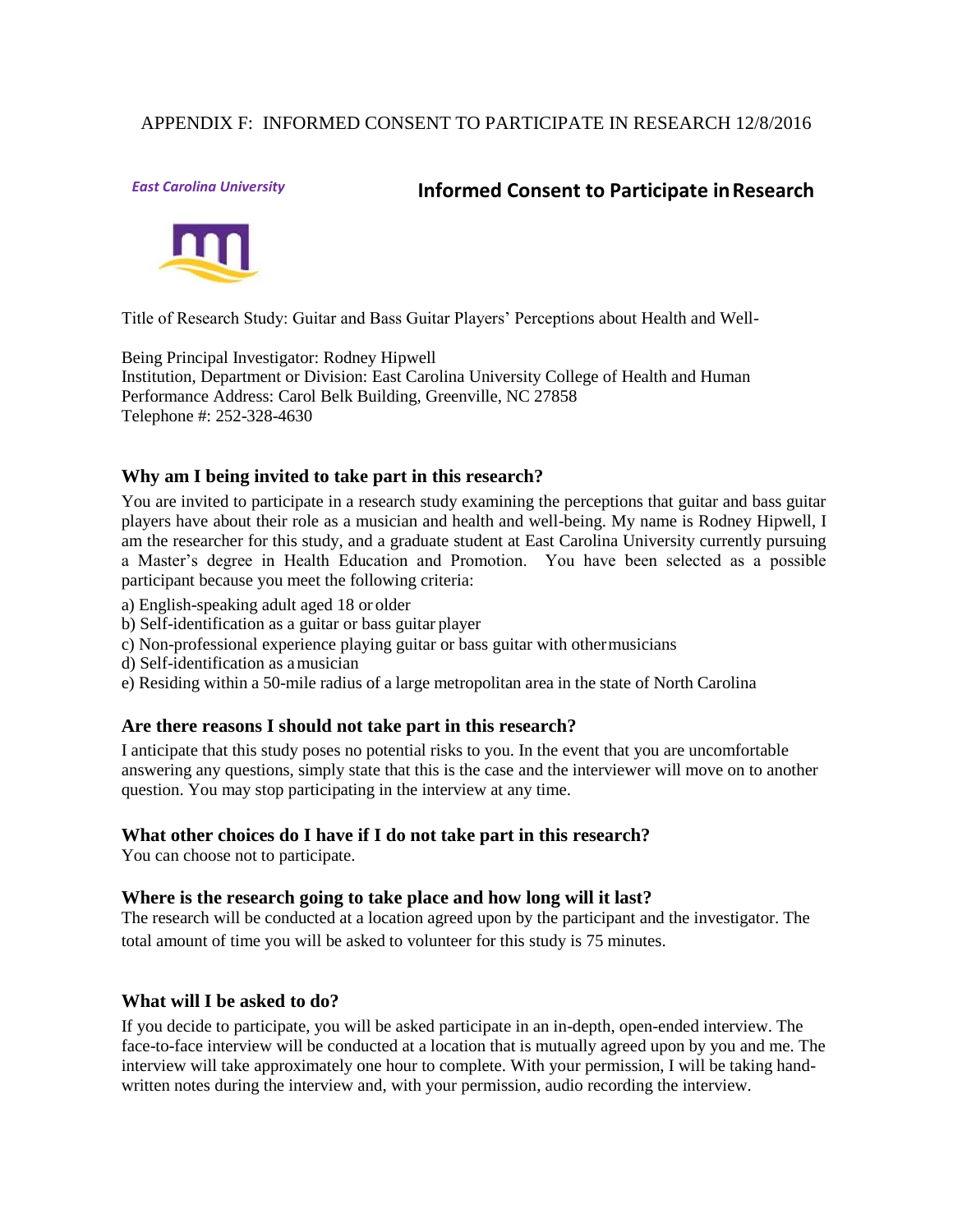You will be asked the following questions:

## o **Please tell me the story of your choice to play guitar/bass guitar?**

- o How long have you have played?
- o Under what circumstances do you play now?

#### o **Can you describe what is has it been like for you to play guitar/bass guitar?**

- o Early experiences?
- o Current experiences and how those compare to early experiences?
- o Typical time spent practicing or playing everyweek?

### o **What is your definition of the word musician?**

- o Can you tell me more about that? Anexample?
- o Do you consider yourself amusician?

### o **What does being a musician mean to you?**

- o How do you see the relationship between being a musician and your personalidentity?
- o How would you describe your relationship with music?
- o In what way does music fit into yourlife?
- o How does playing music/being a musician reflect who you are as a person?

#### o **In your opinion, what is the meaning of the word, "health"?**

o Example?

#### o **What impact has playing guitar/bass guitar had on your health?**

- o Physical?
- o Mental / emotional?
- o Spiritual?
- o Social?
- o **Please describe how you feel when you do not play your guitar/bass guitar for a period of time.**
	- o What is the period of time before you experience a change?
- o **To the extent that you feel comfortable doing so; Tell me about your worst experience with playing the guitar/bass guitar?**
	- o What, if any, effect on your health or well-being did that experiencehave?
- o **Tell me about your best or most memorable experience with playing the guitar/bass guitar?**
	- o What, if any, effect on your health or well-being did that experiencehave?

## **What might I experience if I take part in the research?**

We don't know of any risks (the chance of harm) associated with this research. Any risks that may occur with this research are no more than what you would experience in everyday life. We don't know if you will benefit from taking part in this study. There may not be any personal benefit to you but the information gained by doing this research may help others in the future.

Participation in the study will provide insight that can allow health educators and other health professionals to positively impact the lives of guitar and bass guitar players. Although your response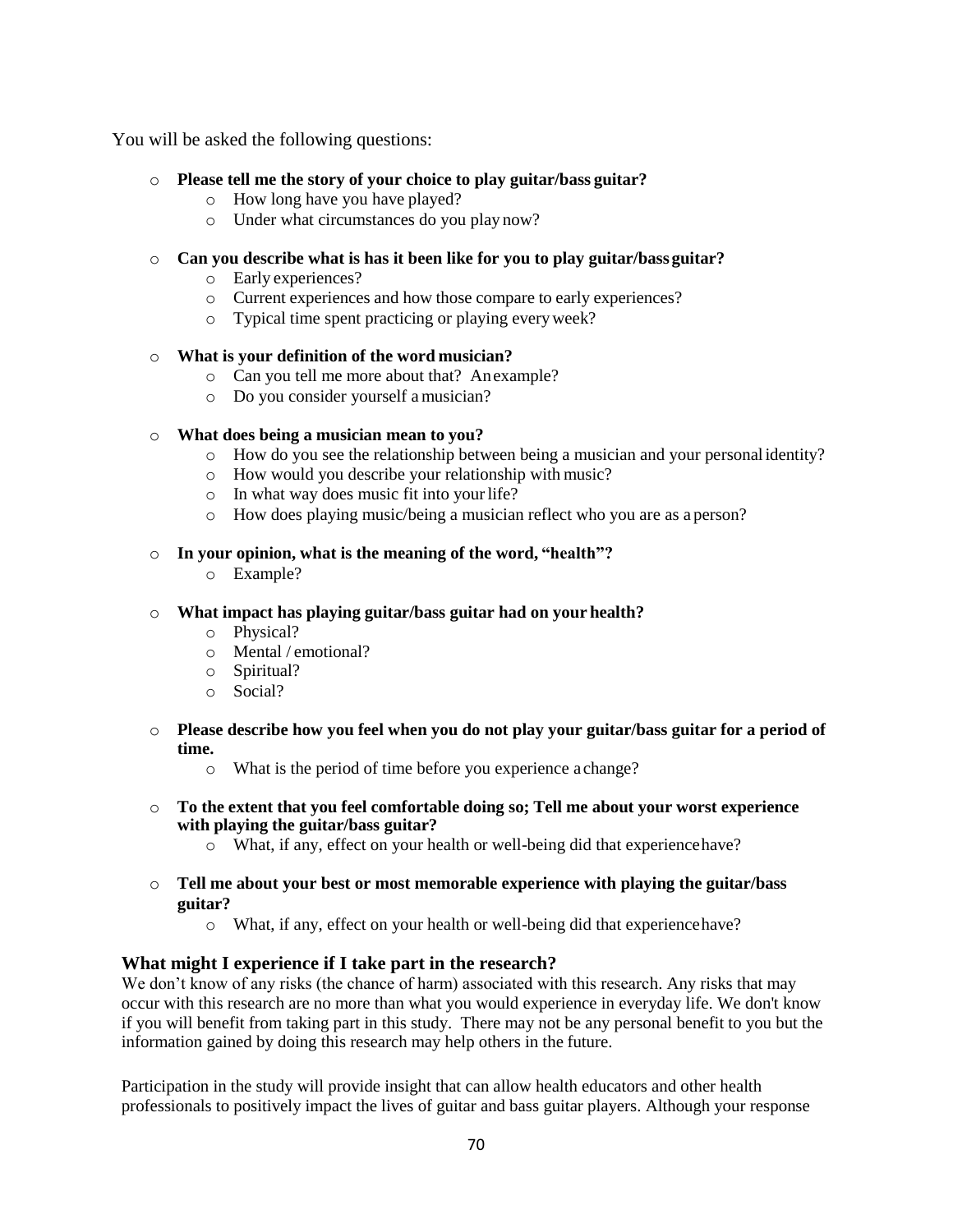to sharing your perspectives and experiences cannot be anticipated, as a result of participating in this study you may find yourself reflecting on the topic and developing greater awareness about your own perspective

## **Will I be paid for taking part in this research?**

We will not be able to pay you for the time you volunteer while being in this study.

#### **Will it cost me to take part in this research?**

It will not cost you any money to be part of the research.

## **Who will know that I took part in this research and learn personal information**

**about me?** ECU and the people and organizations listed below may know that you took part in this research and may see information about you that is normally kept private. With your permission, these people may use your private information to do this research:

- The principal investigator: Rodney Hipwell
- The thesis committee members consisting of three East Carolina University Faculty Members: Dr. Sharon Knight, Dr. Michele Wallen, and Dr. Jennifer Matthews.
- The University & Medical Center Institutional Review Board (UMCIRB) and its staff have responsibility for overseeing your welfare during this research and may need to see research records that identifyyou.

## **How will you keep the information you collect about me secure? How long will you keep it?**

The researcher will retain all collected information related to this study including audio recordings, interview notes, interview transcriptions and related study material, on his password-protected computer hard drive, which will be locked in a file cabinet at his home in Angier, North Carolina when not in use. The information will be destroyed a minimum of three years after completion of the study. All identifiers such as participant names, will be removed from any collected data and pseudonyms will be used in the place of participant names.

## **What if I decide I don't want to continue in this research?**

You can stop at any time after it has already started. There will be no consequences if you stop and you will not be criticized.

## **Who should I contact if I have questions?**

The people conducting this study will be able to answer any questions concerning this research, now or in the future. You may contact the Principal Investigator at 910-299-6711, days, between 9am and 5pm Eastern Standard Time.

If you have questions about your rights as someone taking part in research, you may call the Office of Research Integrity & Compliance (ORIC) at phone number 252-744-2914 (days, 8:00 am-5:00 pm). If you would like to report a complaint or concern about this research study, you may call the Director of the ORIC, at 252-744-1971.

## **Are there any Conflicts of Interest I should know about?**

There are no potential Conflicts of Interest with this study.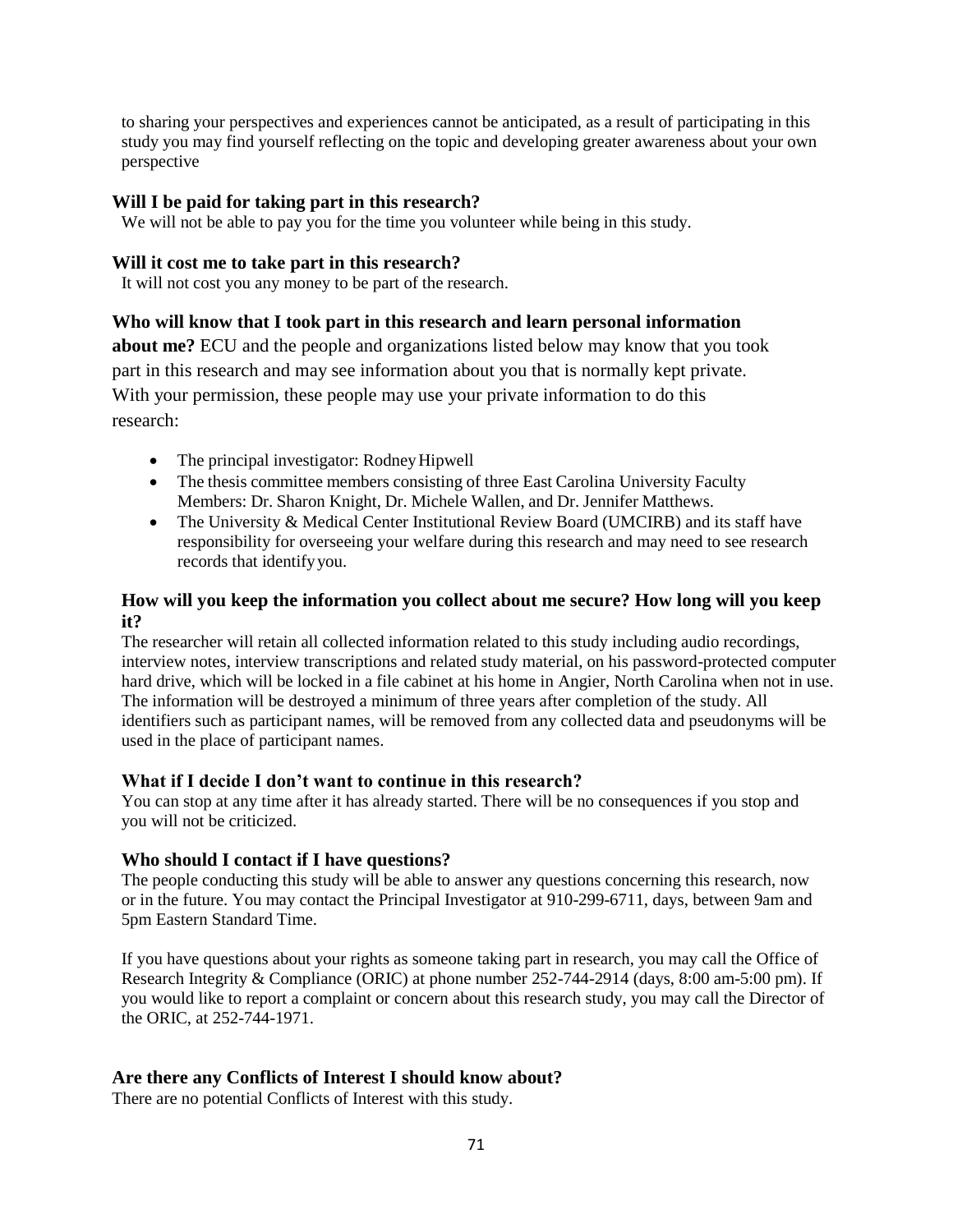### **I have decided I want to take part in this research. What should I do now?**

The person obtaining informed consent will ask you to read the following and if you agree, you should sign this form:

- I have read (or had read to me) all of the above information.
- I have had an opportunity to ask questions about things in this research I did not understand and have received satisfactory answers.
- I know that I can stop taking part in this study at any time.
- By signing this informed consent form, I am not giving up any of myrights.
- I have been given a copy of this consent document, and it is mine to keep.

**Participant's** Name (PRINT) Signature **Date** 

**Person Obtaining Informed Consent**: I have conducted the initial informed consent process. I have orally reviewed the contents of the consent document with the person who has signed above, and answered all of the person's questions about the research.

**Person Obtaining Consent (PRINT) Signature Date**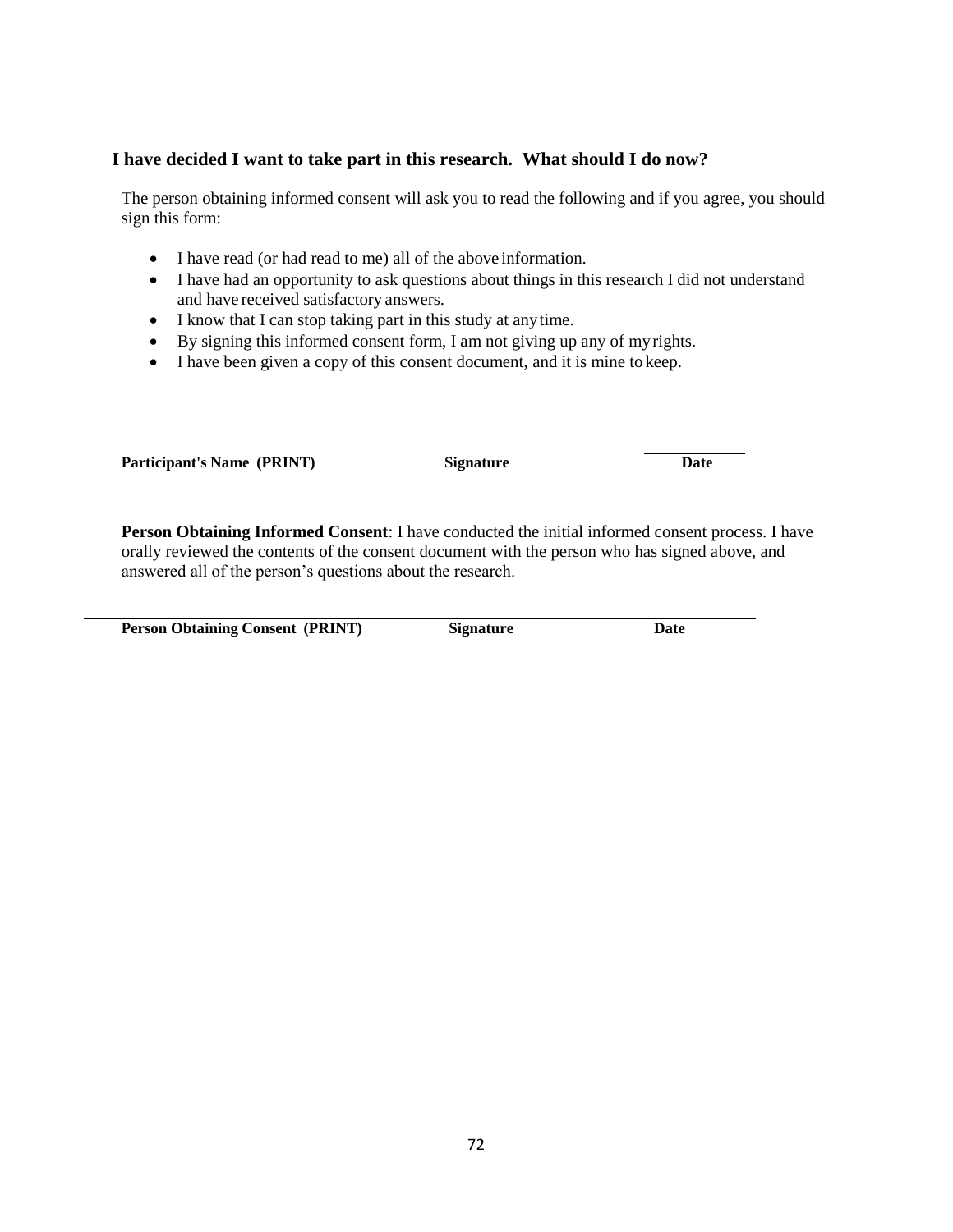## APPENDIX G: TRANSCRIPT EXCERPT 12/19/2016

# **Interview Transcript Investigating Guitar and Bass Guitar Players' Perceptions about Health and Well-Being Interview Site: Caribou Coffee Interviewer: (I) Rodney Hipwell Interviewee: (S) Jim (pseudonym)**

The following is a transcription of the interview conducted by Rodney Hipwell, Thesis Researcher for the study of: *Investigating Guitar and Bass Guitar Players' Perceptions about the Health Effects of Music, of Jim. This interview was conducted on Monday, December 19<sup>th</sup> 2016,* from 11am to 11:40am, at Caribou Coffee.

**I:** Please tell me the story of your choice to play bass guitar?

**S:** So growing up my whole family are musicians, my mom and my dad both played, my mom plays piano, my dad plays any stringed instrument but electric guitar specifically, we were allowed, we were encouraged to play whatever we wanted. My sister played guitar and piano, my brother is a classical cellist, and I wasn't interested. I just didn't, I was into sports, I just didn't want to play at all, and later on, about 5 years ago, I had a drug problem, I got in trouble, as I was actually a police officer and I got in trouble and I was at a tough point in my life and I decided, I always loved music, and I decided to I wanted to know, I was tired of not knowing how the sounds were being made and my brother had a bass guitar so I borrowed it from him and that's why I started bass, I just borrowed the bass from him, and I just started playing and that's how, it was, pardon the pun, instrumental in helping me get through that time period.

**I:** So how long have you have played the bass guitar?

**S:** 5 years

**I:** Ok. Under what circumstances do you play now?

**S:** As a hobby, as a stress release. I play daily, I try to play for at least a half hour a day, but if I have time more than that, it's, I play daily to keep up with, as a hobby but I am not great, but I still want to be proficient and it's fun, and since I don't gig, I am not a professional there is still a lot to learn, and every time I pick it up I learn something new, I just play out of the love of playing it.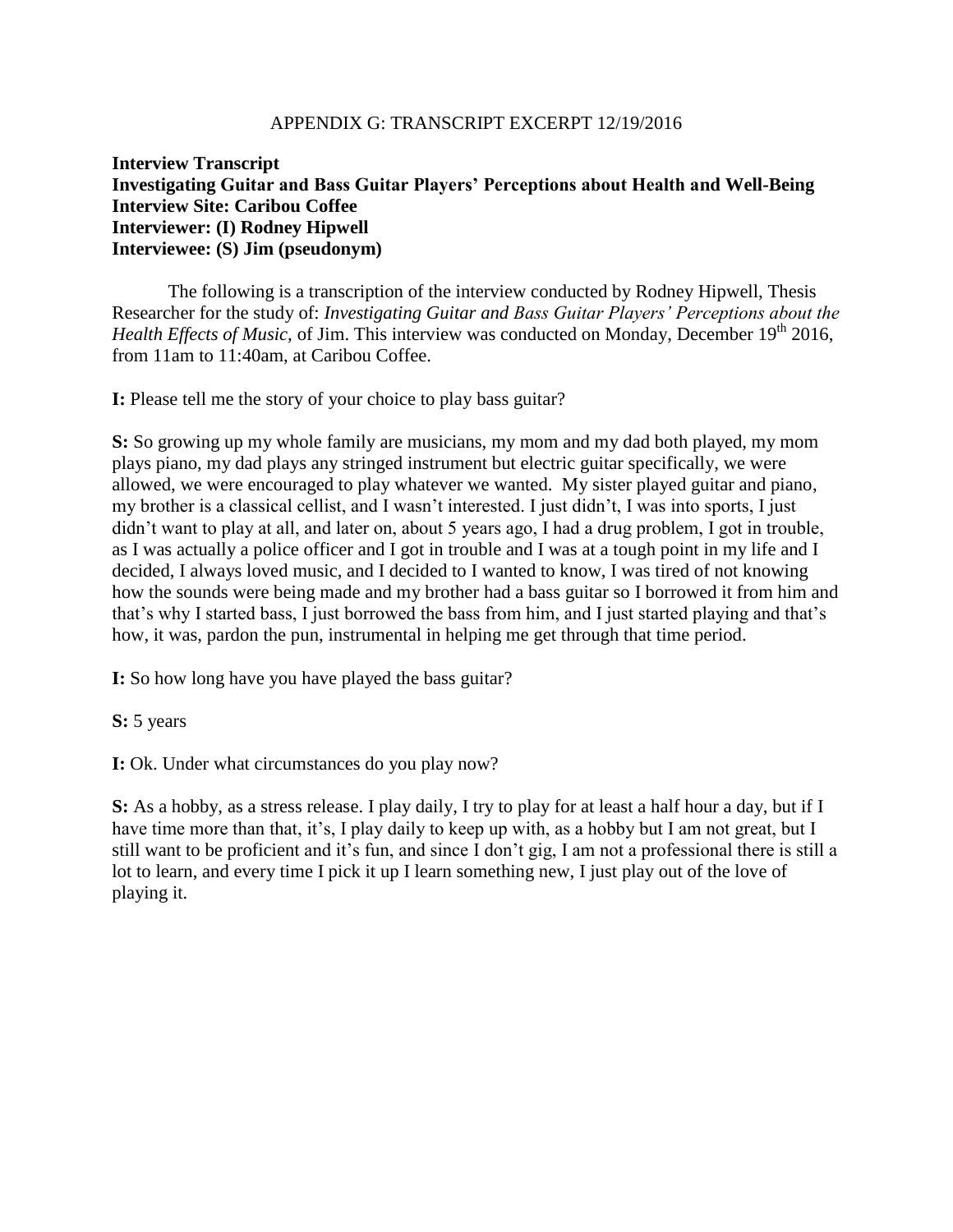# APPENDIX H: CONCEPT OUTLINE 2/28/2017

- 1) Sense of Self: View of Self as Musician
	- a. Belonging
		- i. Part of a bigger picture
	- b. Self-Awareness
		- i. Integral to self-development
	- c. Identity
		- i. Defines who I am: musician
	- d. Fulfillment
		- i. Sense of accomplishment
	- e. Competence
		- i. Learning the instrument or piece of music/song
	- f. Confidence
		- i. I can do this
		- ii. encourages abilities
	- g. Validation
		- i. The accomplishment of playing
		- ii. Confirmation from other musicians
		- iii. Confirmation from audiences
	- h. Identity
	- i. Connection
- 2) Connection: Social Connection Through Playing Music
	- a. Belonging
	- b. Other Musicians
		- i. While playing music
		- ii. Universal bond with other musicians
	- c. Audience
	- d. Music
	- e. Fulfillment
		- i. Sense of accomplishment
	- f. Self-Awareness
	- g. Identity
	- h. Non-Verbal
	- i. Sense of Self
- 3) Communicate: Communicating Through Playing Music
	- a. Non-Verbal
	- b. Express emotions
		- i. Otherwise difficult to express
	- c. Fulfillment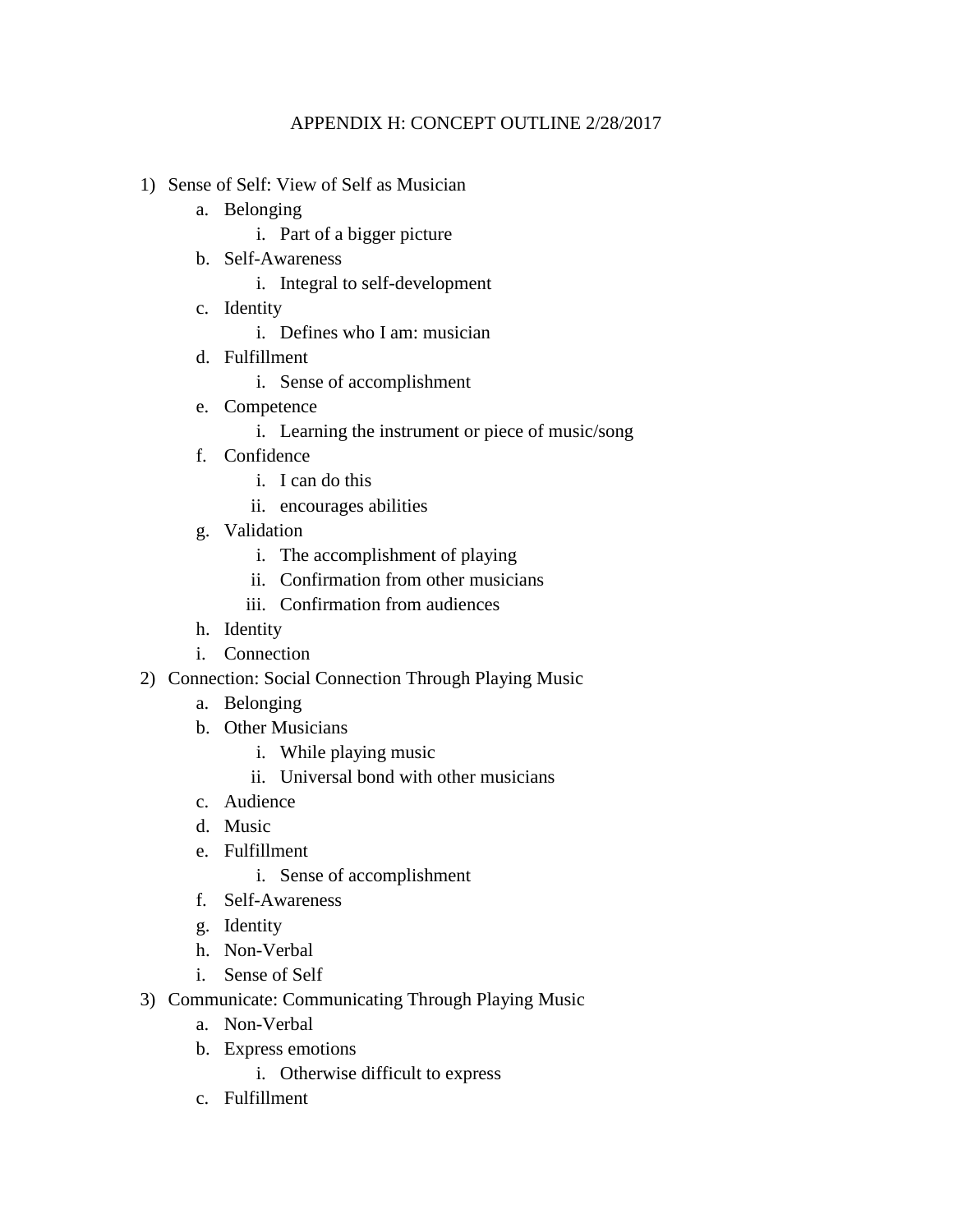- i. Sense of accomplishment
- d. Self-Awareness
- e. Identity
- f. With other musicians and audience
- 4) Well-Being: Promoting "Wellness" Through Playing Music
	- a. Competence
		- i. Learning the instrument or piece of music/song
		- ii. Performing in front of an audience
	- b. Confidence
		- i. Learning the instrument or piece of music/song
		- ii. Performing in front of an audience
	- c. Validation
		- i. Learning the instrument or piece of music/song
		- ii. Performing in front of an audience
	- d. Holistic
		- i. Genuine feeling of well-being
	- e. Release
		- i. A way to disconnect
		- ii. Stress relief
	- f. Therapeutic
		- i. A way to disconnect
		- ii. Stress relief
		- iii. Exercise the mind/body relationship
	- g. Mental Stimulation
		- i. Exercise the mind/body relationship
	- h. Fulfillment
		- i. Sense of accomplishment
	- i. Self-Awareness
		- i. Formative in development as a person
	- j. Identity
		- i. Formative in developing sense of self
		- ii. Defines "who I am"
	- k. Express emotions
		- i. Otherwise difficult to express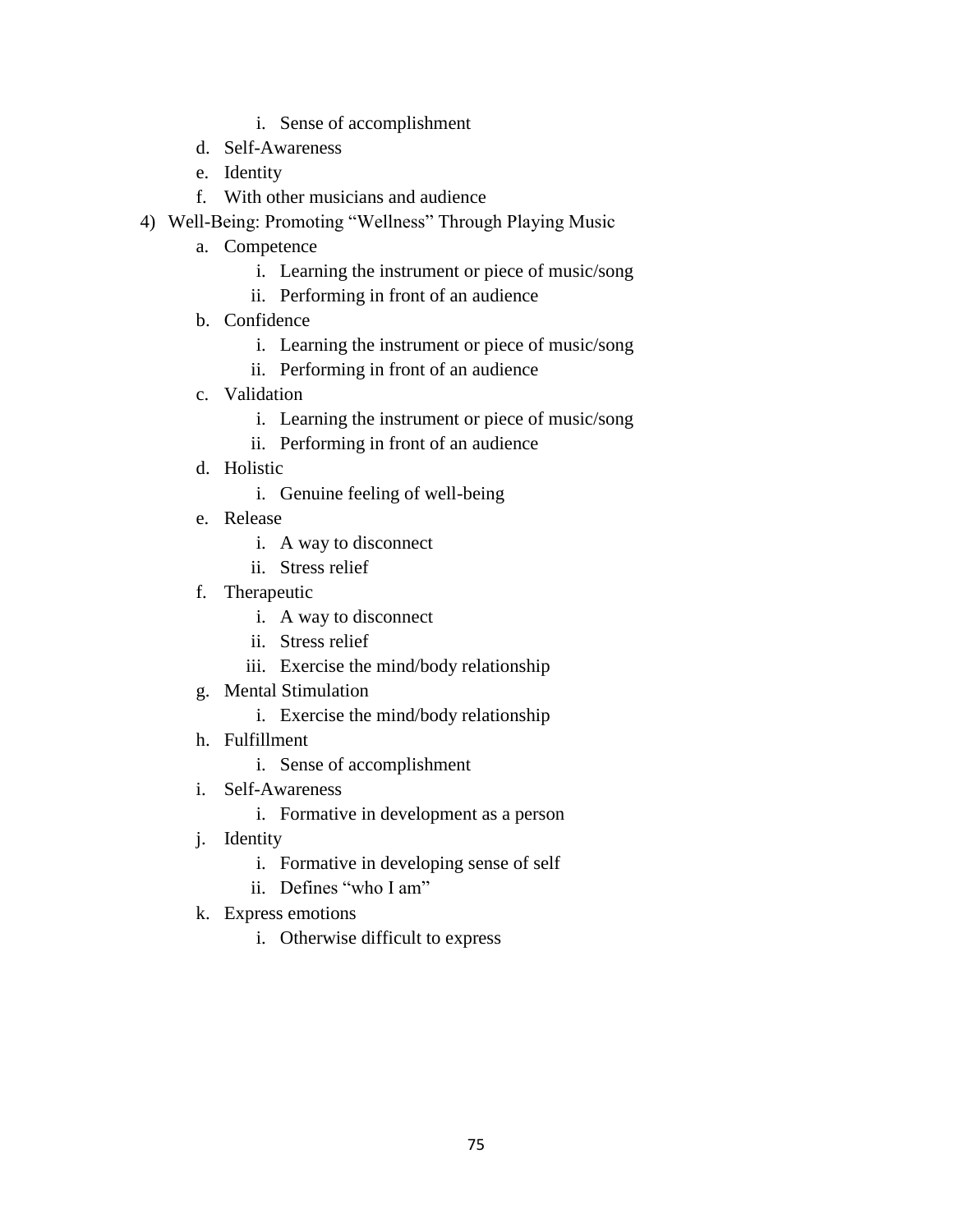# APPENDIX I: RESEARCHER'S REFLEXIVITY JOURNAL EXCERPTS

| Date      | Topic                                                                                                                                                                                                                                                                          | Thoughts/Reflections                                                                                                                                                                                                                                                            |
|-----------|--------------------------------------------------------------------------------------------------------------------------------------------------------------------------------------------------------------------------------------------------------------------------------|---------------------------------------------------------------------------------------------------------------------------------------------------------------------------------------------------------------------------------------------------------------------------------|
| 5/30/2016 | Phone call with Dr.<br>Knight. Narrowed<br>down current topic<br>to: What role does<br>music play in your<br>life? Came to this<br>after speaking with<br>my thesis advisor and<br>friends who are<br>musicians and have<br>PhDs (have done<br>thesis or dissertation<br>work) | Thinking about using a <i>phenomemology</i> (what is the<br>meaning of the lived experience of this phenomenon for<br>the group(musicians) and/or <b>autoethnography</b> (How<br>does my experience being a musician offer insights into<br>this culture/way of life) approach. |
| 6/5/2016  | Clarify research topic<br>as:<br>Investigating the<br>health impact of<br>music in the lives of<br>musicians.<br>Clarify initial<br>research question as:<br>What role does music<br>play in your life?                                                                        | Thinking about follow-up questions. Asking myself these<br>questions and reflecting on what music means to me and<br>its role in my life, to how I listen to music, how I feel<br>when time passes without engaging with music,<br>specifically playing bass or guitar.         |
| 6/6/2016  | Possible research<br>question: What are<br>the perceived health<br>benefits that<br>practicing musicians<br>have about the role of<br>music in their lives?                                                                                                                    | Still working on framing the main research<br>question/topic to highlight the desired study outcome:<br>health impacts of music on a musician's life.                                                                                                                           |
| 6/10/2016 | Phone call with Dr.<br>Knight: discussed<br>literature review<br>specifics, reflexivity<br>journal and research<br>design.                                                                                                                                                     | Cover on literature review: populations studied, data<br>collection strategy, conclusions of study and study<br>methods. How does reflexivity cause implications for<br>questions.                                                                                              |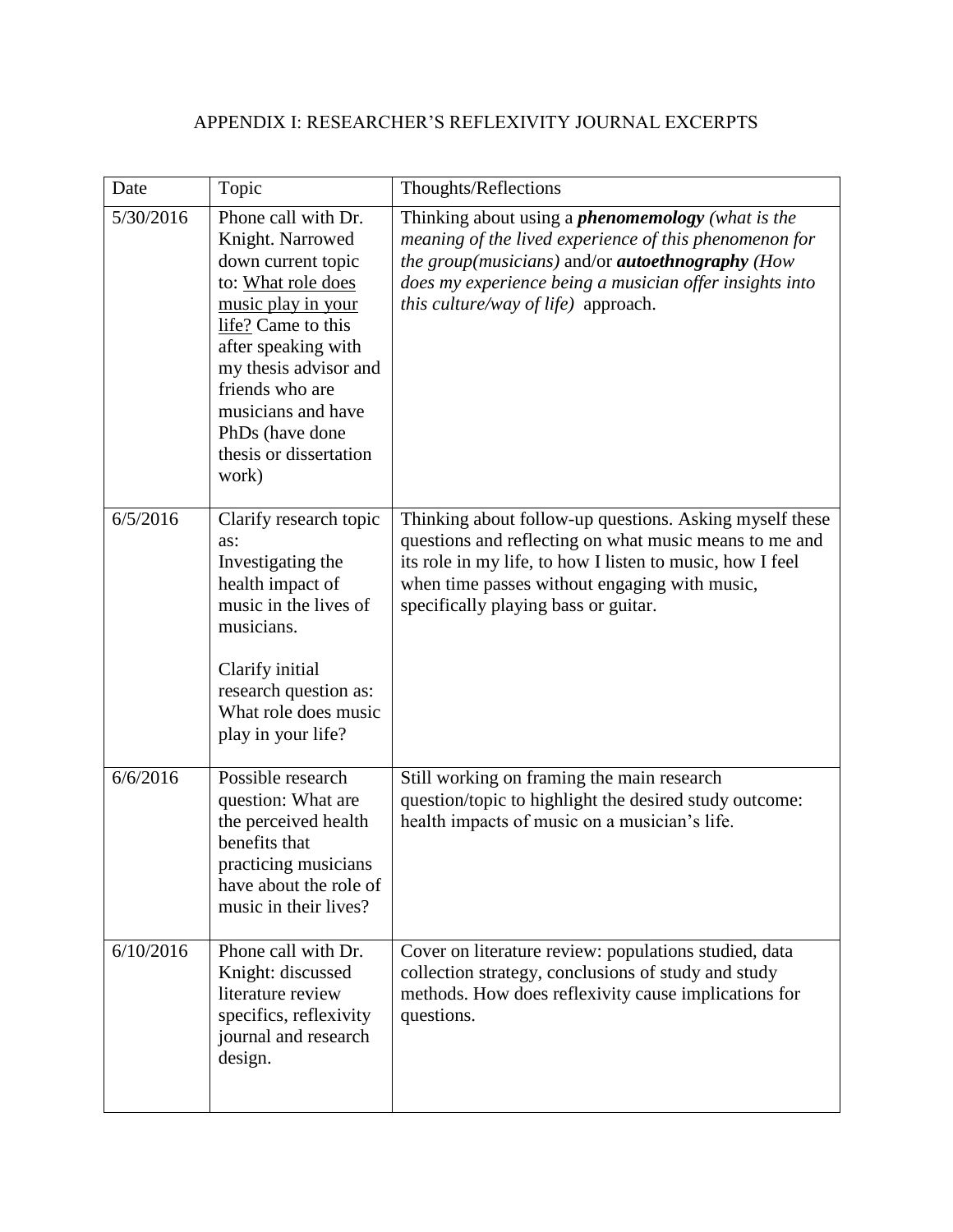| 6/16/2016 | Clarify research topic<br>as:<br>Investigating the<br>positive health impact<br>of music in the lives<br>of musicians.<br>Clarify initial<br>research question as:<br>What are your<br>perceptions as a<br>practicing musician<br>of the positive health<br>related role of music<br>in your life?        | Expanding on how a musician views/listens to/absorbs<br>music and how the presence of music is related to a well-<br>balanced, healthy state.                                                                                                                                                                                 |
|-----------|-----------------------------------------------------------------------------------------------------------------------------------------------------------------------------------------------------------------------------------------------------------------------------------------------------------|-------------------------------------------------------------------------------------------------------------------------------------------------------------------------------------------------------------------------------------------------------------------------------------------------------------------------------|
| 6/17/2016 | Per Dr. Knight<br>suggestion tweak<br>research topic to:<br>Investigating the<br>health effect of music<br>in the lives of<br>musicians. And<br>tweaking research<br>question to: What are<br>the perceptions of<br>practicing musicians<br>about the health-<br>related role of music<br>in their lives? | Although there were not articles in my search that were<br>exactly based on this research topic, there were some that<br>were applicable. I found studies that used methods<br>similar to what I am thinking about which was<br>reassuring.                                                                                   |
| 7/16/2016 | <b>Updated literature</b><br>review:                                                                                                                                                                                                                                                                      | Need to be aware of my biases as a musician who plays<br>bass and guitar when considering narrowing down the<br>parameters of inclusion.<br>Leaning towards Acoustic guitarists, electric guitarists<br>and electric bassists.<br>Be on alert not to let my experiences as a bassist<br>influence the direction of the study. |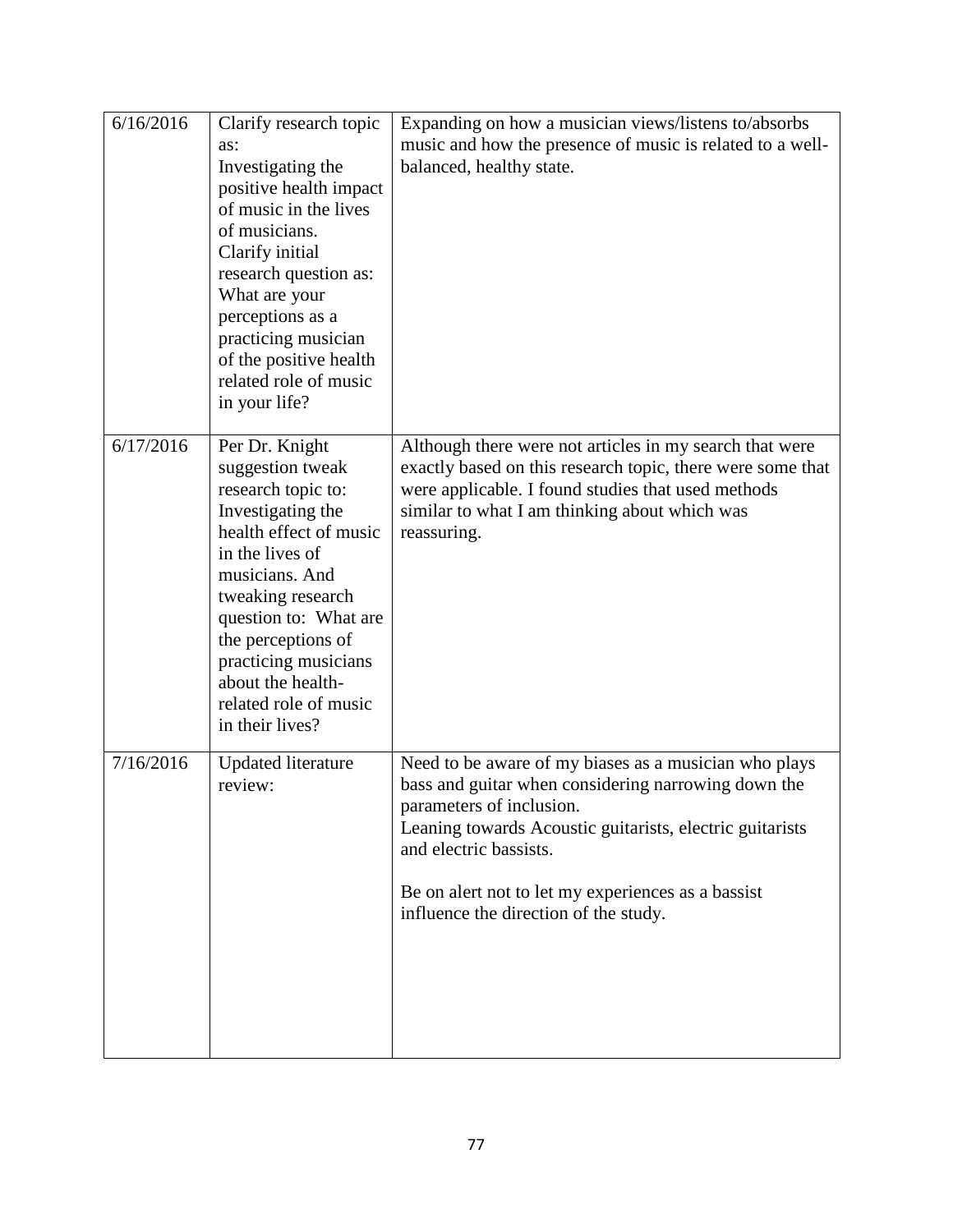# APPENDIX J: RESEARCHER'S CITI CERTIFICATION

# **COLLABORATIVE INSTITUTIONAL TRAINING INITIATIVE (CITI PROGRAM)** COURSEWORK REQUIREMENTS REPORT\*

\* NOTE: Scores on this Requirements Report reflect quiz completions at the time all requirements for the course were met. See list below for details. See separate Transcript Report for more recent quiz scores, including those on optional (supplemental) course elements.

| • Name:                                                            | Rodney Hipwell (ID: 5000300)                                                                  |                               |
|--------------------------------------------------------------------|-----------------------------------------------------------------------------------------------|-------------------------------|
| • Email:                                                           | hipwellr14@students.ecu.edu                                                                   |                               |
| • Institution Affiliation:                                         | East Carolina University (ID:316)                                                             |                               |
| • Institution Unit:                                                | <b>Health Education</b>                                                                       |                               |
| • Phone:                                                           | 910-299-6711                                                                                  |                               |
| • Curriculum Group:                                                | Human Research                                                                                |                               |
|                                                                    | • Course Learner Group: Group 2. Social / Behavorial Research Investigators and Key Personnel |                               |
| • Stage:                                                           | Stage 1 - Basic Course                                                                        |                               |
| • Report ID:                                                       | 17022703                                                                                      |                               |
| • Completion Date:                                                 | 26-Aug-2015                                                                                   |                               |
| • Expiration Date:                                                 | 25-Aug-2018                                                                                   |                               |
| • Minimum Passing: 70                                              |                                                                                               |                               |
| • Reported Score*:                                                 | 97                                                                                            |                               |
| <b>REQUIRED AND ELECTIVE MODULES ONLY</b>                          |                                                                                               | <b>DATE COMPLETED</b>         |
|                                                                    | Belmont Report and CITI Course Introduction (ID: 1127)                                        | 26-Aug-2015                   |
| History and Ethical Principles - $\text{SRE}(\text{ID} \cdot 490)$ |                                                                                               | $26 - \text{Au}\sigma - 2015$ |

| History and Ethical Principles - SBE (ID: 490)                       | 26-Aug-2015 |
|----------------------------------------------------------------------|-------------|
| Defining Research with Human Subjects - SBE (ID: 491)                | 26-Aug-2015 |
| The Federal Regulations - SBE (ID: 502)                              | 26-Aug-2015 |
| Assessing Risk - SBE (ID: 503)                                       | 26-Aug-2015 |
| Informed Consent - SBE (ID: 504)                                     | 26-Aug-2015 |
| Privacy and Confidentiality - SBE (ID: 505)                          | 26-Aug-2015 |
| Research with Prisoners - SBE (ID: 506)                              | 26-Aug-2015 |
| Research with Children - SBE (ID: 507)                               | 26-Aug-2015 |
| Research in Public Elementary and Secondary Schools - SBE(ID: 508)   | 26-Aug-2015 |
| International Research - SBE (ID: 509)                               | 26-Aug-2015 |
| Internet-Based Research - SBE (ID: 510)                              | 26-Aug-2015 |
| Vulnerable Subjects - Research Involving Workers/Employees (ID: 483) | 26-Aug-2015 |

#### **For this Report to be valid, the learner identified above must have had a valid affiliation with the CITI Program subscribing institution identified above or have been a paid Independent Learner.**

**Verify at**: [https://www.citiprogram.org/verify/index.cfm?verify=e93c631f-eaf8-41e8-97e9-](https://www.citiprogram.org/verify/index.cfm?verify=e93c631f-eaf8-41e8-97e9-3b24ef2502e2) [3b24ef2502e2](https://www.citiprogram.org/verify/index.cfm?verify=e93c631f-eaf8-41e8-97e9-3b24ef2502e2)

**CITI Program Email: [support@citiprogram.org](mailto:support@citiprogram.org) Phone: 888-529-5929** Web: [https://www.citiprogram.org](https://www.citiprogram.org/)